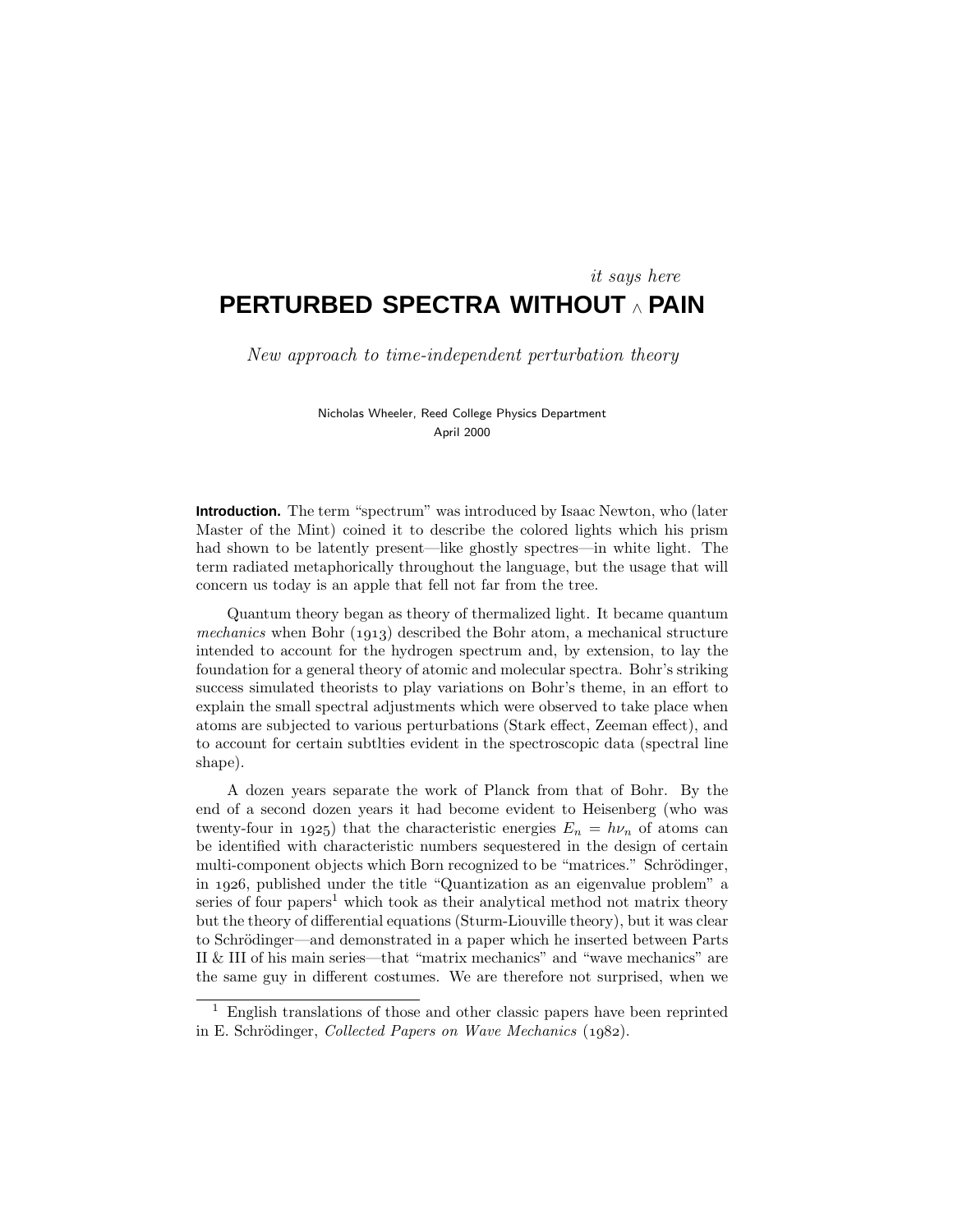### **2 New approach to time-independent perturbation theory**

look back at the historical record, to discover that in his "Part III: Perturbation theory, with application to the Starkeffect of the Balmer series"—where he describes the "time-independent perturbation theory" which has been reproduced in a thousand textbooks—Schrödinger adopts a distinctly matrixtheoretic mode of expression.

The time-independent Schrödinger equation, written in the abstracted notation devised by Dirac to achieve unification of the Heisenberg/Schrödinger theories, reads

$$
\mathbf{H}|\psi) = E|\psi\rangle\tag{1.1}
$$

and with respect to any specified basis  $\{|n\rangle\}$  acquires the representation

$$
\sum (m|\mathbf{H}|n)(n|\psi) = (m|\psi) \quad \text{abbreviated} \quad \mathbb{H}\mathbf{\psi} = E\mathbf{\psi} \tag{1.2}
$$

This coupled system of linear equations admits of non-trivial solution if and only if *E* is a root of the characteristic polynomial

$$
\det(\mathbb{H} - E\mathbb{I}) = 0 \tag{2}
$$

The theory constructed by Schrödinger is a fully articulated creation that permits one to pose and attacka rich variety of ancillary questions, so we must lookupon (2) as but an isolated detail within a theoretical tapestry. But in that detail Schrödinger made good his promise to present "quantization as an eigenvalue problem." Left in the dust—perceptible now only in blurred outline—is Bohr's original image of quantum mechanics as "classical mechanics adorned with an  $\hbar$ -dependent principle of orbital inclusion/exclusion," an image which had inspired a decade of work, but to which Heisenberg particularly had taken profound exception.

We have interest in an instance of the "perturbation problem" which is very easily stated: Assume the eigenvalues  $\{E_1^0, E_2^0, \dots\}$ —collectively, the "spectrum"—of  $H^0$  to be known. Subject  $H^0$  to some specified perturbation:

$$
\mathbf{H}^0 \longrightarrow \mathbf{H} = \mathbf{H}^0 + \lambda \mathbf{V}
$$

Describe the induced adjustment

$$
\{E_1^0, E_2^0, \dots\} \longrightarrow \{E_1, E_2, \dots\}
$$

of the spectrum. In the next section I sketch and criticize the method standardly brought to bear on the problem. I turn then to description of a method which is computationally much more efficient.

**Computational inefficiency of the Rayleigh-Schrödinger method.** Schrödinger works not from (2) but from (1). He takes both the unperturbed eigenvalues  ${E_n^0}$  and the normalized unperturbed eigenvectors  ${|n^0\rangle}$  to be known

$$
\mathbf{H}^0|n^0) = E_n^0|n^0)
$$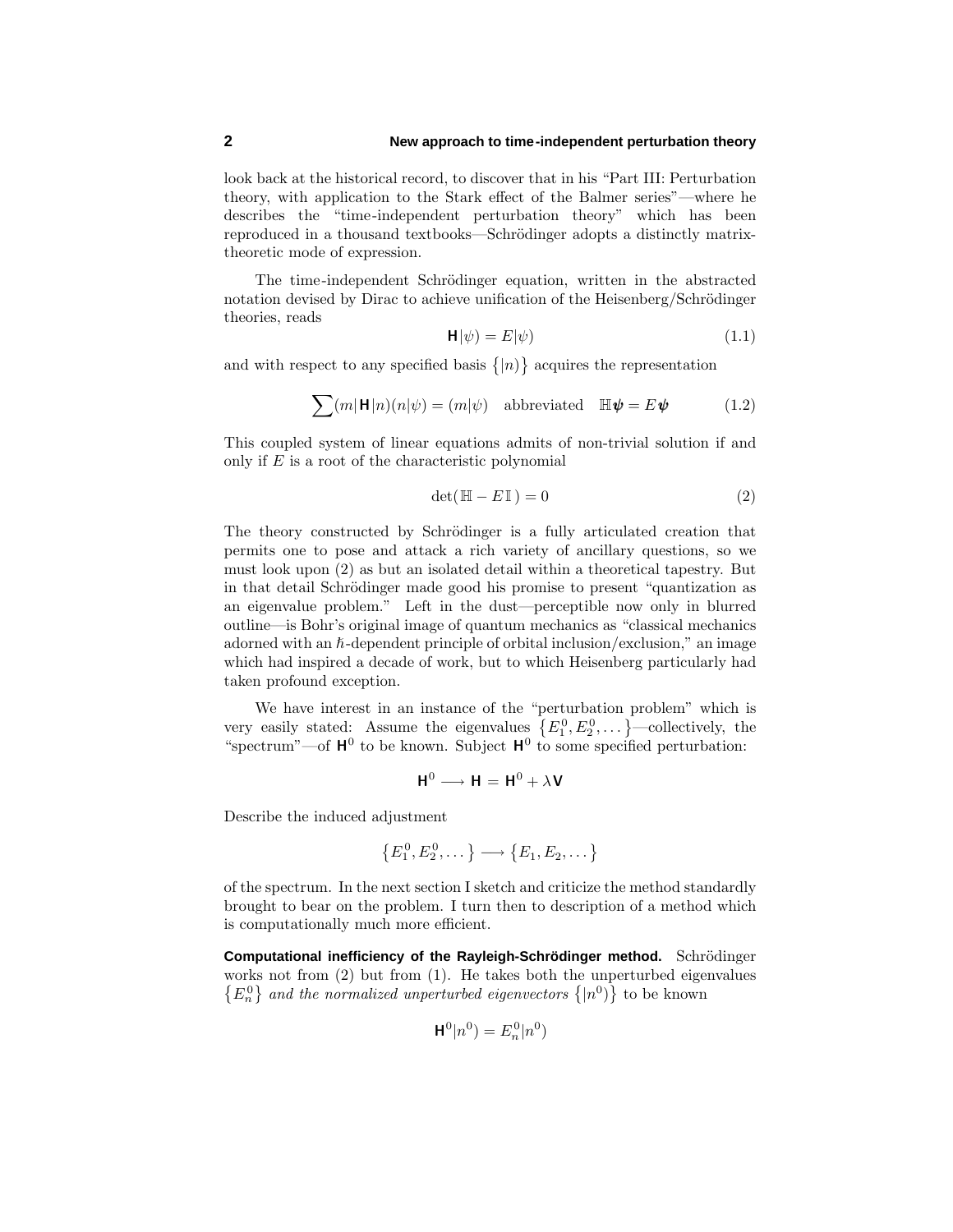#### **Computational inefficiency of the Rayleigh-Schrodinger method ¨ 3**

and seeks to develop the perturbed eigenvalues/eigenvectors as power series in the dimensionless parameter  $\lambda$  that controls the strength of the perturbation:

$$
(\mathbf{H}^{0} + \lambda \mathbf{V}) \{ |n^{0}\rangle + \lambda |n^{1}\rangle + \lambda^{2} |n^{2}\rangle + \cdots \}
$$
  

$$
\{ E_{n}^{0} + \lambda E_{n}^{1} + \lambda^{2} E_{n}^{2} + \cdots \} \{ |n^{0}\rangle + \lambda |n^{1}\rangle + \lambda^{2} |n^{2}\rangle + \cdots \}
$$

Termwise identification gives

 $=$ 

$$
\mathbf{H}^0 | n^0 = E_n^0 | n^0)
$$
\n(3.0)

$$
\mathbf{H}^{0}|n^{1}) + \mathbf{V}|n^{0}) = E_{n}^{0}|n^{1}) + E_{n}^{1}|n^{0})
$$
\n(3.1)

$$
\mathbf{H}^{0}|n^{2}) + \mathbf{V}|n^{1}) = E_{n}^{0}|n^{2}) + E_{n}^{1}|n^{1}) + E_{n}^{2}|n^{0})
$$
\n(3.2)

$$
\mathbf{H}^{0}|n^{3}) + \mathbf{V}|n^{2}) = E_{n}^{0}|n^{3}) + E_{n}^{1}|n^{2}) + E_{n}^{2}|n^{1}) + E_{n}^{3}|n^{0}) \tag{3.3}
$$

$$
\vdots
$$

The program—which had been employed already by Lord Rayleigh (1842–1919) in his *Theory of Sound* (1877), and makes essential use of the *orthonormality* of the unperturbed eigenvectors—calls for solving (3) serially. Hit 
$$
(n^0 |
$$
 onto (3.1) and obtain

$$
E_n^1 = (n^0 | \mathbf{V} | n^0)
$$
\n(4.1)

which can be brought to all subsequent equations.

But before one can advance to  $(3.2)$  in quest of  $E_n^2$  one must extract from  $(3.1)$  a description of  $|n^1\rangle$ , and it is at this point that the Rayleigh-Schrödinger scheme begins to bog down. It emerges<sup>2</sup> that one must

- distinguish cases in which  $E_n^0$  is non-degenerate from
- cases in which  $E_n^0$  is degenerate

and that even in the more favorable latter case the best one can achieve is

$$
|n^{1}) = \sum_{m \neq n} |m^{0}\rangle \frac{(m^{0}|\mathbf{V}|n^{0})}{E_{n}^{0} - E_{m}^{0}} + (\text{undetermined coefficient}) \cdot |n^{0}\rangle
$$

so must still devise some satisfactory method for managing the "undetermined coefficient." Moreover,  $|n^0\rangle + \lambda |n^1\rangle$  becomes an acceptable approximation to the perturbed eigenvector  $|n\rangle$  only after it has been *normalized*, which is easy in principle, but introduces an added layer of complexity. When those hurdles have been cleared, one obtains

$$
E_n^2 = \sum_{m \neq n} \frac{(n^0 |\mathbf{V}| m^0)(m^0 |\mathbf{V}| n^0)}{E_n^0 - E_m^0}
$$
(4.2)

Prior to any attempt to compute the  $3^{\text{rd}}$ -order correction terms  $E_n^3$  one must acquire a description of  $|n^2$ ), and that effort leads even deeper into the bog. Various attempts have been made to bring a manageable degree of pattern to heavy calculation implicit in  $(3)$ .<sup>3</sup>

<sup>&</sup>lt;sup>2</sup> See, for example, Griffiths' Introduction to Quantum Mechanics (1995), §6.1.2.

<sup>&</sup>lt;sup>3</sup> Several of those attempts are reviewed in my QUANTUM PERTURBATIONS (1969). Or see, for example,  $\S11.2$  in Powell & Crassmann; Chapter XVI  $\S15$ in Massiah; Chapter 17 §3 in Merzbacher's 2nd edition.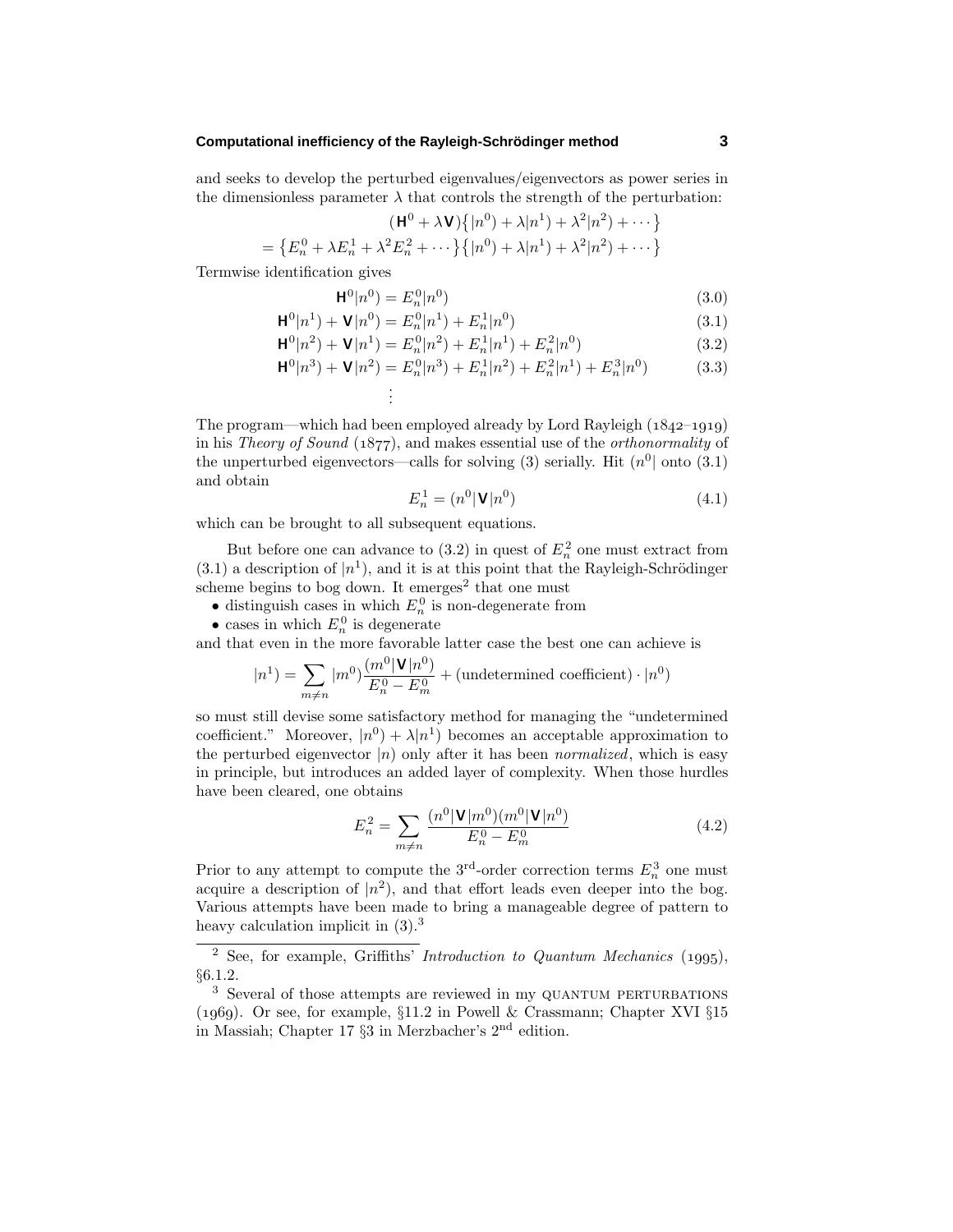#### **4 New approach to time-independent perturbation theory**

My basic criticism of the Rayleigh-Schrödinger method, in all of its variant formulations, is that to obtain a description of the  $p<sup>th</sup>$ -order correction to  $E<sub>n</sub><sup>0</sup>$ it obligates one to compute  $\{|n^1\rangle, |n^2\rangle, \ldots, |n^{p-1}\rangle\}$ , even if one has no physical interest in the latter information. And that, for  $p > 2$ , requires great effort, even in the non-degenerate case.

**Introduction to the determinantal method.** Far better, I argue, to proceed directly from (2); i.e., from the statement

$$
\det \left\| \left( m^0 \right| \mathbf{H}^0 + \lambda \mathbf{V} - E \mathbf{I} |n^0 \right) \right\| = 0 \tag{5}
$$

which asks us to

• evaluate a determinant

 $\bullet$  discover the roots of the resulting "characteristic polynomial."  $^4$ 

Both assignments become more daunting as the dimension *N* of the matrix (order of the characteristic polynomial) increases, but both, as I will show, can be managed so as to remain quite tractable even in the limit  $N \to \infty$ .

Look, by way of introduction, to the case  $N = 2$ . We agree to write

$$
\|(m^0|\mathbf{H}^0 - E\mathbf{I}|n^0)\| = \mathbb{H}^0 - E\mathbb{I} = \begin{pmatrix} E_1^0 - E & 0\\ 0 & E_2^0 - E \end{pmatrix}
$$

$$
\|(m^0|\lambda \mathbf{V}|n^0)\| = \lambda \mathbb{V} = \lambda \begin{pmatrix} V_1 & U^*\\ U & V_2 \end{pmatrix}
$$

Then<sup>5</sup>

$$
\det(\mathbb{H}^0 + \lambda \mathbb{V} - E\mathbb{I})
$$
  
=  $E^2 - [(E_1^0 + \lambda V_1) + (E_2^0 + \lambda V_2)]E + [(E_1^0 + \lambda V_1) \cdot (E_2^0 + \lambda V_2) - \lambda^2 U^* U]$   
= 0 (6)

can be solved in closed form to give

$$
E = \frac{1}{2} \left\{ \left[ (E_1^0 + \lambda V_1) + (E_2^0 + \lambda V_2) \right] + \sqrt{\left[ (E_1^0 + \lambda V_1) - (E_2^0 + \lambda V_2) \right]^2 + 4\lambda^2 U^* U} \right\}
$$
(7)

<sup>&</sup>lt;sup>4</sup> ... which quantum physicists used to call—some still call—the "secular equation." Max Jammer's remarks in this regard (Conceptual Development of Quantum Mechanics, p. 215) are interesting: "Ironically, matrix mechanics, the outcome of Heisenberg's categorical rejection of orbits, had eventually to resort to the mathematics of orbital motions. The very name [given to equations like (5)] already testifies to the truth of this contention. For astronomers called an equation of this type a 'secular' equation (from the Latin saeculum=generation, saeculum civile=period of 100 years) as it enabled them to determine 'secular' (or long-period) disturbances of planetary orbits, as regards eccentricities and inclinations about their mean values."

 $5$  I borrow here from my ADVANCED QUANTUM TOPICS (2000), Chapter 1: Two-state Systems, p. 39.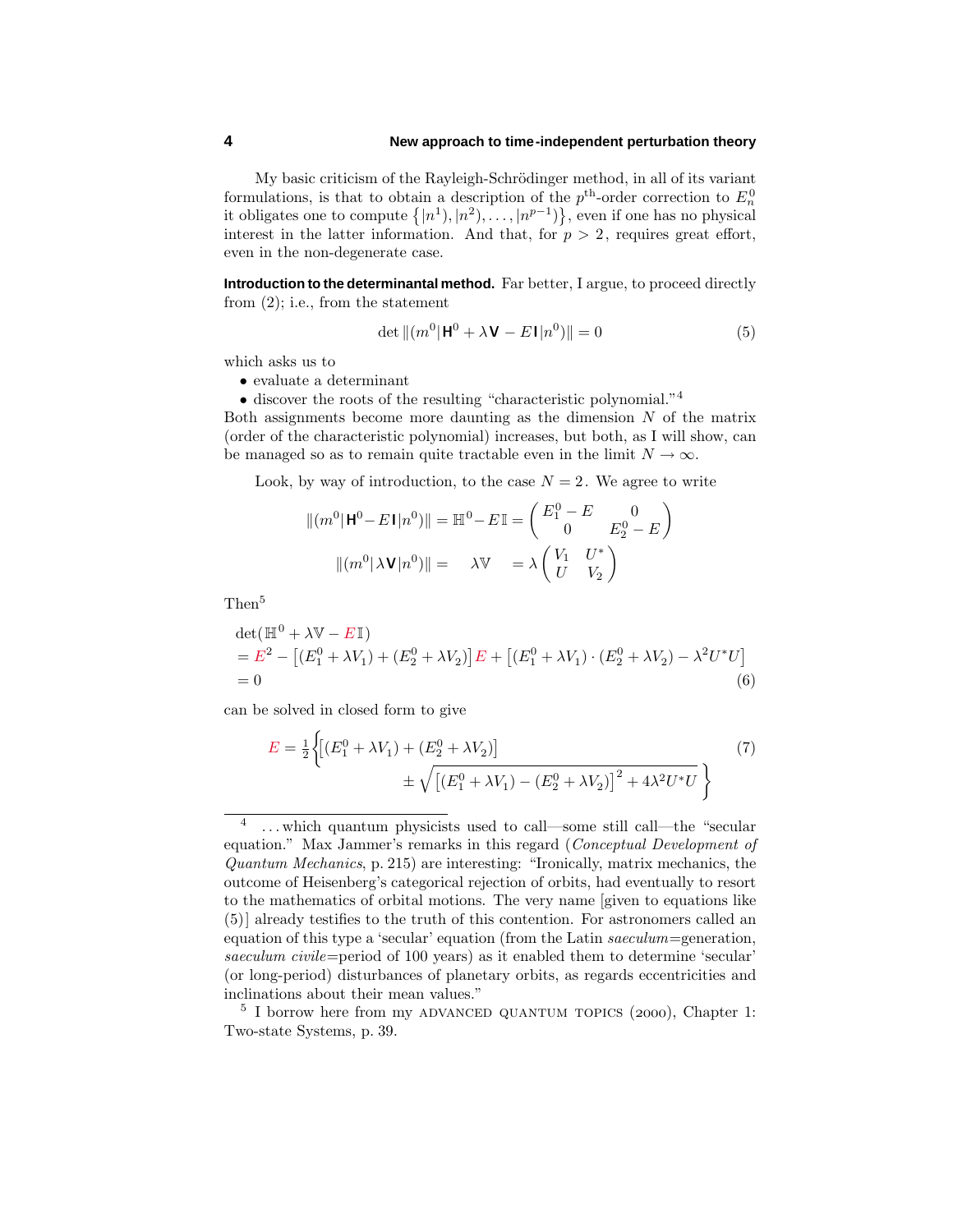#### **Introduction to the determinantal method 5**

which upon expansion in powers of  $\lambda$  gives

$$
E_1 = E_1^0 + \lambda E_1^1 + \lambda^2 E_1^2 + \cdots
$$
  
\n
$$
= E_1^0 + \lambda V_1 - \lambda^2 \frac{U^* U}{E_2^0 - E_1^0} + \cdots
$$
  
\n
$$
E_2 = E_2^0 + \lambda E_2^1 + \lambda^2 E_2^2 + \cdots
$$
  
\n
$$
= E_2^0 + \lambda V_2 + \lambda^2 \frac{U^* U}{E_2^0 - E_1^0} + \cdots
$$
\n(8.1)

in the non-degenerate case  $E_1^0 < E_2^0$ , and

$$
E_1 = E^0 + \frac{1}{2}\lambda \left\{ (V_1 + V_2) - \sqrt{(V_1 - V_2)^2 + 4U^*U} \right\} + \text{no terms of higher order}
$$
  
\n
$$
E_2 = E^0 + \frac{1}{2}\lambda \left\{ (V_1 + V_2) + \sqrt{(V_1 - V_2)^2 + 4U^*U} \right\} + \text{no terms of higher order}
$$
\n(8.2)

when the unperturbed spectrum is degenerate:  $E_1^0 = E_2^0 \equiv E^0$ . Notice that (8.1) supplies

$$
E_1^1 = (1|\mathbb{V}|1) \text{ and } E_1^2 = \frac{(1|\mathbb{V}|2)(2|\mathbb{V}|1)}{E_1^0 - E_2^0} = \sum_{m \neq 1}^2 \frac{(1|\mathbb{V}|m)(m|\mathbb{V}|1)}{E_1^0 - E_m^0}
$$
  
\n
$$
E_2^1 = (2|\mathbb{V}|2) \text{ and } E_2^2 = \frac{(2|\mathbb{V}|1)(1|\mathbb{V}|2)}{E_2^0 - E_1^0} = \sum_{m \neq 2}^2 \frac{(2|\mathbb{V}|m)(m|\mathbb{V}|2)}{E_2^0 - E_m^0}
$$
 (9)

and so conforms precisely to (4). Notice also that we have recovered (4.2) by direct analysis, without digressing to obtain descriptions of  $\{|n^1\rangle\}$ .

These results are gratifying, but somewhat academic. For if quantum mechanical state space were 2-dimensional one would have no need of a time-independent perturbation theory, the characteristic equation (5) being then exactly soluable in all cases, by elementary means. We have shown that the exact result can be written as though it had emerged from perturbation theory, but that is a modest accomplishment. And to achieve it we played unfairly: we took advantage at  $(7)$  of a capability (quadratic formula) which is not available in the general case.

I show now how the argument can be reorganized so as to avoid the latter criticism. Make the substitution  $E \mapsto E_n^0 + \lambda E_n^1 + \lambda^2 E_n^2 + \cdots$  in (6), expand in powers of  $\lambda$ , and set equal to zero the coefficients of ascending order. Entrusting the labor to *Mathematica*, we obtain

$$
\lambda^0 : (E_n^0 - E_1^0)(E_n^0 - E_2^0) = 0
$$
\n
$$
\lambda^1 : (2E_n^0 - E_1^0 - E_2^0)E_n^1 = (E_n^0 - E_1^0)V_2 + (E_n^0 - E_2^0)V_1
$$
\n
$$
\lambda^2 : (2E_n^0 - E_1^0 - E_2^0)E_n^2 = -(E_n^1)^2 + (V_1 + V_2)E_n^1 - (V_1V_2 - U^*U)
$$
\n
$$
\vdots
$$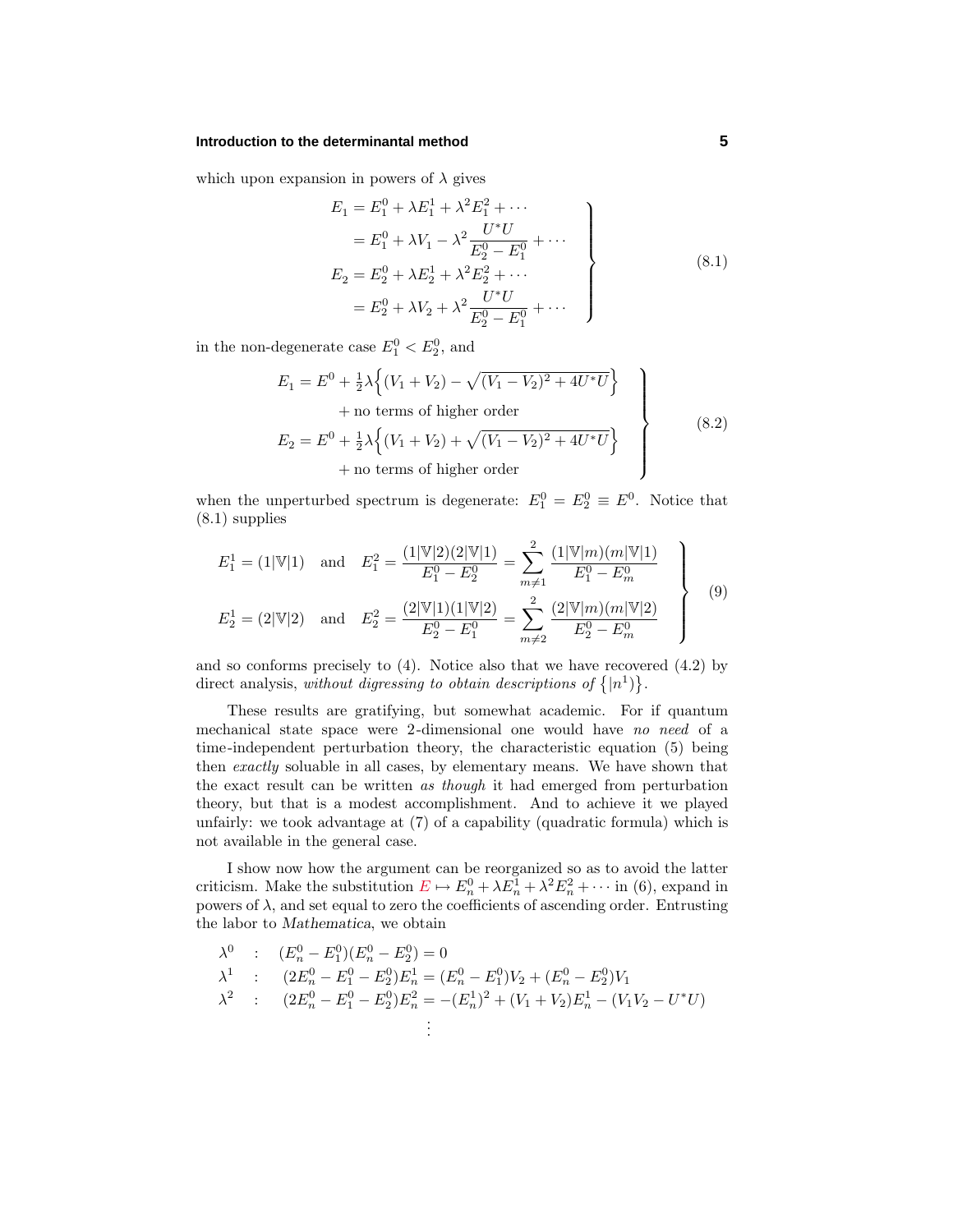which we proceed to solve serially: The  $\lambda^0$ -equation gives

$$
E_n^0 = E_1^0
$$
 else  $E_n^0 = E_2^0$ 

The  $\lambda^1$ -equation therefore supplies

$$
E_1^1 = V_1 \equiv (1|\mathbb{V}|1)
$$
 else  $E_2^1 = V_2 \equiv (2|\mathbb{V}|2)$ 

and that information, when fed into the  $\lambda^2$ -equation, gives

$$
E_1^2 = \frac{U^*U}{E_1^0 - E_2^0} = \frac{(1|\mathbb{V}|2)(2|\mathbb{V}|1)}{E_1^0 - E_2^0} \quad \text{else} \quad E_2^2 = \frac{U^*U}{E_2^0 - E_1^0} = \frac{(2|\mathbb{V}|1)(1|\mathbb{V}|2)}{E_2^0 - E_1^0}
$$

In the degenerate case  $(E_1^0 = E_2^0 \equiv E^0)$  the  $\lambda^0$ -equation gives

$$
E_n^0 = E^0
$$

The  $\lambda^1$ -equation now collapses into uninformative triviality  $(0 = 0)$ , and the *λ*<sup>2</sup>-equation becomes

$$
0 = -(E1)2 + E1(V1 + V2) - (V1V2 - U*U)
$$
 (10)

giving

$$
E^{1} = E^{0} + \frac{1}{2}\lambda \left\{ (V_{1} + V_{2}) \pm \sqrt{(V_{1} - V_{2})^{2} + 4U^{*}U} \right\}
$$

in precise agreement with (8.2). We have, in fact, managed to reproduce all of our former results *without drawing upon the quadratic formula*.<sup>6</sup>

**Preparation for dimensional generalization.** A long first step in that direction was taken by the argument just completed—an argument which places us in position to compute perturbed roots of characteristic equations of arbitrary order. But how are we to obtain the characteristic equation? How are we to evaluate  $\det(\mathbb{H}^0 + \lambda \mathbb{V} - E\mathbb{I})$  when *N* is large, and what meaning are we to assign to that expression as  $N \to \infty$ ?

In the unperturbed eigenbasis  $\mathbb{H}^0$  is diagonal, so we have

$$
\det(\mathbb{H}^0 + \lambda \mathbb{V} - E\mathbb{I}) = \det(\mathbb{H}^0 - E\mathbb{I}) \cdot \det(\mathbb{I} + \lambda \mathbb{M})
$$
\n
$$
\mathbb{M} \equiv (\mathbb{H}^0 - E\mathbb{I})^{-1} \mathbb{V}
$$
\n
$$
\det(\mathbb{H}^0 - E\mathbb{I}) = \prod_{n=1}^N (E_n - E)
$$
\n(11)

and attention shifts to the description of  $\det(\mathbb{I} + \lambda \mathbb{M})$ . Look to the 2-dimensional

 $\frac{6}{6}$  I do not consider its use in connection with (10) to be in violation of that statement, but rather to be an extension of the calculation which originally gave us  $E_1^0$  and  $E_2^0$ .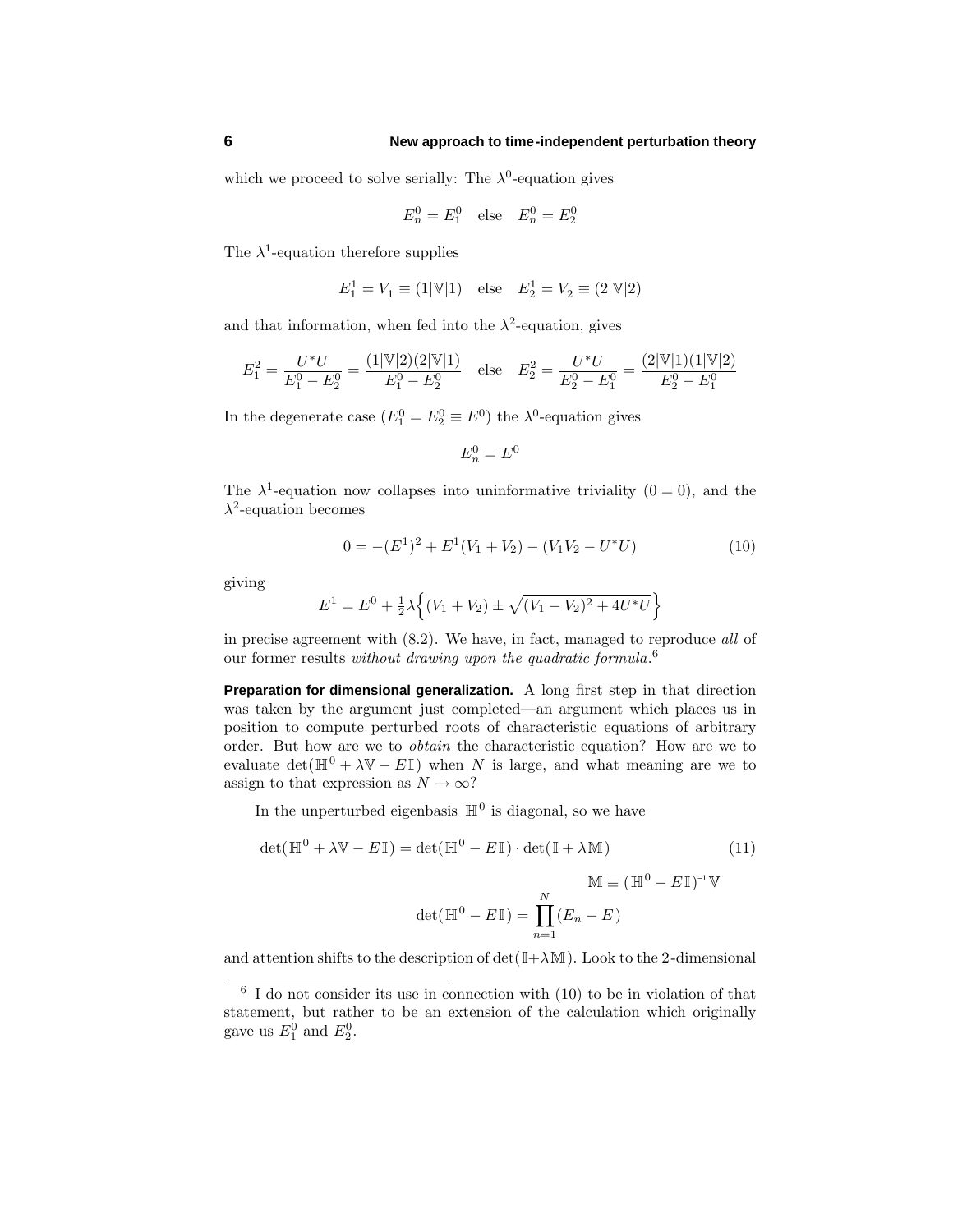### **Preparation for dimensional generalization 7**

case, where

$$
\det(\mathbb{I} + \lambda \mathbb{M}) = 1 + \lambda \operatorname{tr} \mathbb{M} + \lambda^2 \det \mathbb{M}
$$

Observe that

$$
(\text{tr}\,\mathbb{M})^2 = M_{11}^2 + 2M_{11}M_{22} + M_{22}^2
$$

$$
\text{tr}\,\mathbb{M}^2 = M_{11}^2 + 2M_{12}M_{21} + M_{22}^2
$$

so

$$
\det \mathbb{M} = M_{11} M_{22} - M_{12} M_{21} = \frac{1}{2} \{ (\text{tr} \mathbb{M})^2 - \text{tr} \mathbb{M}^2 \} = \frac{1}{2!} \lambda^2 \begin{vmatrix} \text{tr} \mathbb{M} & \text{tr} \mathbb{M}^2 \\ 1 & \text{tr} \mathbb{M} \end{vmatrix}
$$

which we use to obtain

$$
\det(\mathbb{I} + \lambda \mathbb{M}) = 1 + \lambda \operatorname{tr} \mathbb{M} + \frac{1}{2!} \lambda^2 \begin{vmatrix} \operatorname{tr} \mathbb{M} & \operatorname{tr} \mathbb{M}^2 \\ 1 & \operatorname{tr} \mathbb{M} \end{vmatrix}
$$
 (12)

This pretty statement is a truncated instance of a remarkable identity which deserves to be much better known, and which in higher-dimensional cases continues

$$
\det(\mathbb{I} + \lambda \mathbb{M}) = 1 + \lambda T_1 + \frac{1}{2!} \lambda^2 \begin{vmatrix} T_1 & T_2 \\ 1 & T_1 \end{vmatrix} + \frac{1}{3!} \lambda^3 \begin{vmatrix} T_1 & T_2 & T_3 \\ 1 & T_1 & T_2 \\ 0 & 2 & T_1 \end{vmatrix}
$$
(13)  

$$
+ \frac{1}{4!} \lambda^4 \begin{vmatrix} T_1 & T_2 & T_3 & T_4 \\ 1 & T_1 & T_2 & T_3 \\ 0 & 2 & T_1 & T_2 \\ 0 & 0 & 3 & T_1 \end{vmatrix} + \cdots
$$
  

$$
\equiv \Delta_0 + \lambda \Delta_1 + \frac{1}{2!} \lambda^2 \Delta_2 + \frac{1}{3!} \lambda^3 \Delta_3 + \frac{1}{4!} \lambda^4 \Delta_4 + \cdots
$$
(14)

with  $T_p \equiv \text{tr} \mathbb{M}^p$ . One discovers experimentally, and can readily prove, that

$$
\Delta_0 = 1
$$
\n
$$
\Delta_1 = T_1
$$
\n
$$
\Delta_2 = T_1 \Delta_1 - T_2
$$
\n
$$
\Delta_3 = T_1 \Delta_2 - 2T_2 \Delta_1 + 2T_3
$$
\n
$$
\Delta_4 = T_1 \Delta_3 - 3T_2 \Delta_2 + 6T_3 \Delta_1 - 6T_4
$$
\n
$$
\Delta_5 = T_1 \Delta_4 - 4T_2 \Delta_3 + 12T_3 \Delta_2 - 24T_4 \Delta_1 + 24T_5
$$
\n
$$
\Delta_6 = T_1 \Delta_5 - 5T_2 \Delta_4 + 20T_3 \Delta_3 - 60T_4 \Delta_2 + 120T_5 \Delta_1 - 120T_6
$$
\n
$$
\vdots
$$
\n
$$
\Delta_n = \sum_{k=1}^n (-)^{k+1} \frac{(n-1)!}{(n-k)!} T_k \Delta_{n-k}
$$
\n(15)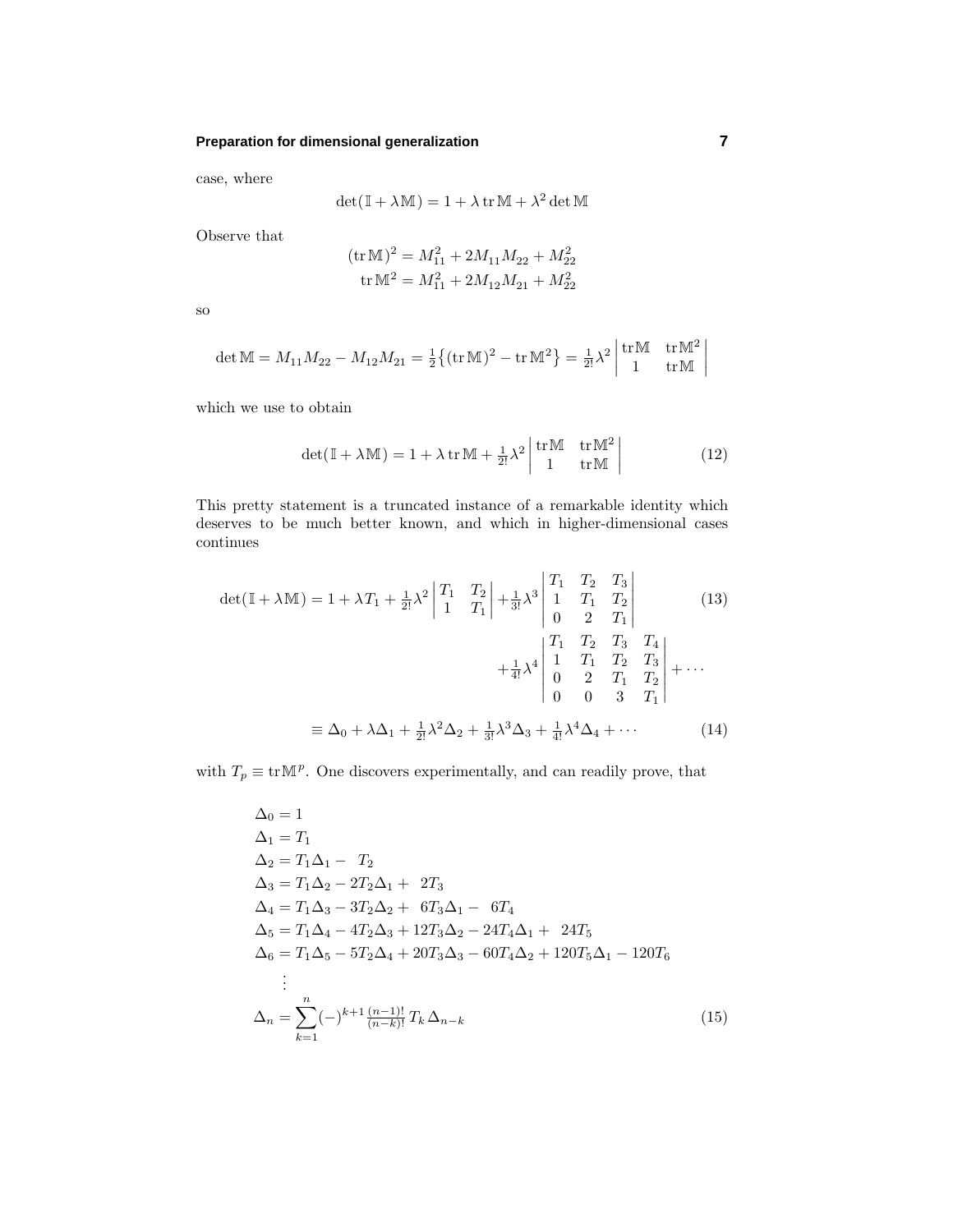and by iteration we are led to the following explicit descriptions of the first few ∆-factors:

$$
\Delta_0 = 1
$$
\n
$$
\Delta_1 = T_1
$$
\n
$$
\Delta_2 = T_1^2 - T_2
$$
\n
$$
\Delta_3 = T_1^3 - 3T_1T_2 + 2T_3
$$
\n
$$
\Delta_4 = T_1^4 - 6T_1^2T_2 + 8T_1T_3 + 3T_2^2 - 6T_4
$$
\n
$$
\Delta_5 = T_1^5 - 10T_1^3T_2 + 20T_1^2T_3 + 15T_1(T_2^2 - 4T_4) - 20T_2T_3 + 24T_5
$$
\n
$$
\vdots
$$
\n(16)

These results *Mathematica* has confirmed by direct evaluation of the relevant determinants. Slight recasting of (12) gives

$$
\varphi(\omega) = \det(\mathbb{M} - \omega \mathbb{I}) = \omega^2 - T_1 \omega + \frac{1}{2!} (T_1^2 - T_2)
$$
  
=  $\Delta_0 \omega^{2-0} - \frac{1}{1!} \Delta_1 \omega^{2-1} + \frac{1}{2!} \Delta_2 \omega^{2-2}$ 

By the Cayley-Hamilton theorem  $\varphi(M) = \mathbb{O}$ . Multiply by M and take the trace, to obtain  $T_3 - T_1T_2 + \frac{1}{2}(T_1^3 - T_1T_2) = \frac{1}{2}\Delta_3 = 0$ . An easy extension of the argument (which makes critical use of (15)) serves to establish that

$$
\Delta_{N+1} = \Delta_{N+2} = \Delta_{N+3} = \dots = 0
$$
 in the *N*-dimensional case

and thus to explain why the 2-dimensional statement (12) presents an instance of  $(13)$  that truncates at  $2<sup>nd</sup>$  order.

For the derivation of  $(13)$  I must refer to other sources,<sup>7</sup> but will sketch its principal features. Write

$$
\det(\mathbb{I} + \lambda \mathbb{M}) = e^{\text{tr}\left\{\log(\mathbb{I} + \lambda \mathbb{M})\right\}}
$$
  
\n
$$
\log(\mathbb{I} + \lambda \mathbb{M}) \equiv \lambda \mathbb{M} - \frac{1}{2}(\lambda \mathbb{M})^2 + \frac{1}{3}(\lambda \mathbb{M})^3 - \frac{1}{4}(\lambda \mathbb{M})^4 + \cdots
$$
  
\n
$$
= e^{\lambda T_1 - \frac{1}{2}\lambda^2 T_2 + \frac{1}{3}\lambda^3 T_3 - \frac{1}{4}\lambda^4 T_4 + \cdots}
$$
  
\n
$$
\equiv e^{g(\lambda)}
$$
  
\n
$$
= \sum \frac{1}{n!} \lambda^n \left[ \left(\frac{d}{dx}\right)^n e^{g(\lambda)} \right]_{\lambda=0}
$$

Success hinges on one's ability to compute the  $n<sup>th</sup>$  derivative of a composite function  $f(g(\lambda))$ . I learned to do so from Advanced Problem No. 4782 which V.F.Ivanoff submitted to the American Mathematical Monthly (**65**, 212 (1958)), but according to Abramowitz & Stegun (**24.1.2**) the basic formula is due to one Fa`a di Bruno (about whom I have been able to discover nothing *...* but see below!), and is presumably ancient. It is, in any event, this final step that gives birth to the triangular determinants  $\Delta_n$ .

<sup>7</sup> See, for example, "Applications of an elegant formula due to V. F. Ivanoff" in COLLECTED SEMINARS  $1963-1970$ ; pp.  $27-30$  in QUANTUM PERTURBATIONS  $(1969)$ ; or "A mathematical note: Algorithm for the efficient evaluation of the trace of the inverse of a matrix"  $(1996)$ .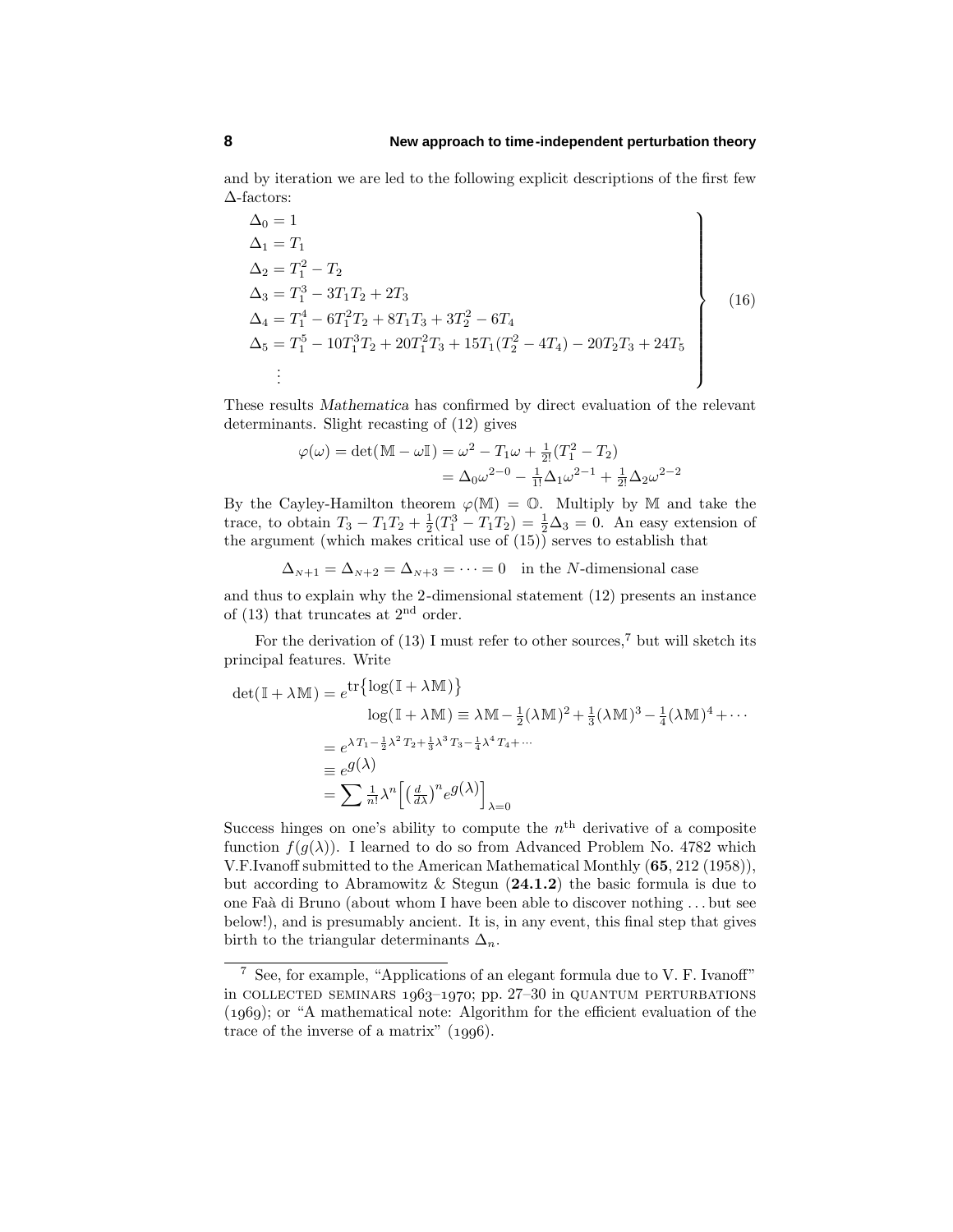### **Finer details 9**

The identity (13) possesses a number of remarkable properties (for example: it simplifies markedly if M is antisymmetric; also if M is projective), but the feature to which I now draw special attention is that the coefficients (once "switched on" by the condition  $N \geqslant$  order) retain their structure as N ascends. Which means (if we set aside all questions having to do with convergence) that (13) remains meaningful even in the limit  $N \to \infty$ !<sup>8</sup>

**Finer details.** Looking back again to (11), we are reminded that in the present application

$$
\mathbb{M} = \left\| \frac{V_{ij}}{E_i - E} \right\| \quad \text{therefore} \quad \mathbb{M}^2 = \left\| \frac{V_{ij} V_{jk}}{(E_i - E)(E_j - E)} \right\|
$$

$$
\mathbb{M}^3 = \left\| \frac{V_{ij} V_{jk} V_{k\ell}}{(E_i - E)(E_j - E)(E_\ell - E)} \right\|, \text{ etc.}
$$

which give

$$
T_1(E) = \sum_{i} \frac{V_{ii}}{E_i - E}
$$
 (17.1)

$$
T_2(E) = \sum_{ij} \frac{V_{ij} V_{ji}}{(E_i - E)(E_j - E)}\tag{17.2}
$$

$$
T_3(E) = \sum_{ijk} \frac{V_{ij} V_{jk} V_{ki}}{(E_i - E)(E_j - E)(E_k - E)}
$$
(17.3)  
...

<sup>8</sup> Having completed that sentence, I headed home for the evening *...*ran into retired colleague Dennis Hoffman and his wife Carol on one of their daily promanades *...* mentioned that I had been trying unsuccessfully since to learn something about the life of Faà di Bruno, and challenged Dennis to find trace of the man on the World Wide Web. Early the next morning Dennis appeared in my office, bearing many pages of text, from which I extract this information: Francesco Faà di Bruno ( $1825-1888$ ) studied at the Royal Military Academy of Turin and served as an officer in the Sardinian Army from  $1847$  until, in 1953, he decided to leave the army and take up the study of mathematics. At the Sorbonne he studied under Cauchy, and was a classmate and friend of both Hermite and Leverrier (co-discoverer of Neptune). He took his doctorate from the University of Turin, and served on the faculty there from  $1871$  until the time of his death. In  $1876$  he was appointed to the Chair of Higher Analysis, but also in that same year he was ordained a Roman Catholic priest. In the latter capacity he established a religious order to attend to the needs of girls resident in an orphanage called Conservatorio del Suffragio. To keep the girls occupied he acquired a printing press and set up Tipographia Suffragio, a publishing house specializing in mathematical texts, which the girls served as typesetters. Fa`a di Bruno was declared a Saint by Pope John Paul II in 1988. His mathematical work treated the theory and applications of elliptic functions, the theory of errors, and (most famously) the theory of binary forms. The formula which inspires my interest in him was developed fairly early in his career, and reportedly appears in his *Traite Elementaire du Calcul*  $(1869)$ .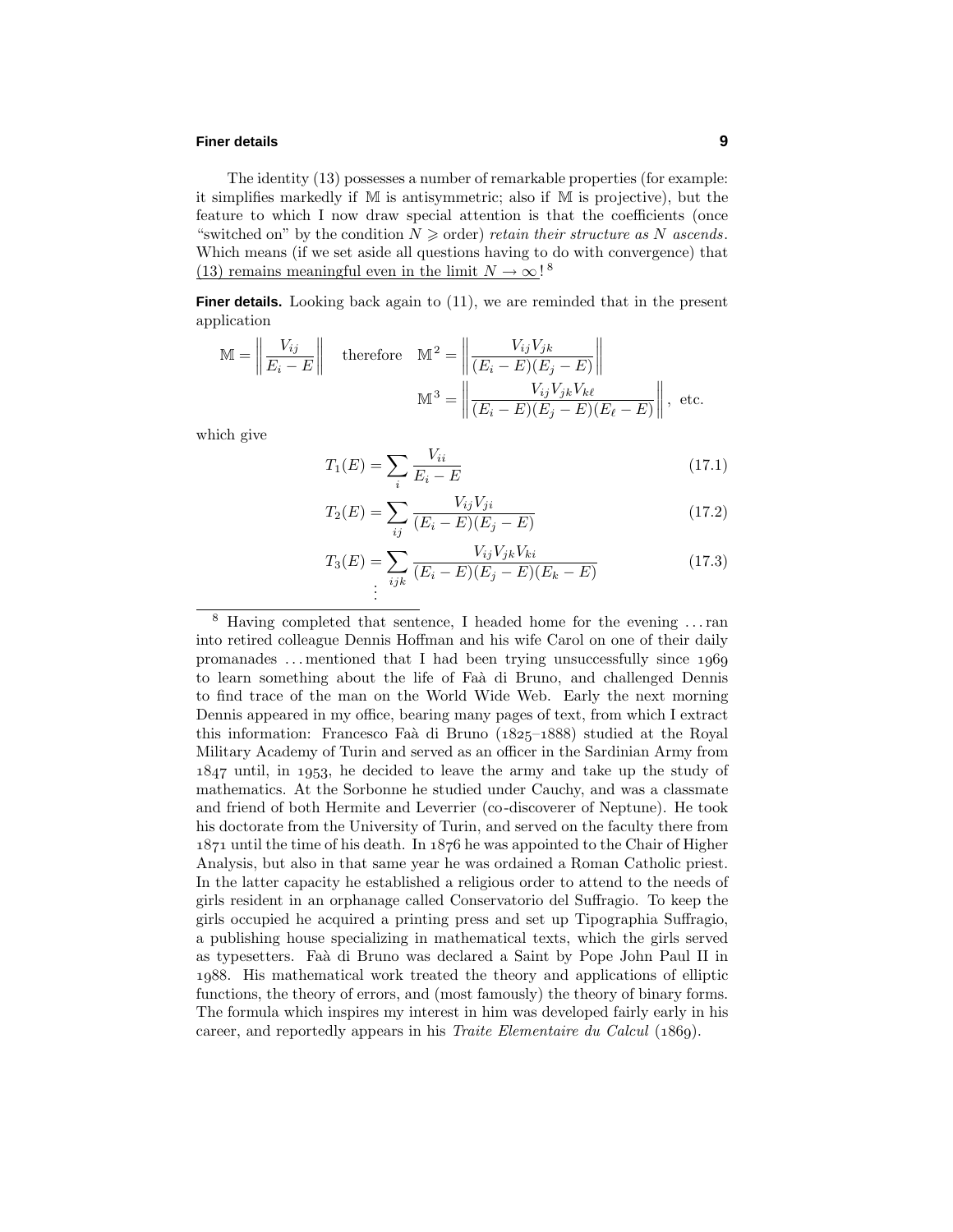Those functions, thought of as functions of a complex variable *E*, have poles strung along the real axis—poles situated at points specified by the unperturbed spectrum  $\{E_1, E_2, \dots\}$ . Those are precisely the points at which

$$
P(E) \equiv \det(\mathbb{H}^0 - E\mathbb{I}) = \prod_{i=1}^{N} (E_i - E)
$$

$$
= \left\{ \prod_i E_i \right\} \cdot \left\{ \prod_i \left( 1 - \frac{E}{E_i} \right) \right\}
$$

—the first of the factors to which (11) directed our attention—vanishes. We stand evidently in prospect of some delicate cancellations.

Consider, for a moment, the object  $P(E)$ . When *N* is finite it is simply a polynomial with specified zeros. But in the limit  $N \to \infty$  it—for most spectra  ${E_1, E_2,...}$  of physical interest—fails to converge, so might be described as "an absurdity with specified zeros." One might, for present purposes, abandon the  $\prod E_i$ -factor, and try to get some mileage out of what Weierstrass had to say<sup>9</sup> about the relatively convergent construction  $\prod (1 - E/E_i)$ , but I won't go down that road; I will instead look upon  $P(E)$  as a *formal repository of* unperturbed spectral data, and take interest in how the latent pathologies heal themselves in the intended application.

We have need of the construction

$$
P(E^{0} + \lambda E^{1} + \lambda^{2} E^{2} + \cdots) = P(E^{0}) + \lambda P(E^{0}, E^{1}) + \lambda^{2} P(E^{0}, E^{1}, E^{2}) + \cdots
$$
  
=  $P_{0} + \lambda P_{1} + \lambda^{2} P_{2} + \lambda^{3} P_{3} + \cdots$ 

where

$$
P_0 \equiv P(E^0) = \Pi_0(E^0) \equiv \prod (E_i - E^0)
$$
\n(18.0)

To obtain  $P_1 \equiv P(E^0, E^1)$  we write

$$
(E_1 - E^0 - \lambda E^1 - \lambda^2 E^2 - \cdots)(E_2 - E^0 - \lambda E^1 - \lambda^2 E^2 - \cdots)(E_3 - E^0 - \lambda E^1 - \lambda^2 E^2 - \cdots) \cdots
$$

and  $\bullet$  select an  $E^1$  in all possible ways

• set  $\lambda = 0$  in all surviving factors; this gives

$$
P(E^{0}, E^{1}) = -E^{1} \sum_{i} \frac{P(E^{0})}{E_{i} - E^{0}}
$$

which we abbreviate

$$
P_1 = -E^1 \Pi_1 \tag{18.1}
$$

 $\Pi_1(E^0) \equiv \text{sum over all ways of striking one factor from } \Pi_0$ 

To obtain  $P_2 \equiv P(E^0, E^1, E^2)$  we first

- select  $E^1$  then another  $E^1$  in all possible ways, then
- select  $E^2$  in all possible ways, always setting  $\lambda = 0$  in surviving factors.

 $\frac{9}{9}$  See, for example, S. Lang, *Complex Analysis* (1977), Chapter 10,  $\S$ 2.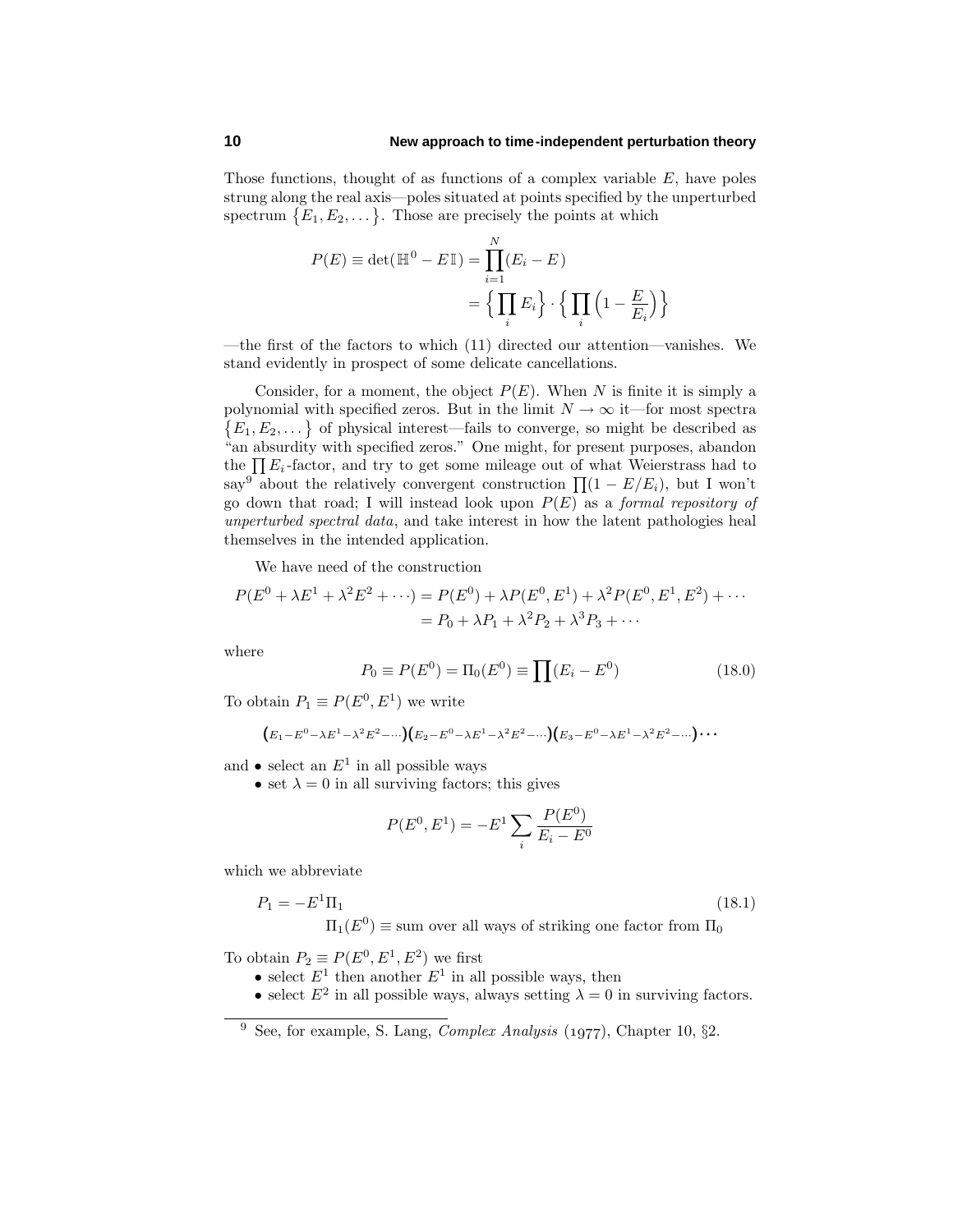#### **Finer details 11**

To obtain  $P_3 \equiv P(E^0, E^1, E^2, E^3)$  we first

- select  $E^1$  then another  $E^1$  then another  $E^1$  in all possible ways, then
- select  $E^1$  then  $E^2$  in all possible ways, then

• select  $E^3$  in all possible ways.

These procedures give

$$
P(E^{0}, E^{1}, E^{2}) = (-E^{1})^{2} \sum_{i < j} \frac{P(E^{0})}{(E_{i} - E^{0})(E_{j} - E^{0})}
$$
  
+  $(-E^{2})^{1} \sum_{i} \frac{P(E^{0})}{(E_{i} - E^{0})}$   
\n
$$
\downarrow
$$
  
\n
$$
P_{2} = E^{1} E^{1} \Pi_{2} - E^{2} \Pi_{1}
$$
  
\n
$$
\Pi_{2} \equiv \begin{cases} \text{sum over all distinct ways ofstriking two factors from  $\Pi_{0}$   
\n
$$
P(E^{0}, E^{1}, E^{2}, E^{3}) = (-E^{1})^{3} \sum_{i < j < k} \frac{P(E^{0})}{(E_{i} - E^{0})(E_{j} - E^{0})(E_{k} - E^{0})}
$$
  
\n
$$
+ 2(-E^{1})^{1}(-E^{2})^{1} \sum_{i < j} \frac{P(E^{0})}{(E_{i} - E^{0})(E_{j} - E^{0})}
$$
  
\n
$$
+ (-E^{3})^{1} \sum_{i} \frac{P(E^{0})}{(E_{i} - E^{0})}
$$
  
\n
$$
\downarrow
$$
  
\n
$$
P_{3} = -E^{1} E^{1} E^{1} \Pi_{3} + 2E^{1} E^{2} \Pi_{2} - E^{3} \Pi_{1}
$$
 (18.3)
$$

To discover the terms that contribute to  $P(E^0, E^1, \ldots, E^n)$  one looks to the partitions of *n*, which *Mathematica* is happy to supply: turn on the Add-On Package

### <<DiscreteMath`Combinatorica`

and ask for Partitions[4] to obtain

$$
\{\{1,1,1,1\},\{1,1,2\},\{1,3\},\{2,2\},\{4\}\}
$$

while PartitionsP[4] responds 5 in response to the question: "In how many distinct ways can 4 be written as a sum of positive integers?" Giving names to the sums which appear recurrently in (18), and drawing upn the information just obtained, we find ourselves in position to continue the series:

$$
P_1 = -E^1 \Pi_1(E^0) \tag{19.1}
$$

$$
P_2 = E^1 E^1 \Pi_2(E^0) - E^2 \Pi_1(E^0)
$$
\n(19.2)

$$
P_3 = -E^1 E^1 E^1 \Pi_3(E^0) + 2E^1 E^2 \Pi_2(E^0) - E^3 \Pi_1(E^0)
$$
\n(19.3)

$$
P_4 = E^1 E^1 E^1 E^1 \Pi_4(E^0) - 3E^1 E^1 E^2 \Pi_3(E^0)
$$
\n(19.4)

$$
+\left\{2E^1E^3+E^2E^2\right\}\Pi_2(E^0)-E^4\Pi_1(E^0)\\ \vdots
$$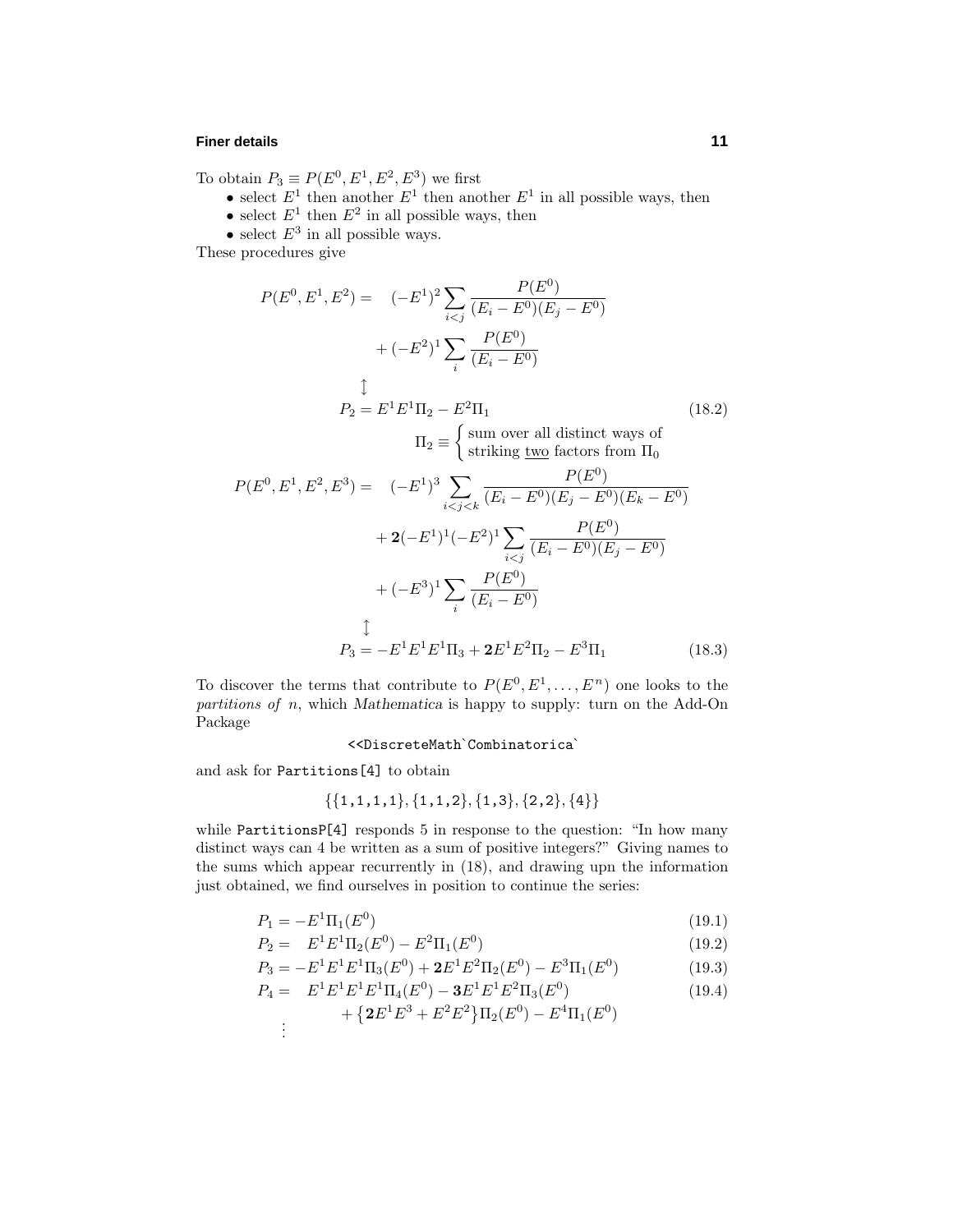In next higher order we encounter PartitionsP[5]=7 terms; they are

 $\{1, 1, 1, 1, 1\}$  $\{1, 1, 1, 2\}$  $\{1, 1, 3\}$  $\{1, 2, 2\}$  $\{1,4\}$  $\{2,3\}$  $\{5\}$ 

and with this information  $P_5 \equiv P(E^0, E^1, E^2, E^3, E^4, E^5)$  almost writes itself. But it would be senseless to continue the process very far, since

$$
p(10) = 42
$$
,  $p(20) = 627$ ,  $p(30) = 5604$ ,  $p(40) = 37338$ 

The series

$$
P(E^{0} + \lambda E^{1} + \lambda^{2} E^{2} + \cdots) = \sum_{k=0} \lambda^{k} P(E^{0}, \cdots, E^{k})
$$
 (20)

speaks falsely when  $k > N$ , but this is no problem in the limit  $N \to \infty$ , and no problem even for  $N >$  about 4 if we plan to do our perturbation theory in realistic order. The boldface numerics evident in (19.3/4)—one was encountered already at (18.3)—arise from the circumstance that

- $E^1E^2$  can be written in **2** distinct ways;
- $E^1E^1E^2$  can be written in **3** distinct ways;
- $E^1E^3$  can be written in **2** distinct ways, etc.

They are, in short, *multinomial coefficients*. Generally

$$
(E1 + E2 + \dots + Em)n = \sum (n; n1, n2, \dots, nm)(E1)n1(E2)n2 \dots (Em)nm
$$

where the sum ranges over all partitions of *n* into *m* parts

$$
n = n_1 + n_2 + \cdots + n_m
$$

and $10$ 

$$
(n; n_1, n_2, \dots, n_m) = \text{number of distinct arrangements}
$$

$$
= \frac{(n_1 + n_2 + \dots + n_m)!}{n_1! n_2! \dots n_m!}
$$

In particular, we have  $(2, 1, 1) = \frac{2!}{1!1!} = 2$  and  $(3, 2, 1) = \frac{3!}{2!1!} = 3$ , as reported above. I have used *Mathematica* (a fairly tedious business it was!) to check through  $4<sup>th</sup>$ -order in the case  $N = 5$ —the accuracy of the equation that results when (19) is introduced into (20).

<sup>10</sup> See Abramowitz & Stegun, **24.1.2**. *Mathematica* produces multinomial coefficients by command Multinomial $[n_1, n_2, \ldots, n_m]$ .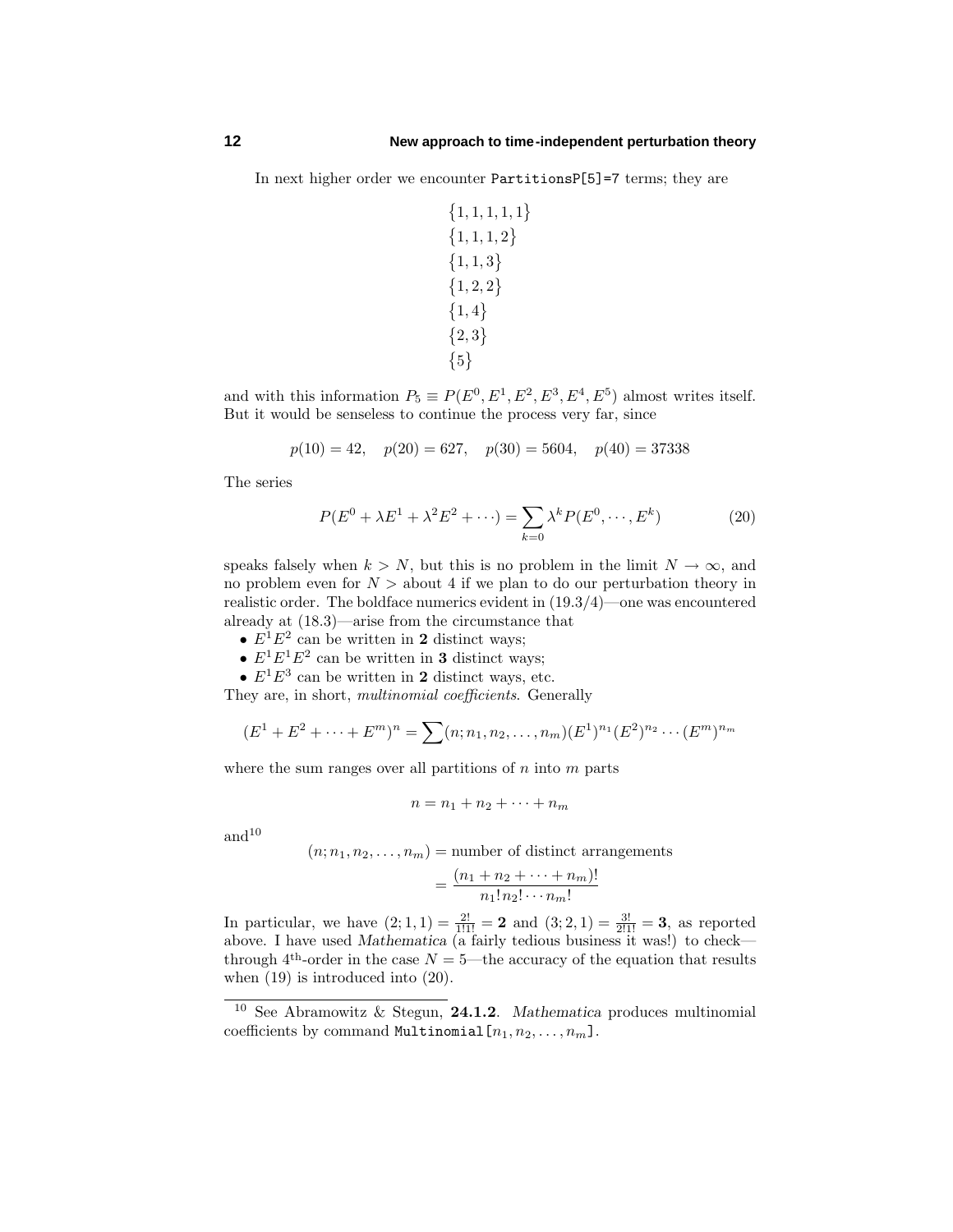### **Finer details 13**

Return now again to (17.1), from which we obtain

$$
T_1(E^0 + \lambda E^1 + \lambda^2 E^2 + \cdots) = \sum_i \frac{V_{ii}}{E_i - E^0} \Big[ 1 - \frac{\lambda E^1 + \lambda^2 E^2 + \cdots}{E_i - E^0} \Big]^{-1}
$$

Formally (meaning apart from the convergence question)

$$
[\text{etc.}]^{-1} = 1 + \frac{1}{(E_i - E^0)} (\lambda E^1 + \lambda^2 E^2 + \cdots)
$$
  
+ 
$$
\frac{1}{(E_i - E^0)^2} (\lambda E^1 + \lambda^2 E^2 + \cdots)^2 + \cdots
$$
  
= 
$$
1 + \lambda \left[ \frac{E^1}{D_i} \right] + \lambda^2 \left[ \frac{E^1 E^1}{D_i^2} + \frac{E^2}{D_i} \right] + \lambda^3 \left[ \frac{E^1 E^1 E^1}{D_i^3} + \frac{2 E^1 E^2}{D_i^2} + \frac{E^3}{D_i} \right]
$$
  
+ 
$$
\lambda^4 \left[ \frac{E^1 E^1 E^1 E^1}{D_i^4} + \frac{3 E^1 E^1 E^2}{D_i^3} + \frac{E^2 E^2 + 2 E^1 E^3}{D_i^2} + \frac{E^4}{D_i} \right] + \cdots
$$

into which the boldface numerics have intruded for the same reason as before, and where we have adopted the abbreviation  $D_i \equiv E_i - E^0$ . Working similarly from  $(17.2/3/\cdots)$  we find

$$
T_2(E^0 + \lambda E^1 + \lambda^2 E^2 + \cdots)
$$
  
= 
$$
\sum_{ij} \frac{V_{ij} V_{ji}}{D_i D_j} \Big[ 1 - \frac{\lambda E^1 + \lambda^2 E^2 + \cdots}{D_i} \Big]^{-1} \Big[ 1 - \frac{\lambda E^1 + \lambda^2 E^2 + \cdots}{D_j} \Big]^{-1}
$$

with  $\left[\text{etc.}\right]_i^{-1} \left[\text{etc.}\right]_j^{-1} = 1 + \lambda \left[\frac{E^1}{D_i} + \frac{E^1}{D_j}\right]$ 

$$
+ \lambda^2 \left[ \frac{E^1 E^1}{D_i^2} + \frac{E^2}{D_i} + \frac{E^1 E^1}{D_j^2} + \frac{E^2}{D_j} + \frac{E^1 E^1}{D_i D_j} \right] + \lambda^3 \left[ \frac{E^1 E^1 E^1}{D_i^3} + \frac{2E^1 E^2}{D_i^2} + \frac{E^3}{D_i} + \frac{E^1 E^1 E^1}{D_j^3} + \frac{2E^1 E^2}{D_j^2} + \frac{E^3}{D_j} + \frac{E^1}{D_i^2} \left( \frac{E^1 E^1}{D_i^2} + \frac{E^2}{D_i} \right) + \frac{E^1}{D_i} \left( \frac{E^1 E^1}{D_j^2} + \frac{E^2}{D_i} \right) + \frac{E^1}{D_i} \left( \frac{E^1 E^1}{D_j^2} + \frac{E^2}{D_j} \right) \right] + \cdots
$$

$$
T_3(E^0 + \lambda E^1 + \lambda^2 E^2 + \cdots)
$$
  
=  $\sum_{ijk} \frac{V_{ij} V_{jk} V_{ki}}{D_i D_j D_k} \left[ 1 - \frac{\lambda E^1 + \lambda^2 E^2 + \cdots}{D_i} \right]^{-1} \left[ 1 - \frac{\lambda E^1 + \lambda^2 E^2 + \cdots}{D_j} \right]^{-1}$   

$$
\cdot \left[ 1 - \frac{\lambda E^1 + \lambda^2 E^2 + \cdots}{D_k} \right]^{-1}
$$

with  $\left[\text{etc.}\right]_{i}^{-1}\left[\text{etc.}\right]_{j}^{-1}\left[\text{etc.}\right]_{k}^{-1}=1+\lambda\left[\frac{E^{1}}{D_{i}}+(i\mapsto j,k)\right]$  $+\lambda^2 \left[\frac{E^1 E^1}{D_i^2} + \frac{E^2}{D_i} + (i \mapsto j, k)\right]$  $+\frac{E^1E^1}{D_iD_j} + (ij \mapsto ik, jk)$  $+\lambda^3 \left[ \frac{E^1 E^1 E^1}{D_i^3} + \frac{2E^1 E^2}{D_i^2} + \frac{E^3}{D_i} + (i \mapsto j, k) \right]$  $+\frac{E^1}{D_i}(\frac{E^1E^1}{D_j^2}+\frac{E^2}{D_j})+(ij\mapsto ji, ik, ki, jk, kj)$  $+\frac{E^1E^1E^1}{D_iD_jD_k}$  + ...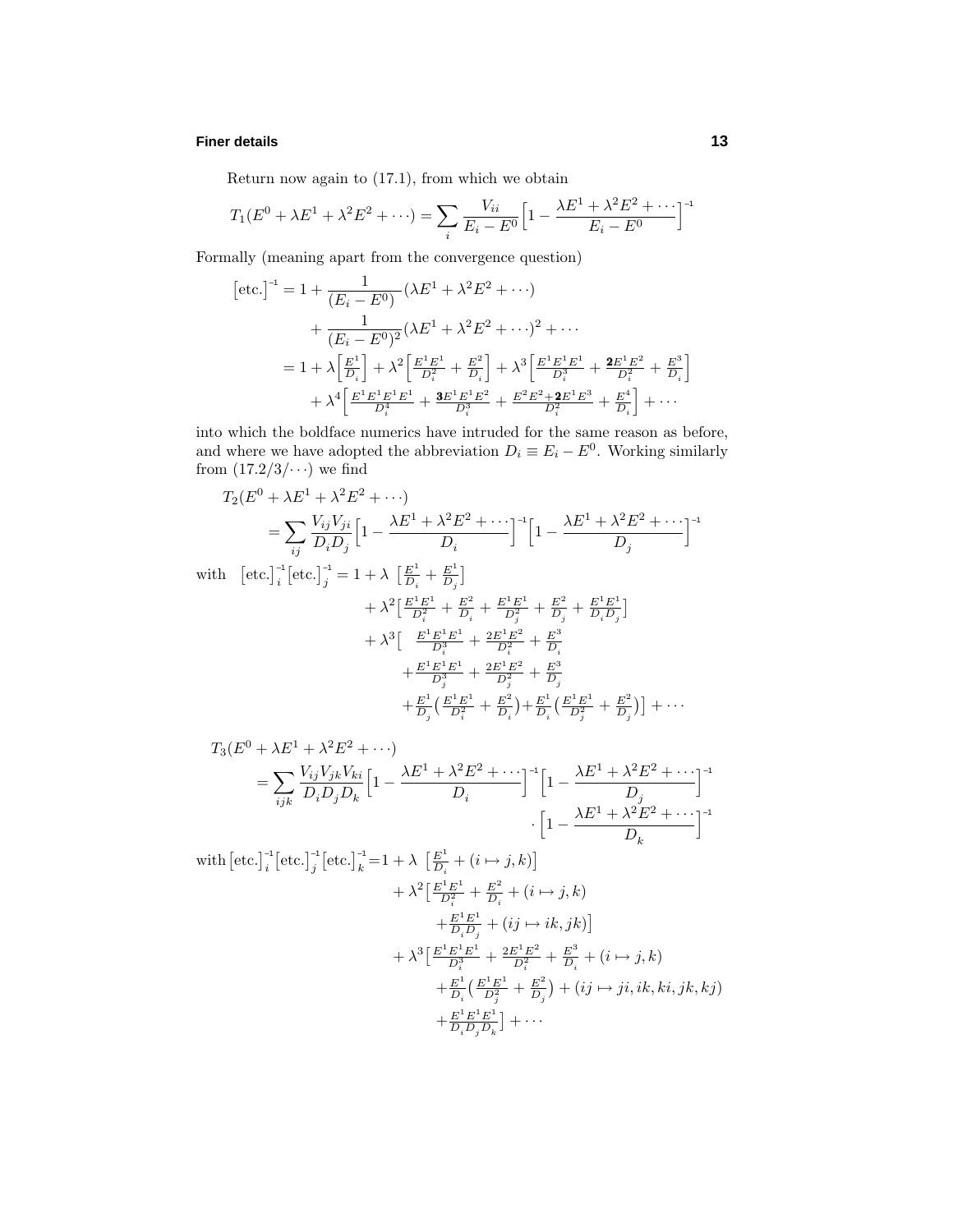and so forth; these results<sup>11</sup> will be notated

$$
T_n(E^0 + \lambda E^1 + \lambda^2 E^2 + \cdots) = T_{n0}(E^0) + \lambda T_{n1}(E^0, E^1) + \lambda^2 T_{n2}(E^0, E^1, E^2) + \lambda^3 T_{n3}(E^0, E^1, E^2, E^3) + \cdots
$$
 (21)

to emphasize an important shared feature of their design.

**Principles of assembly & information extraction.** Introducing (21) into (16) we find

$$
\Delta_0 = 1
$$
\n
$$
\Delta_1 = T_{10} + \lambda T_{11} + \lambda^2 T_{12} + \lambda^3 T_{13} + \cdots
$$
\n
$$
\Delta_2 = (T_{10}^2 - T_{20}) + \lambda (2T_{10}T_{11} - T_{21})
$$
\n
$$
+ \lambda^2 (T_{11}^2 + 2T_{10}T_{12} - T_{22})
$$
\n
$$
+ \lambda^3 (2T_{11}T_{12} + 2T_{10}T_{13} - T_{23}) + \cdots
$$
\n
$$
\Delta_3 = (T_{10}^3 - 3T_{10}T_{20} + 2T_{30})
$$
\n
$$
+ \lambda (3T_{10}^2T_{11} - 3T_{11}T_{20} - T_{10}T_{21} + 2T_{31})
$$
\n
$$
+ \lambda^2 (3T_{10}^2T_{12} - 3T_{12}T_{20} - 3T_{11}T_{21}
$$
\n
$$
+ 3T_{10}T_{11}^2 - 3T_{10}T_{22} + 2T_{32}) \cdots
$$
\n
$$
\vdots
$$

Bringing this information to (14), we find that if

$$
\mathbb{M} = \left\| \frac{V_{ij}}{E_i - (E^0 + \lambda E^1 + \lambda^2 E^2 + \cdots)} \right\|
$$
  
= 
$$
\left\| \frac{V_{ij}}{E_i - E^0} \left[ 1 - \frac{\lambda E^1 + \lambda^2 E^2 + \cdots}{E_i - E^0} \right]^{\cdot 1} \right\|
$$

then

$$
det(\mathbb{I} + \lambda \mathbb{M}) = \Delta_0 + \lambda \Delta_1 + \lambda^2 \Delta_2 + \cdots
$$
  
= 1 + \lambda T\_{10}  
+  $\frac{1}{2}\lambda^2 (T_{10}^2 + 2T_{11} - T_{20})$   
+  $\frac{1}{6}\lambda^3 (T_{10}^3 + 6T_{12} + 6T_{10}T_{11} - 3T_{10}T_{20} - 3T_{21} + 2T_{30}) + \cdots$ 

This we use in  $(11)$ —i.e., in

$$
\det (\mathbb{H}^0 + \lambda \mathbb{V} - (E^0 + \lambda E^1 + \lambda^2 E^2 + \cdots) \mathbb{I})
$$
  
=  $(P_0 + \lambda P_1 + \lambda^2 P_2 + \cdots) \cdot \det(\mathbb{I} + \lambda \mathbb{M}) = 0$ 

<sup>&</sup>lt;sup>11</sup> The expressions become rapidly more complicated as one ascends to higher order, and efficient notation becomes increasingly a concern. But the work would be assigned to a computer, so we are really talking here about the design of efficient computer algorithms, not "efficient notation" in the classic sense.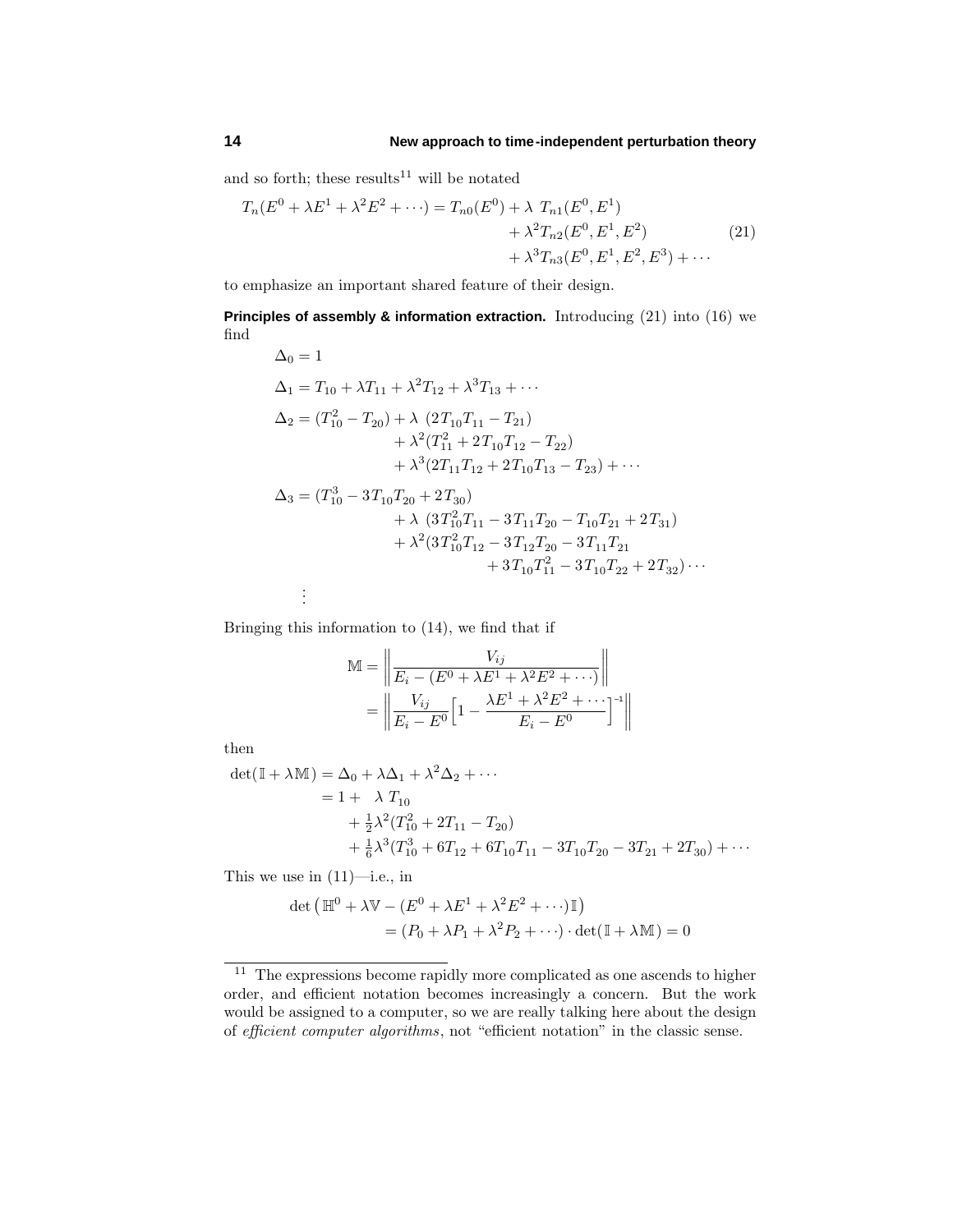**Principles of assembly & information extraction 15**

—to obtain

$$
0 = P_0 \tag{22.0}
$$

$$
0 = P_1 + P_0 T_{10} \tag{22.1}
$$

$$
0 = P_2 + P_1 T_{10} + \frac{1}{2} P_0 (T_{10}^2 + 2T_{11} - T_{20})
$$
\n(22.2)

$$
0 = P_3 + P_2 T_{10} + \frac{1}{2} P_1 (T_{10}^2 + 2T_{11} - T_{20})
$$
  
+ 
$$
\frac{1}{6} P_0 (T_{10}^3 + 6T_{12} + 6T_{10}T_{11} - 3T_{10}T_{20} - 3T_{21} + 2T_{30})
$$
 (22.3)

$$
\frac{1}{2}
$$

which we undertake to solve serially.

The  $0<sup>th</sup>$  condition, when spelled out with the aid of (18.0), forces  $E<sup>0</sup>$  to be one or another of the unperturbed eigenvalues; we will set

$$
E^0 = E_n \tag{23.0}
$$

That brings about great simplifications that ripple downstream. First off, (23.0) serves to kill all but one of the terms which enter summed into the definition  $(18.1)$  of  $\Pi_1$ ; we therefore have

$$
P_1 = -E_n^1 \prod_{k \neq n} D_{kn} \quad \text{with} \quad D_{kn} \equiv E_k - E_n
$$

Equation (22.1) therefore becomes

$$
0 = -E_n^1 \prod_{k \neq n} D_{kn} + \prod_i D_{in} \cdot \sum_j \frac{V_{jj}}{D_{jn}}
$$
  
= -ditto —  $+\sum_j V_{jj} \prod_{\substack{i \neq j}} D_{in}$   

$$
= \left\{-E_n^1 + V_{nn}\right\} \prod_{k \neq n} D_{kn}
$$

which in the finite-dimensional case we can—and even in the  $\infty$ -dimensional will—interpret to mean that

$$
E_n^1 = V_{nn} \tag{23.1}
$$

provided the unperturbed eigenvalue  $E_n$  is non-degenerate; in the contrary case we have  $0 = 0$  and (as we saw already in the case  $N = 2$ ) must look farther downstream for the information required to evaluate  $E_n^1$ .

But as we move downstream the principles of inclusion/exclusion implicit in expressions of rapidly ascending complexity become increasingly difficult to sort out. I have found it convenient to have at hand an explicit instance of what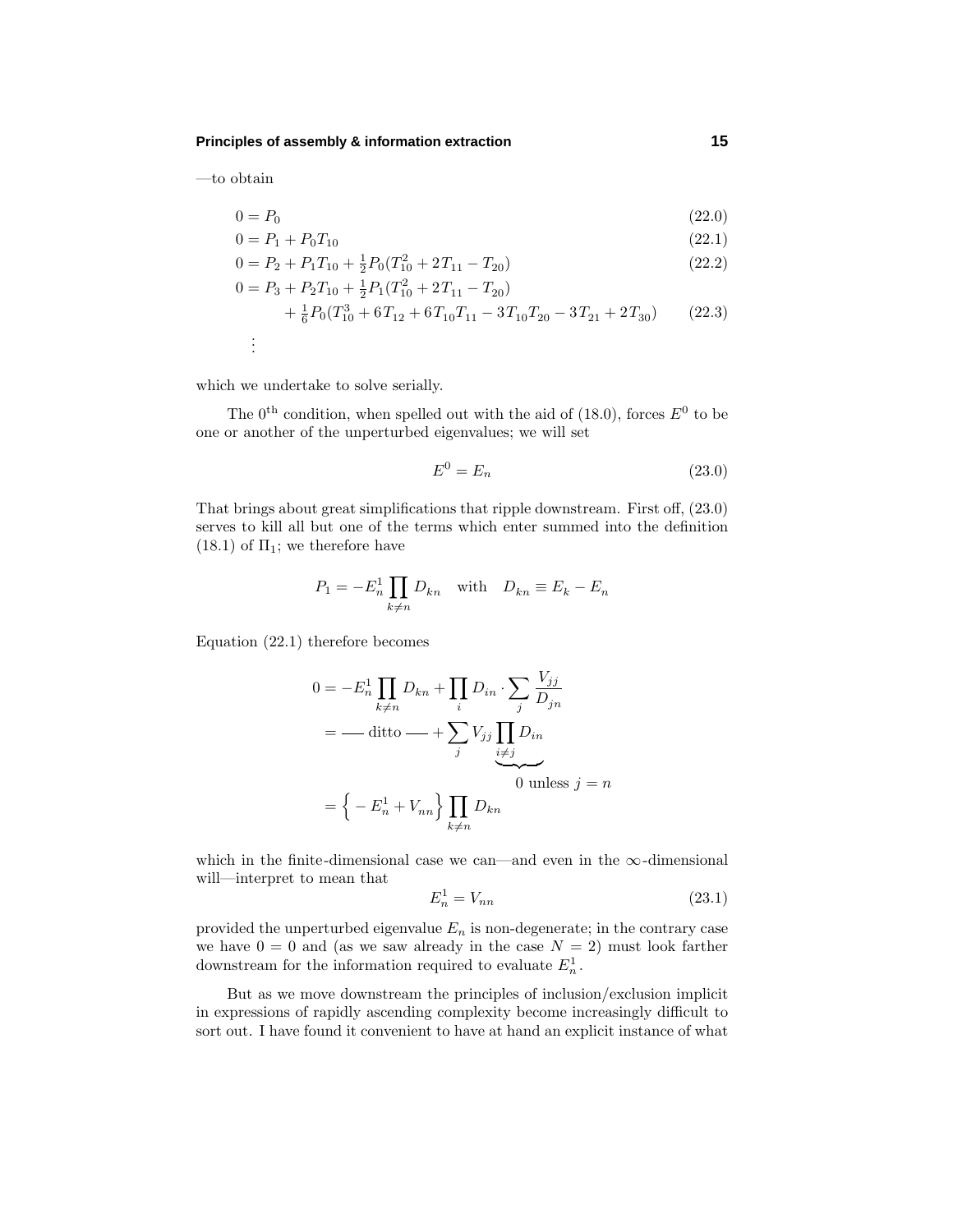those principles are trying to tell us. So take  $N = 5$ , and let the unperturbed eigenvalues be denoted  $\{E_1, E_2, E_3, E_4, E_n\}$ . Then<sup>12</sup>

$$
\Pi_{0}(E_{n}) = D_{1n}D_{2n}D_{3n}D_{4n}D_{nn}
$$
\n
$$
\Pi_{1}(E_{n}) = D_{1n}D_{2n}D_{3n}D_{4n} + D_{1n}D_{2n}D_{3n}D_{nn}
$$
\n
$$
+ D_{1n}D_{2n}D_{4n}D_{nn}
$$
\n
$$
+ D_{1n}D_{3n}D_{4n}D_{nn}
$$
\n
$$
+ D_{2n}D_{3n}D_{4n}D_{nn}
$$
\n
$$
\Pi_{2}(E_{n}) = D_{1n}D_{2n}D_{3n} + D_{1n}D_{2n}D_{4n} + D_{1n}D_{3n}D_{4n} + D_{2n}D_{3n}D_{4n}
$$

$$
+ D_{1n}D_{2n}D_{nn} + D_{1n}D_{3n}D_{nn} + D_{1n}D_{4n}D_{nn} + D_{2n}D_{3n}D_{nn}
$$

$$
+ D_{2n}D_{4n}D_{nn} + D_{3n}D_{4n}D_{nn}
$$

 $\Pi_3(E_n) = D_{1n}D_{2n} + D_{1n}D_{3n} + D_{1n}D_{4n} + D_{2n}D_{3n} + D_{2n}D_{4n} + D_{3n}D_{4n}$  $+ D_{1n}D_{nn} + D_{2n}D_{nn} + D_{3n}D_{nn} + D_{4n}D_{nn}$ 

$$
\Pi_4(E_n) = D_{1n} + D_{2n} + D_{3n} + D_{4n} + D_{nn}
$$

The terms with red factors vanish when they stand alone or are divided by  $D_{kn}$ , but make non-vanishing contributions when divided by  $D_{nn}$ . We have already seen this happen : (22.1), in the present expanded notation, reads

$$
0 = -E_n^1 \left\{ \text{(quartic term)} + \text{(cubic terms)} D_{nn} \right\}
$$

$$
+ \text{(quartic term)} D_{nn} \left\{ \sum_i \frac{V_{ii}}{D_{in}} + \frac{V_{nn}}{D_{nn}} \right\}
$$

$$
= \underbrace{\left\{ -E_n^1 + V_{nn} \right\}} \cdot \text{(quartic term)}
$$

0 unless spectral value  $E_n$  is degenerate: (quartic term) = 0

We look now in that same spirit to the implications of  $(22.2)$ , which asks us to add terms of five distinct types. I look to those terms separately:

**FIRST TERM:** SECOND ORDER

\n
$$
P_2 = (E_n^1)^2 \Pi_2(E_n) - E_n^2 \Pi_1(E_n) \quad \text{by (19.2)}
$$
\n
$$
= (E_n^1)^2 \left\{ (\text{cubic terms}) + (\text{quadratic terms}) D_{nn} \right\}
$$
\n
$$
- E_n^2 \left\{ (\text{quartic term}) + (\text{cubic terms}) D_{nn} \right\}
$$
\n
$$
= (E_n^1)^2 (\text{cubic terms}) - E_n^2 (\text{quartic term})
$$

<sup>&</sup>lt;sup>12</sup> The reader should be aware that in the electronic version of this text all  $D_{nn}$ 's are red, and that I use blue to distinguish factors that come into being as coefficients of  $D_{nn}$  from those that don't.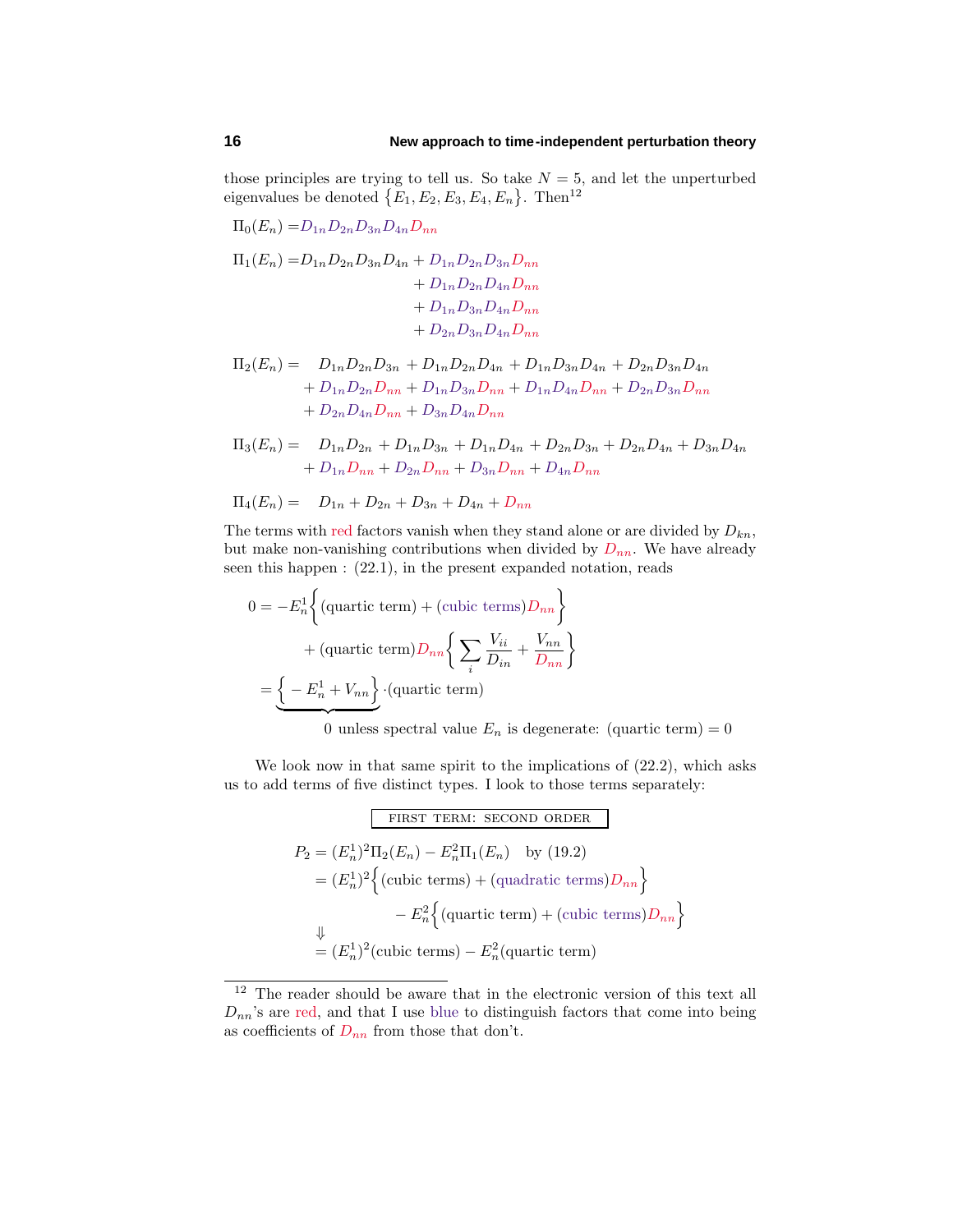# **Principles of assembly & information extraction 17**

### second term: second order

$$
P_{1}T_{10} = -E_{n}^{1}\Pi_{1}(E_{n})T_{01}(E_{n})
$$
  
\n
$$
= -E_{n}^{1}\Big{(
$$
quartic term) + (cubic terms)  $D_{nn}$  $\Big{\{}\sum_{i}\frac{V_{ii}}{D_{in}} + \frac{V_{nn}}{D_{in}}\Big}$ 
$$
= -\Big{E_{n}^{1}(
$$
quartic term)  $\Big{\{}\sum_{i}\frac{V_{ii}}{D_{in}} + E_{n}^{1}V_{nn}$  (cubic terms)  $\Big{}$ 
$$
-E_{n}^{1}V_{nn}
$$
 (quartic term)
$$
-E_{n}^{1}V_{nn}
$$
 (quartic term)
$$
= \frac{1}{2}\Pi_{0}(E_{n})[T_{10}(E_{n})]^{2}
$$

$$
= \frac{1}{2}(
$$
quartic term)  $D_{nn}\Big{[\sum_{i}\frac{V_{ii}}{D_{in}} + \frac{V_{nn}}{D_{in}}\Big{]}^{2}}$ 
$$
= (
$$
stuff)  $D_{nn} + V_{nn} \sum_{i} V_{ii}$  (quartic term)
$$
+ \frac{1}{2}V_{nn}V_{nn}
$$
 (quartic term)
$$
\Big{}
$$

$$
= V_{nn}
$$
 (quartic term)  $\sum_{i}\frac{V_{ii}}{D_{in}} + \frac{1}{2}V_{nn}V_{nn}$  (quartic term)
$$
= V_{nn}
$$
 (quartic term)  $\sum_{i}\frac{V_{ii}}{D_{in}} + \frac{1}{2}V_{nn}V_{nn}$  (quartic term)
$$
P_{0}T_{11} = \Pi_{0}(E_{n})T_{11}(E_{n}, E_{n}^{1})
$$

$$
= (
$$
quartic term)  $D_{nn} \Big{$ 
$$
E_{n}^{1}V_{nn}
$$
 (quartic term)
$$
= \frac{1}{2}P_{0}T_{20} = -\frac{1}{2}\Pi_{0}(E_{n})T_{20}(E_{n})
$$

$$
= -\frac{1}{2}(
$$
quartic term)  $D_{nn}$ 
$$
\Big{}
$$
 
$$
\Big{}
$$
  $\frac{V_{ij}V_{ji}}{D_{in}} + 2\sum_{i}\frac{V_{ni}$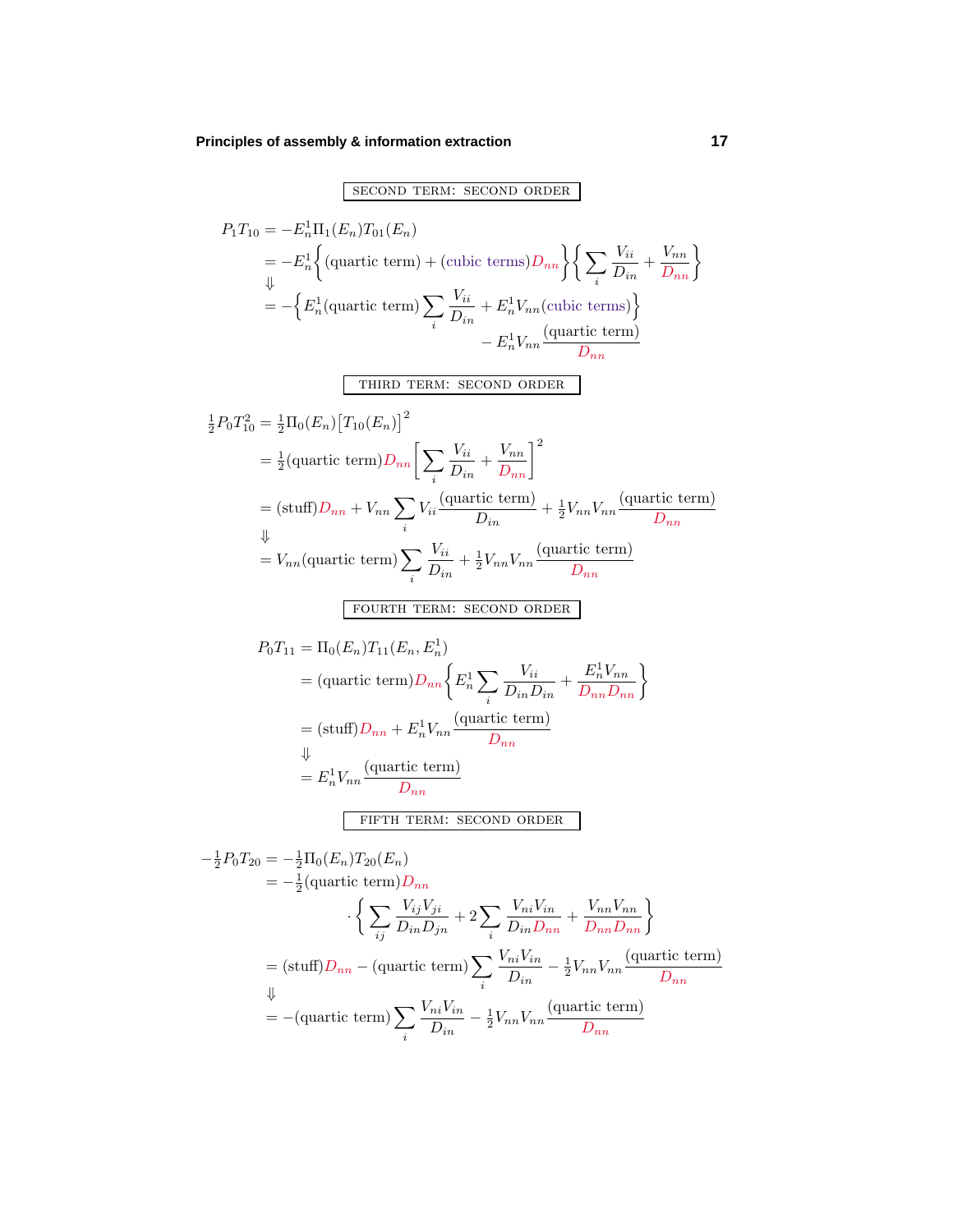Summing up those five terms, we are led from (22.2) to an equation of the form

$$
0 = \sum \boxed{\text{FIVE TERMS}}
$$
  
= Good STEP 
$$
_{2} + \boxed{\text{STUFF}}_{2,1} \frac{1}{D_{nn}}
$$

Preserving the sequential order of the terms that contribute to the coefficient of  $(D_{nn})^{-1}$  we find

$$
\frac{\text{STUFF}}{2,1} = (0 - 1 + 0 + 1 + 0) \cdot (\text{quartic term}) E_n^1 V_{nn}
$$

$$
+ (0 + 0 + \frac{1}{2} + 0 - \frac{1}{2}) \cdot (\text{quartic term}) V_{nn} V_{nn} = 0
$$

This result protects us from a catastrophy of class  $\infty^1$ , and inspires some confidence in the accuracy of our work. Look next to  $\boxed{\text{GOOD STUFF}}_2$ , which we find can be expressed<sup>13</sup>

$$
\boxed{\text{GOOD STUFF}}_2 = (\text{quartic}) \bigg\{ -E_n^2 - \sum_i \frac{V_{ni} V_{in}}{D_{in}} - \left[E_n^1 - V_{nn}\right] \sum_i \frac{V_{ii}}{D_{in}}\bigg\}
$$

$$
+ (\text{cubic}) E_n^1 \left[E_n^1 - V_{nn}\right]
$$

In the non-degenerate case  $[E_n^1 - V_{nn}] = 0$ , and we led to the familiar  $2<sup>nd</sup>$ -order spectral correction formula<sup> $I_4$ </sup>

$$
E_n^2 = -\sum_{i \neq n} \frac{V_{ni} V_{in}}{E_i^0 - E_n^0}
$$
 (23.2)

I remarked earlier (see the text preceding (18)) that we would "take interest in how the latent pathologies heal themselves." The mechanism stands now revealed: the potential embarrassment of an infinite  $1/D_{nn}$  term was avoided when a vanishing coefficient killed the term in question. The lesson—for which

<sup>13</sup> It becomes important at this point to recognize that, while I found it convenient to draw certain color-coded distinctions in the equations that (on p.16) served to described  $\Pi_0$ ,  $\Pi_1$ , etc., they are in all cases distinctions without a difference: (cubic) and (cubic) refer to identitical expressions (namely, the sum of all distinct third-order products of non-repeating factors that include no  $D_{nn}$ ), and the same can be said of (quadratic/quadratic), etc. Here and henceforth I will abandon the blue ink when it obscures (instead of clarifies) what's going on.

<sup>14</sup> See Griffiths, p. 226; Powell & Crassmann, p. 387. Notice that hermiticity forces all numerators to be positive, and that if  $E_n$  refers to thet ground state then so also are all denominators positive. One is brought thus to the familiar conclusion that perturbation always serves in second order to lower the ground state.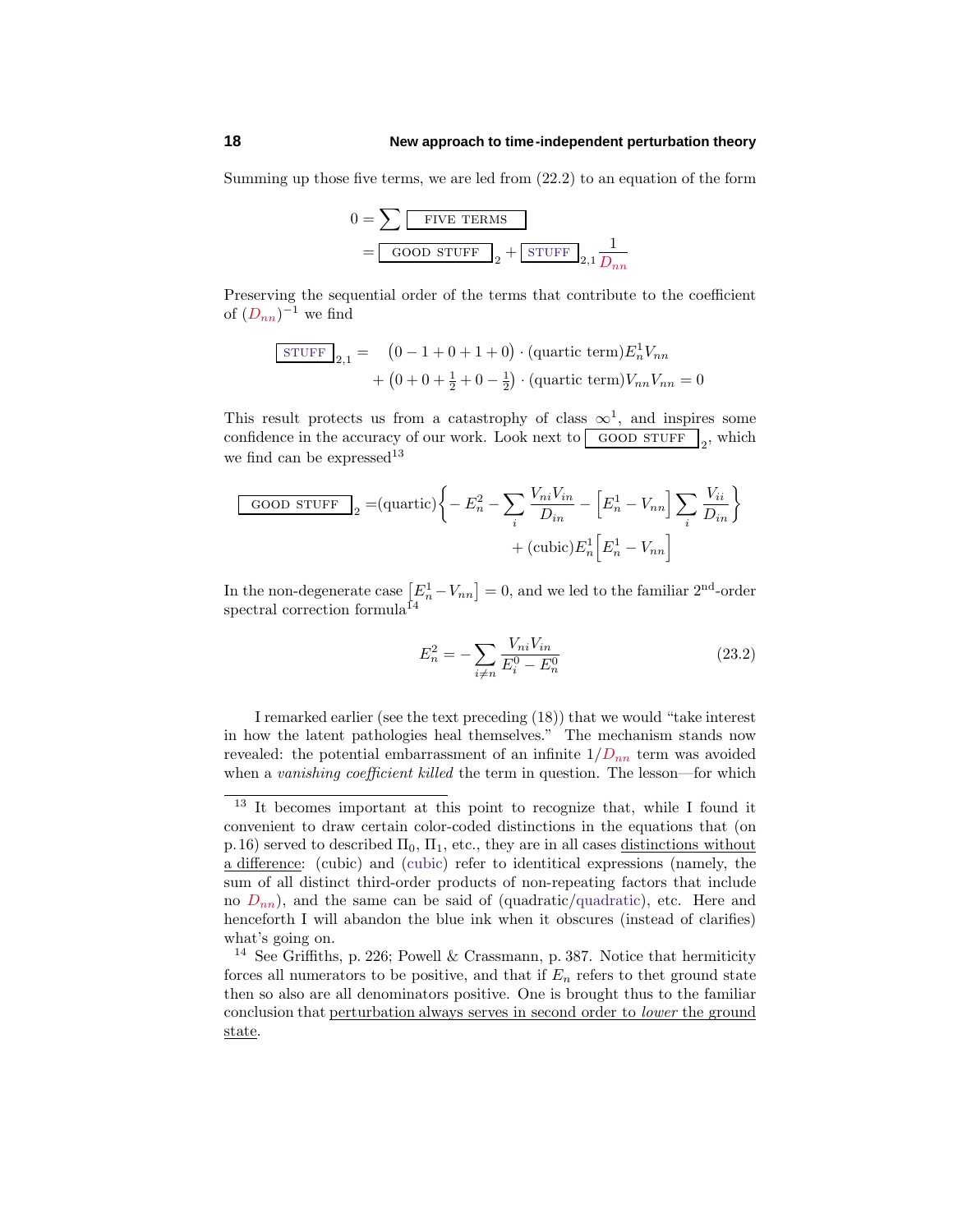### **Principles of assembly & information extraction 19**

a good rationale could be given—appears to be this: first complete all the algebra, and only then turn on the condition  $D_{nn} \mapsto 0$ .

Look finally to the implications of  $(22.3)$ , which—no small request!—asks us to develop and sum terms of the following eleven species:

first term: third order

$$
P_3 = -(E_n^1)^3 \Pi_3 + 2E_n^1 E_n^2 \Pi_2 - E_n^3 \Pi_1
$$
  
=  $-(E_n^1)^3 \Big\{ (\text{quadratic terms}) + (\text{linear terms}) D_{nn} \Big\}$   
+  $2E_n^1 E_n^2 \Big\{ (\text{cubic terms}) + (\text{quadratic terms}) D_{nn} \Big\}$   
-  $E_n^3 \Big\{ (\text{quartic term}) + (\text{cubic terms}) D_{nn} \Big\}$   
 $\Downarrow$   
=  $-(E_n^1)^3 (\text{quadratic terms}) + 2E_n^1 E_n^2 (\text{cubic terms}) - E_n^3 (\text{quartic term})$ 

# second term: third order

$$
P_2T_{10} = \left\{ (E_n^1)^2 \Pi_2 - E_n^2 \Pi_1 \right\} T_{10}
$$
  
\n
$$
= \left\{ (E_n^1)^2 \left\{ (\text{cubic terms}) + (\text{quadratic terms}) D_{nn} \right\} - E_n^2 \left\{ (\text{quartic term}) + (\text{cubic terms}) D_{nn} \right\} \right\} \left\{ \sum_i \frac{V_{ii}}{D_{in}} + \frac{V_{nn}}{D_{nn}} \right\}
$$
  
\n
$$
= \left\{ (E_n^1)^2 (\text{cubic terms}) - E_n^2 (\text{quartic term}) \right\} \sum_i \frac{V_{ii}}{D_{in}} + \left\{ (E_n^1)^2 (\text{quadratic terms}) - E_n^2 (\text{cubic terms}) \right\} V_{nn} + \left\{ (E_n^1)^2 (\text{cubic terms}) - E_n^2 (\text{quartic term}) \right\} V_{nn} \frac{1}{D_{nn}}
$$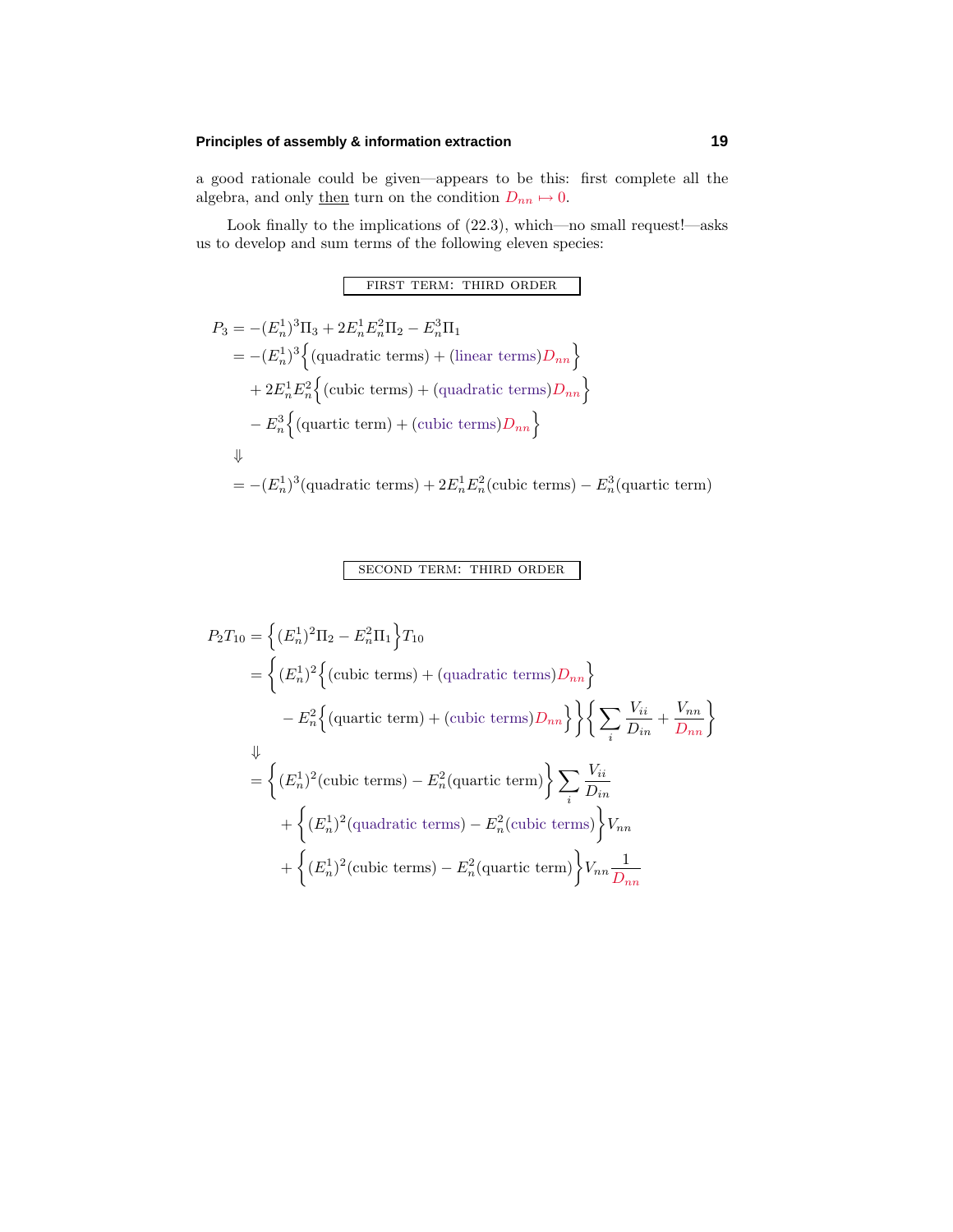# third term: third order

$$
\frac{1}{2}P_1T_{10}^2 = -\frac{1}{2}E_n^1\Pi_1T_{10}^2
$$
\n
$$
= -\frac{1}{2}E_n^1\Big\{(\text{quartic term}) + (\text{cubic terms})D_{nn}\Big\}\Big[\sum_i \frac{V_{ii}}{D_{in}} + \frac{V_{nn}}{D_{nn}}\Big]^2
$$
\n
$$
\Downarrow
$$
\n
$$
= -\frac{1}{2}E_n^1\Big\{(\text{quartic term})\sum_{ij}\frac{V_{ii}V_{jj}}{D_{in}D_{jn}} + (\text{cubic terms})2V_{nn}\sum_i\frac{V_{ii}}{D_{in}}\Big\}
$$
\n
$$
- \frac{1}{2}E_n^1\Big\{(\text{quartic term})2V_{nn}\sum_i\frac{V_{ii}}{D_{in}} + (\text{cubic terms})V_{nn}V_{nn}\Big\}\frac{1}{D_{nn}}
$$
\n
$$
- \frac{1}{2}E_n^1\Big\{(\text{quartic term})V_{nn}V_{nn}\Big\}\frac{1}{D_{nn}D_{nn}}
$$

## fourth term: third order

$$
P_1T_{11} = -E_n^1 \Pi_1 T_{11}
$$
  
=  $-E_n^1 \Big\{ \text{(quartic term)} + \text{(cubic terms)} D_{nn} \Big\}$   
 $\cdot E_n^1 \Big\{ \sum_i \frac{V_{ii}}{D_{in} D_{in}} + \frac{V_{nn}}{D_{nn} D_{nn}} \Big\}$   
 $= -(E_n^1)^2 \Big\{ \text{(quartic term)} \sum_i \frac{V_{ii}}{D_{in} D_{in}} \Big\}$   
 $- (E_n^1)^2 \Big\{ \text{(cubic terms)} V_{nn} \Big\} \frac{1}{D_{nn}}$   
 $- (E_n^1)^2 \Big\{ \text{(quartic term)} V_{nn} \Big\} \frac{1}{D_{nn} D_{nn}}$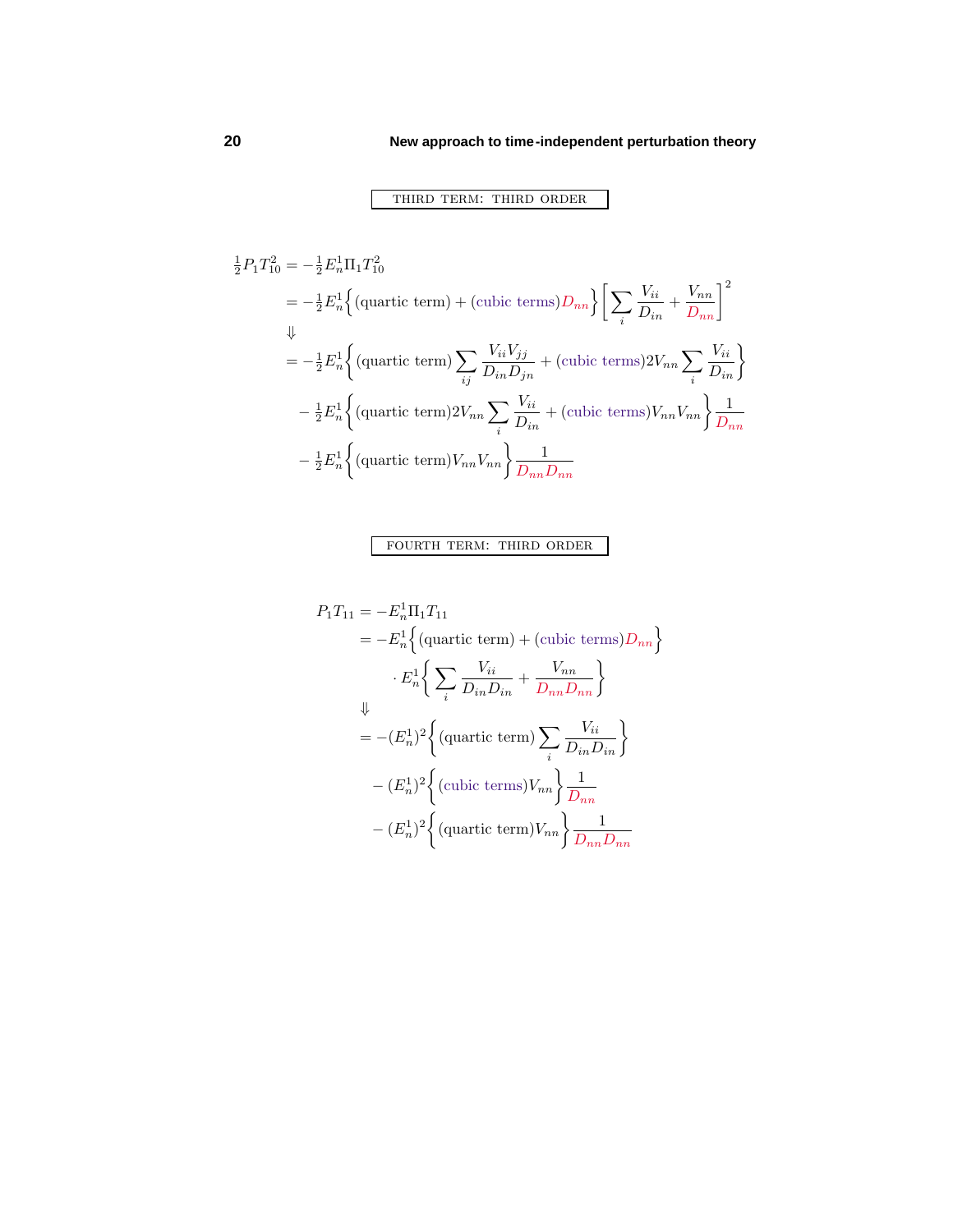−<sup>1</sup>

fifth term: third order

$$
\frac{1}{2}P_1T_{20} = \frac{1}{2}E_n^1\Pi_1T_{20}
$$
\n
$$
= \frac{1}{2}E_n^1\Big\{ \text{(quartic term)} + \text{(cubic terms)}D_{nn} \Big\}
$$
\n
$$
\Big\{ \sum_{ij} \frac{V_{ij}V_{ji}}{D_{in}D_{jn}} + 2\sum_i \frac{V_{ni}V_{in}}{D_{in}D_{nn}} + \frac{V_{nn}V_{nn}}{D_{nn}D_{nn}} \Big\}
$$
\n
$$
\Downarrow
$$
\n
$$
= \frac{1}{2}E_n^1\Big\{ \text{(quartic term)} \sum_{ij} \frac{V_{ij}V_{ji}}{D_{in}D_{jn}} + \text{(cubic terms)} 2\sum_i \frac{V_{ni}V_{in}}{D_{in}} \Big\}
$$
\n
$$
+ \frac{1}{2}E_n^1\Big\{ \text{(quartic term)} 2\sum_i \frac{V_{ni}V_{in}}{D_{in}} + \text{(cubic terms)}V_{nn}V_{nn} \Big\} \frac{1}{D_{nn}}
$$
\n
$$
+ \frac{1}{2}E_n^1\Big\{ \text{(quartic term)}V_{nn}V_{nn} \Big\} \frac{1}{D_{nn}D_{nn}}
$$

# sixth term: third order

$$
\frac{1}{6}P_0T_{10}^3 = \frac{1}{6}\Pi_0T_{10}^3
$$
\n
$$
= \frac{1}{6}(\text{quartic term})D_{nn}\left[\sum_i \frac{V_{ii}}{D_{in}} + \frac{V_{nn}}{D_{nn}}\right]^3
$$
\n
$$
\Downarrow
$$
\n
$$
= \frac{1}{2}\left\{(\text{quartic term})V_{nn}\sum_{ij}\frac{V_{ii}V_{jj}}{D_{in}D_{jn}}\right\}
$$
\n
$$
+ \frac{1}{2}\left\{(\text{quartic term})V_{nn}V_{nn}\sum_i\frac{V_{ii}}{D_{in}}\right\}\frac{1}{D_{nn}}
$$
\n
$$
+ \frac{1}{6}\left\{(\text{quartic term})V_{nn}V_{nn}V_{nn}\right\}\frac{1}{D_{nn}D_{nn}}
$$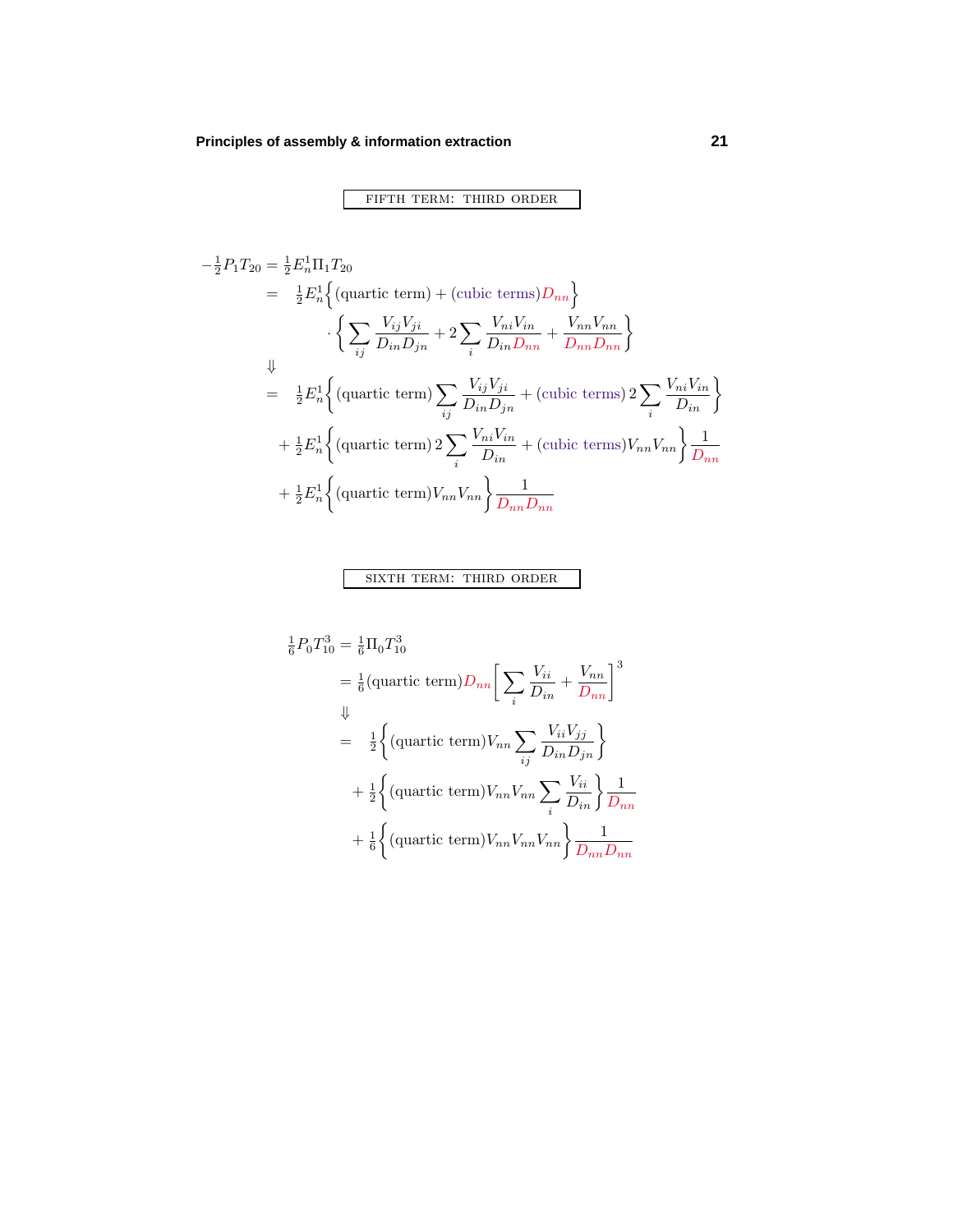# seventh term: third order

$$
P_0T_{12} = \Pi_0T_{12}
$$
  
\n
$$
= (\text{quartic term})D_{nn}
$$
  
\n
$$
\left\{ (E_n^1)^2 \left[ \sum_i \frac{V_{ii}}{D_{in}D_{in}D_{in}} + \frac{V_{nn}}{D_{nn}D_{nn}D_{nn}} \right] + E_n^2 \left[ \sum_i \frac{V_{ii}}{D_{in}D_{in}} + \frac{V_{nn}}{D_{nn}D_{nn}} \right] \right\}
$$
  
\n
$$
\downarrow
$$
  
\n
$$
= \left\{ (\text{quartic term})E_n^2 V_{nn} \right\} \frac{1}{D_{nn}}
$$
  
\n
$$
+ \left\{ (\text{quartic term})(E_n^1)^2 V_{nn} \right\} \frac{1}{D_{nn}D_{nn}}
$$

eighth term: third order

$$
P_0T_{10}T_{11} = \Pi_0T_{10}T_{11}
$$
  
\n
$$
= (\text{quartic term})D_{nn}\left\{\sum_i \frac{V_{ii}}{D_{in}} + \frac{V_{nn}}{D_{nn}}\right\}
$$
  
\n
$$
\cdot E_n^1 \left\{\sum_i \frac{V_{ii}}{D_{in}D_{in}} + \frac{V_{nn}}{D_{nn}D_{nn}}\right\}
$$
  
\n
$$
= \left\{ (\text{quartic term})E_n^1V_{nn}\sum_i \frac{V_{ii}}{D_{in}D_{in}} \right\}
$$
  
\n
$$
+ \left\{ (\text{quartic term})E_n^1V_{nn}\sum_i \frac{V_{ii}}{D_{in}} \right\} \frac{1}{D_{nn}}
$$
  
\n
$$
+ \left\{ (\text{quartic term})E_n^1V_{nn}V_{nn} \right\} \frac{1}{D_{nn}D_{nn}}
$$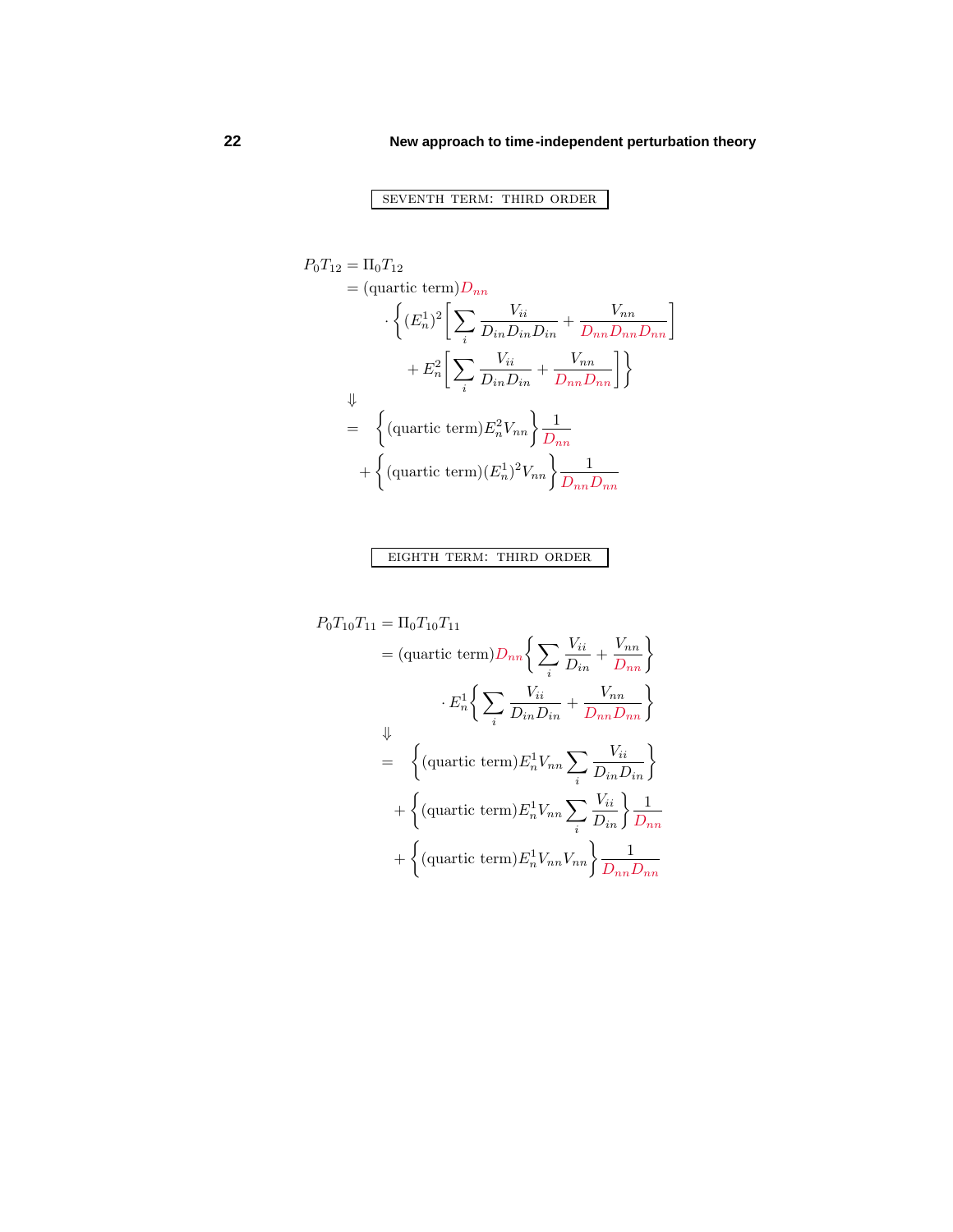ninth term: third order

$$
-\frac{1}{2}P_0T_{10}T_{20} = -\frac{1}{2}\Pi_0T_{10}T_{20}
$$
  
\n
$$
= -\frac{1}{2}(\text{quartic term})D_{nn}\left\{\sum_i \frac{V_{ii}}{D_{in}} + \frac{V_{nn}}{D_{nn}}\right\}
$$
  
\n
$$
\cdot \left\{\sum_{ij} \frac{V_{ij}V_{ji}}{D_{in}D_{jn}} + 2\sum_i \frac{V_{ni}V_{in}}{D_{in}D_{nn}} + \frac{V_{nn}V_{nn}}{D_{nn}D_{nn}}\right\}
$$
  
\n
$$
\downarrow
$$
  
\n
$$
= -\frac{1}{2}(\text{quartic term})\left\{V_{nn}\sum_{ij} \frac{V_{ij}V_{ji}}{D_{in}D_{jn}} + 2\sum_i \frac{V_{ii}}{D_{in}} \cdot \sum_j \frac{V_{nj}V_{jn}}{D_{jn}}\right\}
$$
  
\n
$$
-\frac{1}{2}(\text{quartic term})\left\{2V_{nn}\sum_i \frac{V_{ni}V_{in}}{D_{in}} + V_{nn}V_{nn}\sum_i \frac{V_{ii}}{D_{in}}\right\}\frac{1}{D_{nn}}
$$
  
\n
$$
-\frac{1}{2}(\text{quartic term})\left\{V_{nn}V_{nn}V_{nn}\right\}\frac{1}{D_{nn}D_{nn}}
$$

### tenth term: third order

$$
-\frac{1}{2}P_0T_{21} = -\frac{1}{2}\Pi_0T_{21}
$$
  
=  $-\frac{1}{2}$ (quartic term) $D_{nn}$   

$$
\cdot \left\{ \sum_{ij} \frac{V_{ij}V_{ji}}{D_{in}D_{jn}} \left[ \frac{E_n^1}{D_{in}} + \frac{E_n^1}{D_{jn}} \right] + 2 \sum_i \frac{V_{ni}V_{in}}{D_{in}D_{nn}} \left[ \frac{E_n^1}{D_{in}} + \frac{E_n^1}{D_{nn}} \right] + 2E_n^1V_{nn}V_{nn} \frac{1}{D_{nn}D_{nn}D_{nn}} \right\}
$$
  
 $\Downarrow$ 

$$
= -\frac{1}{2}(\text{quartic term})\left\{2E_n^1\sum_i\frac{V_{ni}V_{in}}{D_{in}D_{in}}\right\}
$$

$$
-\frac{1}{2}(\text{quartic term})\left\{2E_n^1\sum_i\frac{V_{ni}V_{in}}{D_{in}}\right\}\frac{1}{D_{nn}}
$$

$$
-\frac{1}{2}(\text{quartic term})\left\{2E_n^1V_{nn}V_{nn}\right\}\frac{1}{D_{nn}D_{nn}}
$$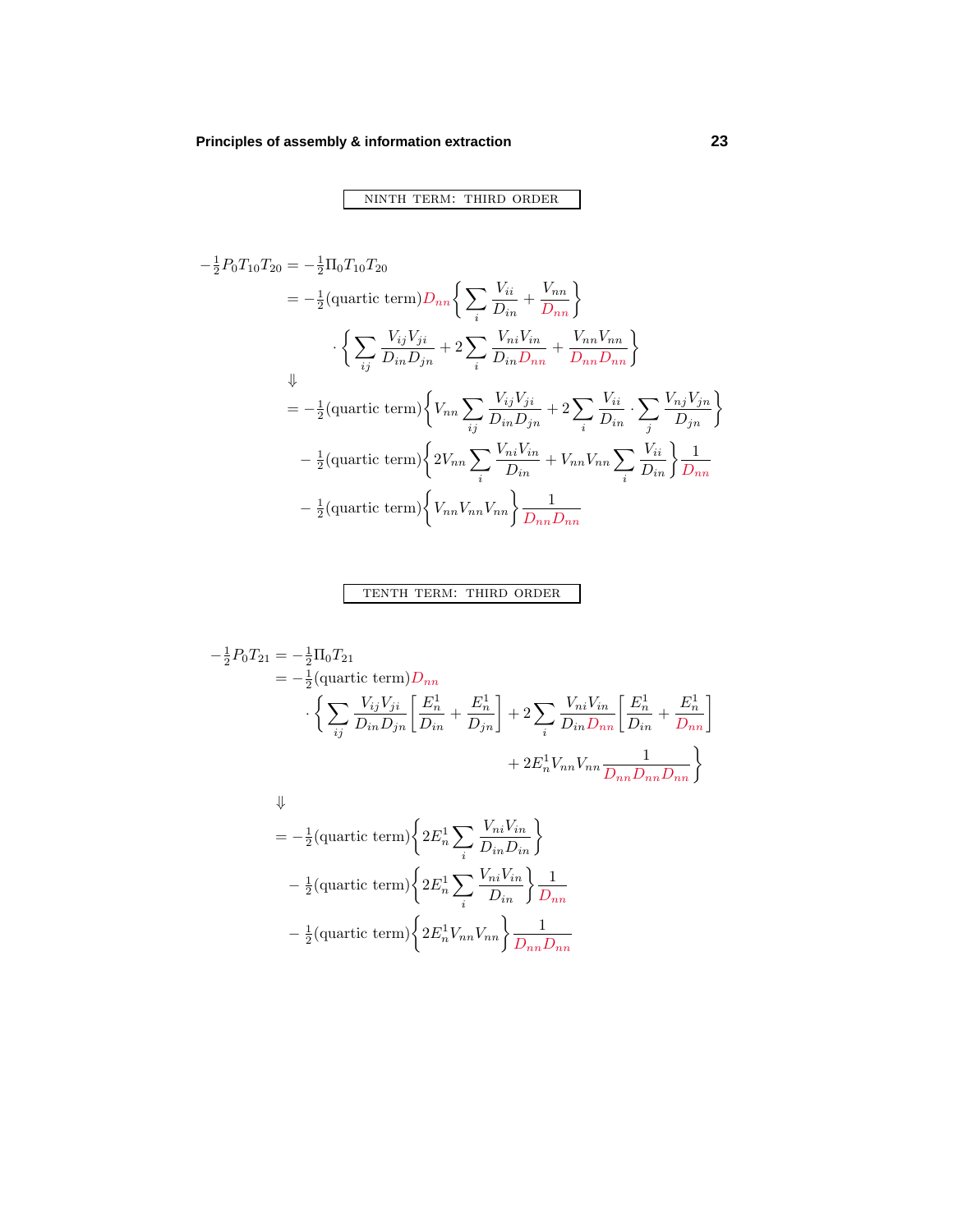# eleventh term: third order

$$
\frac{1}{3}P_0T_{30} = \frac{1}{3}\Pi_0T_{30}
$$
\n
$$
= \frac{1}{3}(\text{quartic term})D_{nn}
$$
\n
$$
\left\{\sum_{ijk}\frac{V_{ij}V_{jk}V_{ki}}{D_{in}D_{jn}D_{kn}} + 3\sum_{ij}\frac{V_{ni}V_{ij}V_{jn}}{D_{in}D_{jn}D_{nn}} + 3V_{nn}\sum_i\frac{V_{ni}V_{in}}{D_{in}D_{nn}D_{nn}} + \frac{V_{nn}V_{nn}V_{nn}}{D_{nn}D_{nn}D_{nn}}\right\}
$$
\n
$$
\downarrow
$$
\n
$$
= (\text{quartic term})\left\{\sum_{ij}\frac{V_{ni}V_{ij}V_{jn}}{D_{in}D_{jn}}\right\}
$$
\n
$$
+ (\text{quartic term})\left\{V_{nn}\sum_i\frac{V_{ni}V_{in}}{D_{in}}\right\}\frac{1}{D_{nn}}
$$
\n
$$
+ \frac{1}{3}(\text{quartic term})\left\{V_{nn}V_{nn}V_{nn}\right\}\frac{1}{D_{nn}D_{nn}}
$$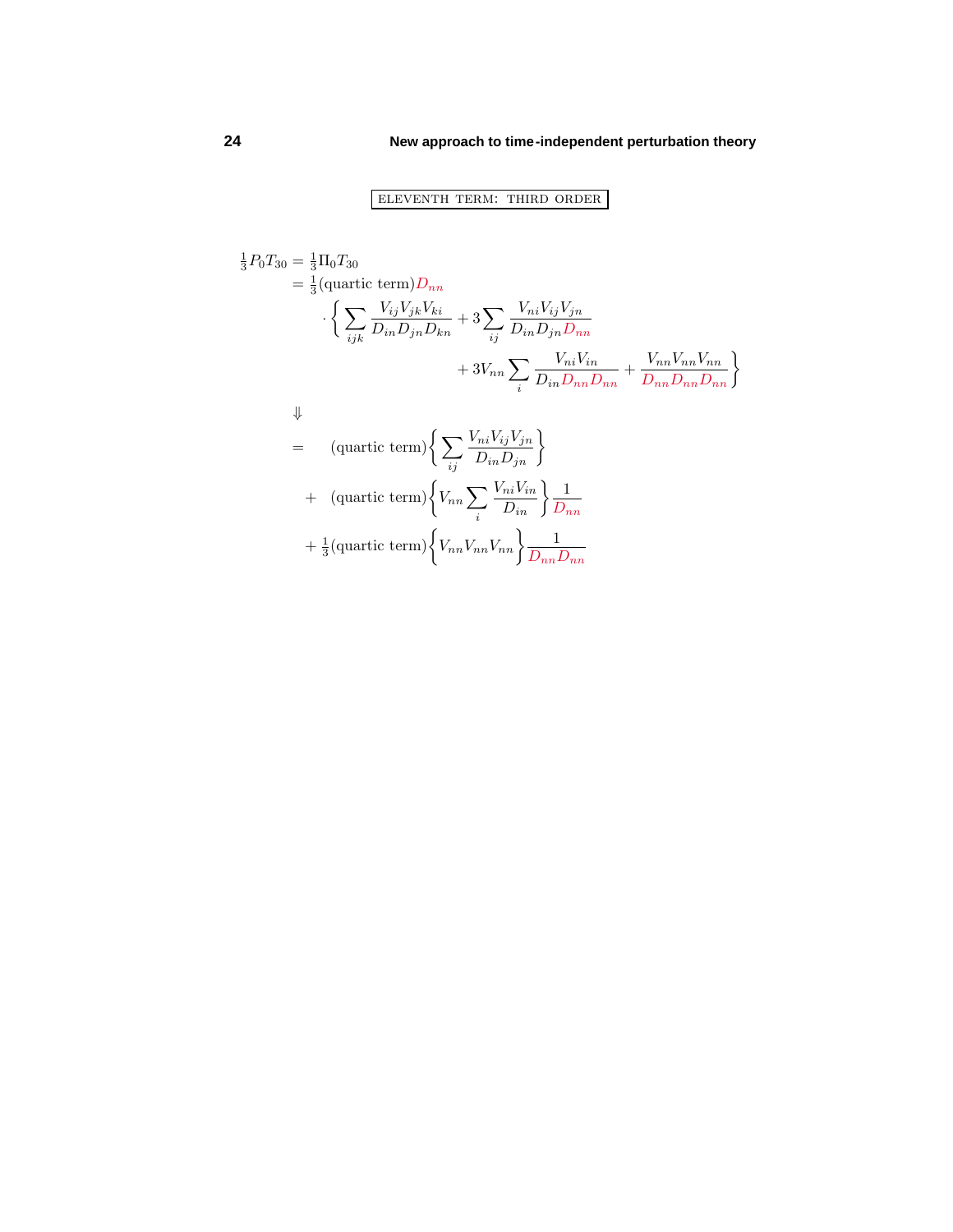### **Principles of assembly & information extraction 25**

Summing up those eleven terms, we are led from (22.3) to an equation of the form

$$
0 = \sum \boxed{\text{ELEVEN TERMS}}
$$
  
= 
$$
\boxed{\text{GOOD stuff}}_3 + \boxed{\text{STUFF}}_{3,1} \frac{1}{D_{nn}} + \boxed{\text{STUFF}}_{3,2} \frac{1}{D_{nn}D_{nn}}
$$

Preserving the sequential order of the terms that contribute to the coefficient of  $(D_{nn})^{-2}$  we find

$$
\begin{aligned}\n\boxed{\text{STUFF}}_{3,2} &= 0 + 0 - \frac{1}{2} E_n^1 \Big\{ (\text{quartic term}) V_{nn} V_{nn} \Big\} \\
&\quad - (E_n^1)^2 \Big\{ (\text{quartic term}) V_{nn} \Big\} \\
&\quad + \frac{1}{2} E_n^1 \Big\{ (\text{quartic term}) V_{nn} V_{nn} \Big\} \\
&\quad + \frac{1}{6} \Big\{ (\text{quartic term}) V_{nn} V_{nn} V_{nn} \Big\} \\
&\quad + \Big\{ (\text{quartic term}) (E_n^1)^2 V_{nn} \Big\} \\
&\quad + \Big\{ (\text{quartic term}) E_n^1 V_{nn} V_{nn} \Big\} \\
&\quad - \frac{1}{2} (\text{quartic term}) \Big\{ V_{nn} V_{nn} V_{nn} \Big\} \\
&\quad - \frac{1}{2} (\text{quartic term}) \Big\{ 2 E_n^1 V_{nn} V_{nn} \Big\} \\
&\quad + \frac{1}{3} (\text{quartic term}) \Big\{ V_{nn} V_{nn} V_{nn} \Big\} \\
\end{aligned}
$$

The sum on the right presents terms of three types (which would collapse into a single type if we were to draw upon  $E_n^1 = V_{nn}$ ). Grouping terms according to type, and presenting them in such a way as to preserve sequential order, we find that  $\boxed{\text{STUFF}}_{3,2}$  can be described

$$
(0+0+0+0+0+\frac{1}{6}+0+0-\frac{1}{2}+0+\frac{1}{3}) \cdot (\text{quartic})V_{nn}V_{nn}V_{nn}
$$
  
+
$$
(0+0-\frac{1}{2}+0+\frac{1}{2}+0+0+1+0-1+0) \cdot (\text{quartic})E_n^1V_{nn}V_{nn}
$$
  
+
$$
(0+0+0-1+0+0+1+0+0+0+0) \cdot (\text{quartic})(E_n^1)^2V_{nn}
$$

In short:

$$
\begin{array}{c|c}\n\text{STUFF} & 3,2 = 0\n\end{array}
$$

This result protects us from a catastrophy of class  $\infty^2$ , and inspires increased confidence in the accuracy of our work.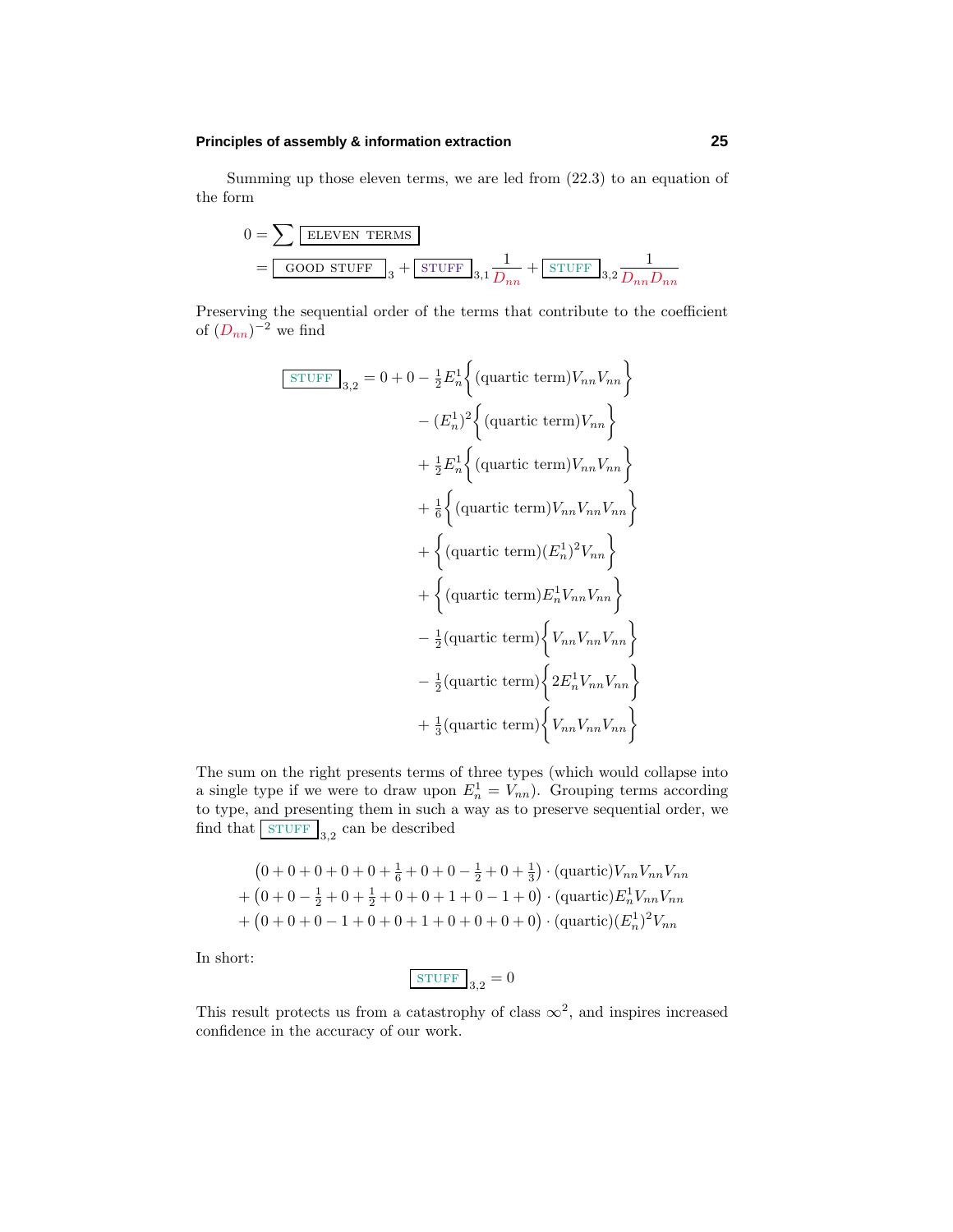Look now to the terms that enter as coefficients of  $(D_{nn})^{-1}$ :

$$
\begin{split}\n\boxed{\text{STUFF}}_{3,1} &= 0 + \left\{ (E_n^1)^2 \text{(cubic terms)} - E_n^2 \text{(quartic term)} \right\} V_{nn} \\
&\quad - \frac{1}{2} E_n^1 \left\{ \text{(quartic term)} 2 V_{nn} \sum_i \frac{V_{ii}}{D_{in}} + \text{(cubic terms)} V_{nn} V_{nn} \right\} \\
&\quad - (E_n^1)^2 \left\{ \text{(cubic terms)} V_{nn} \right\} \\
&\quad + \frac{1}{2} E_n^1 \left\{ \text{(quartic term)} 2 \sum_i \frac{V_{ni} V_{in}}{D_{in}} + \text{(cubic terms)} V_{nn} V_{nn} \right\} \\
&\quad + \frac{1}{2} \left\{ \text{(quartic term)} V_{nn} V_{nn} \sum_i \frac{V_{ii}}{D_{in}} \right\} \\
&\quad + \left\{ \text{(quartic term)} E_n^2 V_{nn} \right\} \\
&\quad + \left\{ \text{(quartic term)} E_n^1 V_{nn} \sum_i \frac{V_{ni}}{D_{in}} \right\} \\
&\quad - \frac{1}{2} \text{(quartic term)} \left\{ 2 V_{nn} \sum_i \frac{V_{ni} V_{in}}{D_{in}} + V_{nn} V_{nn} \sum_i \frac{V_{ii}}{D_{in}} \right\} \\
&\quad - \frac{1}{2} \text{(quartic term)} \left\{ 2 E_n^1 \sum_i \frac{V_{ni} V_{in}}{D_{in}} \right\} \\
&\quad + \text{(quartic term)} \left\{ V_{nn} \sum_i \frac{V_{ni} V_{in}}{D_{in}} \right\}\n\end{split}
$$

The sum on the right presents terms now of seven types (which would collapse into three if we were to draw upon what we now know about  $E_n^1$  and  $E_n^2$ ). Again grouping terms according to type, and adhering to our former practice of displaying terms in a manner which respects sequential order (and thus permits us to tell where each term came from, how each cancellation comes about), we find that  $\boxed{\text{STUFF}}_{3.1}$  can be described

$$
(0-1+0+0+0+0+1+0+0+0+0)(\text{quartic})V_{nn}E_m^2
$$
  
+  $(0+0+0+0+0+0+0+0-1+0+1)(\text{quartic})V_{nn}\sum_i V_{ni}V_{in}/D_{in}$   
+  $(0+0+0+0+1+0+0+0+0-1+0)(\text{quartic})E_n^1\sum_i V_{ni}V_{in}/D_{in}$   
+  $(0+1+0-1+0+0+0+0+0+0+0+0)(\text{cubic})V_{nn}(E_n^1)^2$   
+  $(0+0-\frac{1}{2}+0+\frac{1}{2}+0+0+0+0+0+0)(\text{cubic})V_{nn}V_{nn}E_n^1$   
+  $(0+0+0+0+0+0+\frac{1}{2}+0+0+0-\frac{1}{2}+0)(\text{quartic})V_{nn}V_{nn}\sum_i V_{ii}/D_{in}$   
+  $(0+0-1+0+0+0+0+0+1+0+0+0)(\text{quartic})V_{nn}E_n^1\sum_i V_{ii}/D_{in}$ 

In short:

$$
\boxed{\text{STUFF}}_{3,1} = 0
$$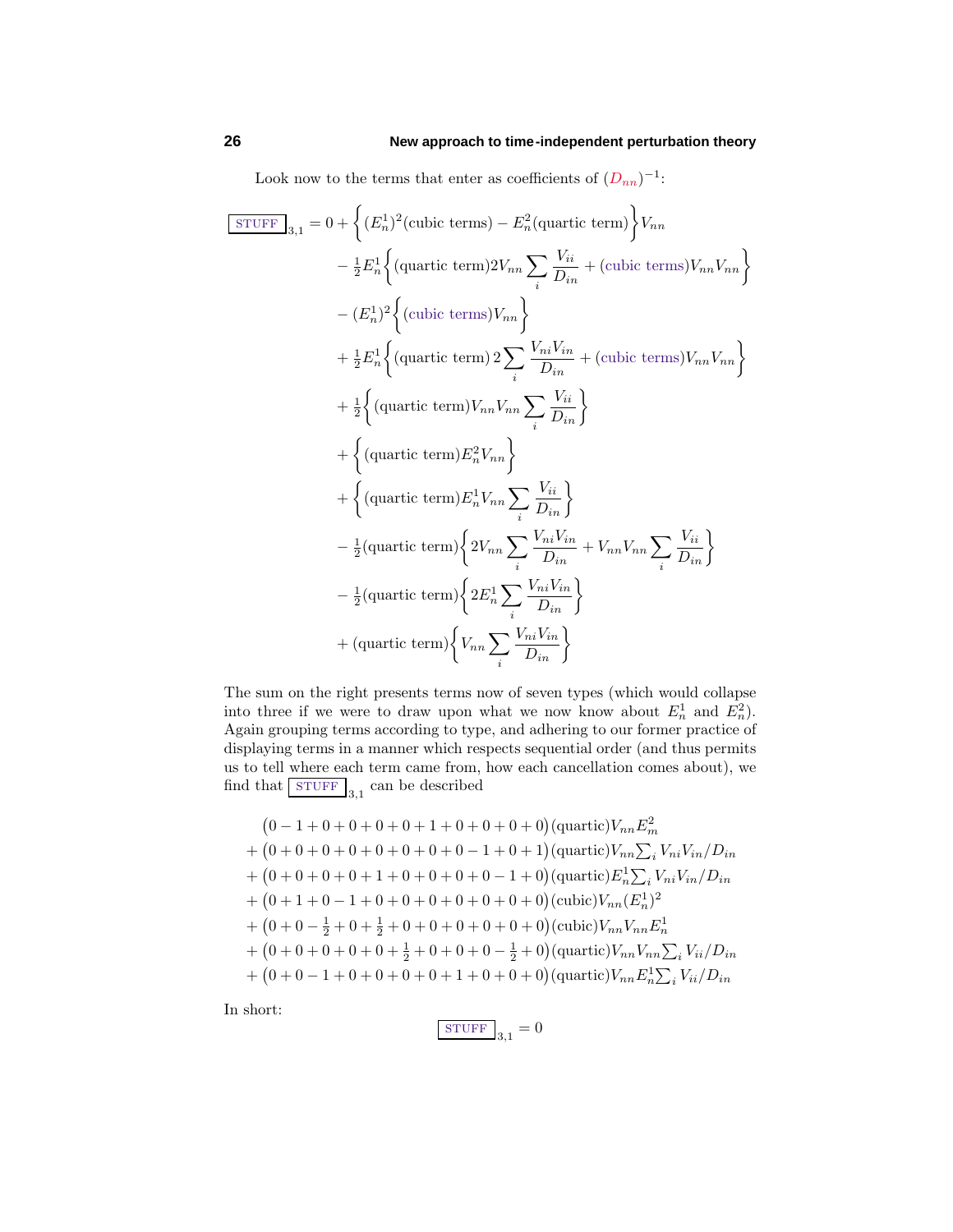#### **Principles of assembly & information extraction 27**

which protects us from a catastrophy of class  $\infty^1$ . Notice that here once again we were able to obtain detailed cancellation without drawing upon what we (in the non-degenerate case) know about  $E_n^1$  and  $E_n^2$ .

I interpret  $\boxed{\text{STUFF}}_{2,1} = \boxed{\text{STUFF}}_{3,1} = \boxed{\text{STUFF}}_{3,2} = 0$  to indicate that were we to work out the detailed meaning of  $(22n)$  we would in every case obtain an equation of the design

$$
P_N + \dots = \boxed{\text{GOOD STUFF}}_N + \sum_{k=1}^{N-1} \boxed{\text{STUFF}}_{N,k} (D_{nn})^{-k} = 0
$$

and would in very case discover that, as a result of massive cancellation,

$$
\boxed{\text{STUFF}}_{N,k}=0
$$

But I will not attempt to construct an explicit proof of a proposition the truth of which is, after all, evident on other grounds.<sup>15</sup>

It is (in the non-degenerate case) from

$$
\text{GOOD STUFF}_N \equiv Q_N(E_n, E_n^1, \dots, E_n^N) = 0
$$

that one undertakes to extract  $E_n^N$ . We have already established that

$$
Q_1(E_n^1) = \left\{ -E_n^1 + V_{nn} \right\} \cdot \prod_{k \neq n} (E_k - E_n)
$$

$$
Q_2(E_n^1, E_n^2) = \left\{ -E_n^2 - \sum_i \frac{V_{ni}V_{in}}{D_{in}} \right\} \cdot \prod_{k \neq n} (E_k - E_n)
$$

What do the results now in hand have to say about  $Q_3(E_n^1, E_n^2, E_n^3)$ ? Collecting the terms proportional to  $(D_{nn})^0$  we find that  $\boxed{\text{GOOD STUFF}}_3^0 = 0$  can be expressed

<sup>&</sup>lt;sup>15</sup> The intricacy of the pattern of cancellations suggests that direct proof would be quite difficult.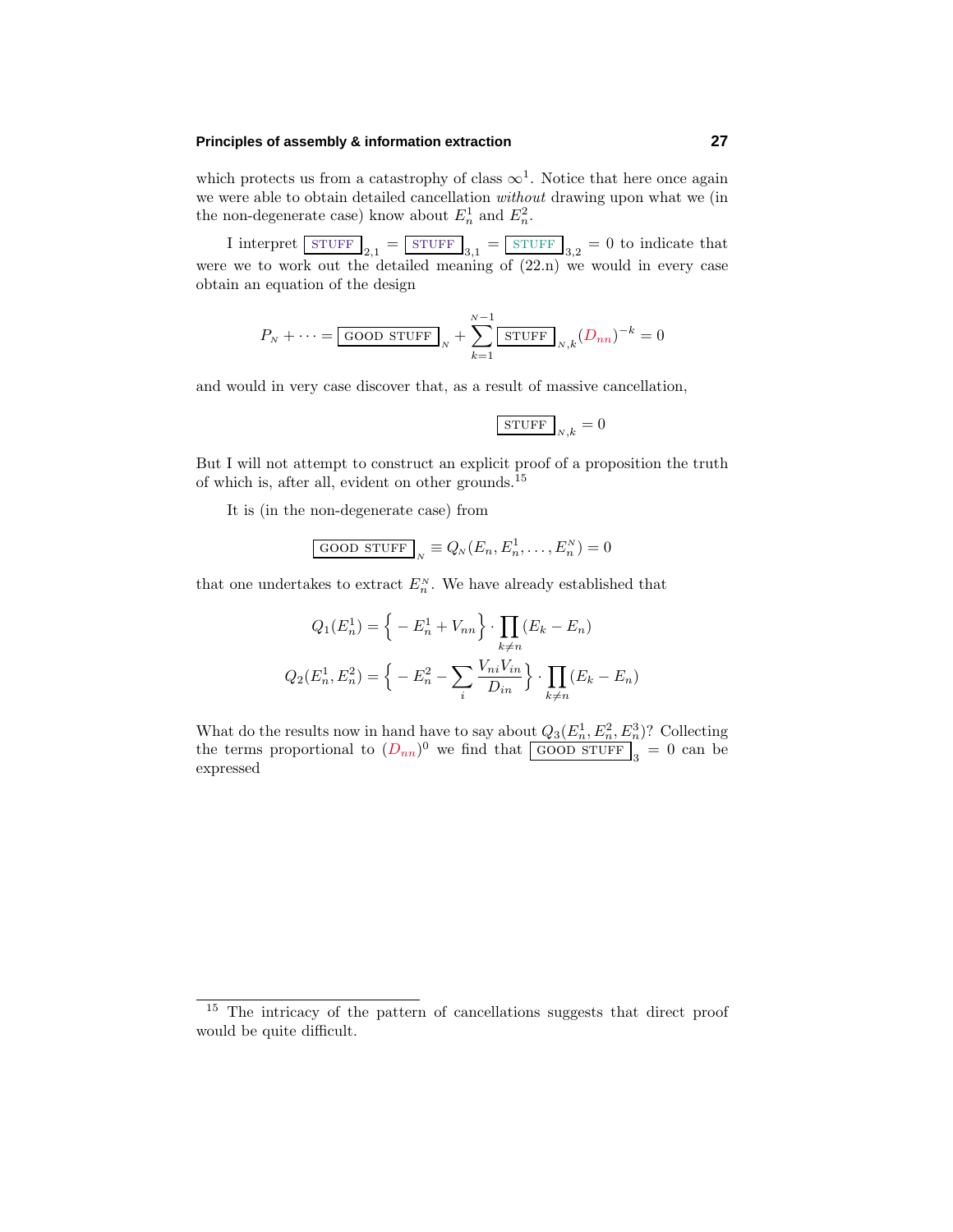$$
0 = - (E_n^1)^3 \text{(quadratic)} + 2E_n^1 E_n^2 \text{(cubic)} - E_n^3 \text{(quartic)} + \left\{ (E_n^1)^2 \text{(cubic)} - E_n^2 \text{(quartic)} \right\} \sum_i \frac{V_{ii}}{D_{in}} + \left\{ (E_n^1)^2 \text{(quadratic)} - E_n^2 \text{(cubic)} \right\} V_{nn} - \frac{1}{2} E_n^1 \left\{ \text{(quartic)} \sum_{ij} \frac{V_{ii} V_{jj}}{D_{in} D_{jn}} + \text{(cubic)} 2V_{nn} \sum_i \frac{V_{ii}}{D_{in}} \right\} - (E_n^1)^2 \left\{ \text{(quartic)} \sum_i \frac{V_{ii}}{D_{in} D_{in}} \right\} + \frac{1}{2} E_n^1 \left\{ \text{(quartic)} \sum_{ij} \frac{V_{ij} V_{ji}}{D_{in} D_{jn}} + \text{(cubic)} 2 \sum_i \frac{V_{ni} V_{in}}{D_{in}} \right\} + \frac{1}{2} \left\{ \text{(quartic)} V_{nn} \sum_{ij} \frac{V_{ii} V_{jj}}{D_{in} D_{jn}} \right\} + 0 + \left\{ \text{(quartic)} E_n^1 V_{nn} \sum_i \frac{V_{ii}}{D_{in} D_{in}} \right\} - \frac{1}{2} \text{(quartic)} \left\{ V_{nn} \sum_{ij} \frac{V_{ij} V_{ji}}{D_{in} D_{jn}} + 2 \sum_i \frac{V_{ii}}{D_{in}} \cdot \sum_j \frac{V_{nj} V_{jn}}{D_{jn}} \right\} - \frac{1}{2} \text{(quartic)} \left\{ 2E_n^1 \sum_i \frac{V_{ni} V_{in}}{D_{in} D_{in}} \right\} + \text{(quartic)} \left\{ 2E_n^1 \sum_i \frac{V_{ni} V_{in}}{D_{in} D_{jn}} \right\}
$$

Collecting together the quadratic terms, we have

$$
(\text{quadratic}) \cdot (E_n^1)^2 \Big[ -E_n^1 + V_{nn} \Big]
$$

which vanishes in consequence of what is already known about  $E_n^1$ . Similarly we have

$$
(\text{cubic}) \cdot \left\{ E_n^2 \Big[E_n^1 - V_{nn}\Big] + E_n^1 \Big[E_n^2 + \sum_i \frac{V_{ni} V_{in}}{D_{in}}\Big] + E_n^1 \Big[E_n^1 - V_{nn}\Big] \sum_i \frac{V_{ii}}{D_{in}} \right\}
$$

which vanishes in consequence of what is already known about  $E_n^1$  and  $E_n^2$ . The surviving terms are all proportional to (quartic): after some reorganization we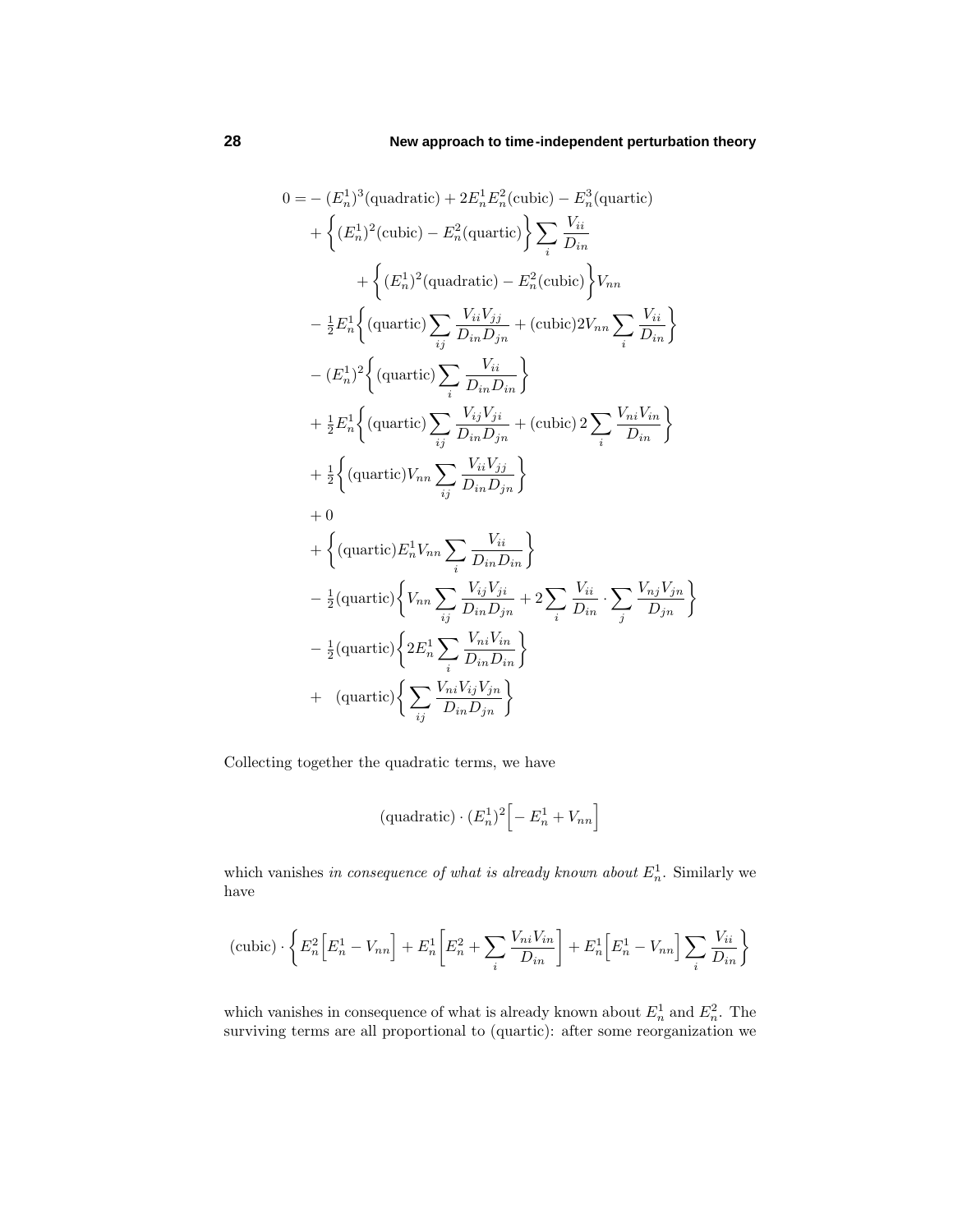### **Principles of assembly & information extraction 29**

are led to a result which can be written

$$
\frac{\text{GOOD STUFF}}{1} = \left\{ -E_n^3 + \sum_{ij} \frac{V_{ni} V_{ij} V_{jn}}{D_{in} D_{jn}} - E_n^1 \sum_i \frac{V_{ni} V_{in}}{D_{in} D_{in}} \right\}
$$

$$
- \left[ E_n^2 + \sum_i \frac{V_{ni} V_{in}}{D_{in}} \right] \sum_k \frac{V_{kk}}{D_{kn}}
$$

$$
- E_n^1 \left[ E_n^1 - V_{nn} \right] \sum_k \frac{V_{kk}}{D_{kn} D_{kn}}
$$

$$
+ \frac{1}{2} \left[ E_n^1 - V_{nn} \right] \sum_{ij} \frac{V_{ij} V_{ji} - V_{ii} V_{jj}}{D_{in} D_{jn}} \right\} \cdot \prod_{k \neq n} (E_k - E_n)
$$

$$
\equiv Q_3 (E_n^1, E_n^2, E_n^3)
$$

If  $E_n$  is non-degenerate (i.e., if  $\prod_{k\neq n}(E_k - E_n) \neq 0$ ) then the factors [etc.] vanish, and from  $Q_3 = 0$  we obtain

$$
E_n^3 = \sum_{i,j \neq n} \frac{V_{ni} V_{ij} V_{jn}}{D_{in} D_{jn}} - E_n^1 \cdot \sum_{i \neq n} \frac{V_{ni} V_{in}}{D_{in} D_{in}} \tag{23.3}
$$

To recapitulate: we have (with labor) found that when spelled out in detail the meanings of (22) can, in the non-degenerate case, be expressed

$$
0 = (\text{quartic}) \left[ E_n^1 - V_{nn} \right] \tag{24.1}
$$

$$
0 = (\text{quartic}) \left\{ -E_n^2 - \sum_i \frac{V_{ni}V_{in}}{D_{in}} - \left[E_n^1 - V_{nn}\right] \sum_i \frac{V_{ii}}{D_{in}} \right\}
$$
  
+ (\text{cubic}) E\_n^1 \left[E\_n^1 - V\_{nn}\right] \qquad (24.2)

$$
0 = (\text{quartic}) \left\{ -E_n^3 + \sum_{ij} \frac{V_{ni} V_{ij} V_{jn}}{D_{in} D_{jn}} - E_n^1 \sum_i \frac{V_{ni} V_{in}}{D_{in} D_{in}} - \left[ E_n^2 + \sum_i \frac{V_{ni} V_{in}}{D_{in}} \right] \sum_k \frac{V_{kk}}{D_{kn}} - \left[ E_n^1 - V_{nn} \right] \left( E_n^1 \sum_k \frac{V_{kk}}{D_{kn} D_{kn}} - \frac{1}{2} \sum_{ij} \frac{V_{ij} V_{ji} - V_{ii} V_{jj}}{D_{in} D_{jn}} \right) \right\} + (\text{cubic}) \left\{ \left[ E_n^2 + \sum_i \frac{V_{ni} V_{in}}{D_{in}} \right] E_n^1 + \left[ E_n^1 - V_{nn} \right] \left( E_n^2 + E_n^1 \sum_i \frac{V_{ii}}{D_{in}} \right) \right\} - (\text{quadratic}) \left\{ \left[ E_n^1 - V_{nn} \right] (E_n^1)^2 \right\}.
$$

 $0 =$  expressions of ascending order and complexity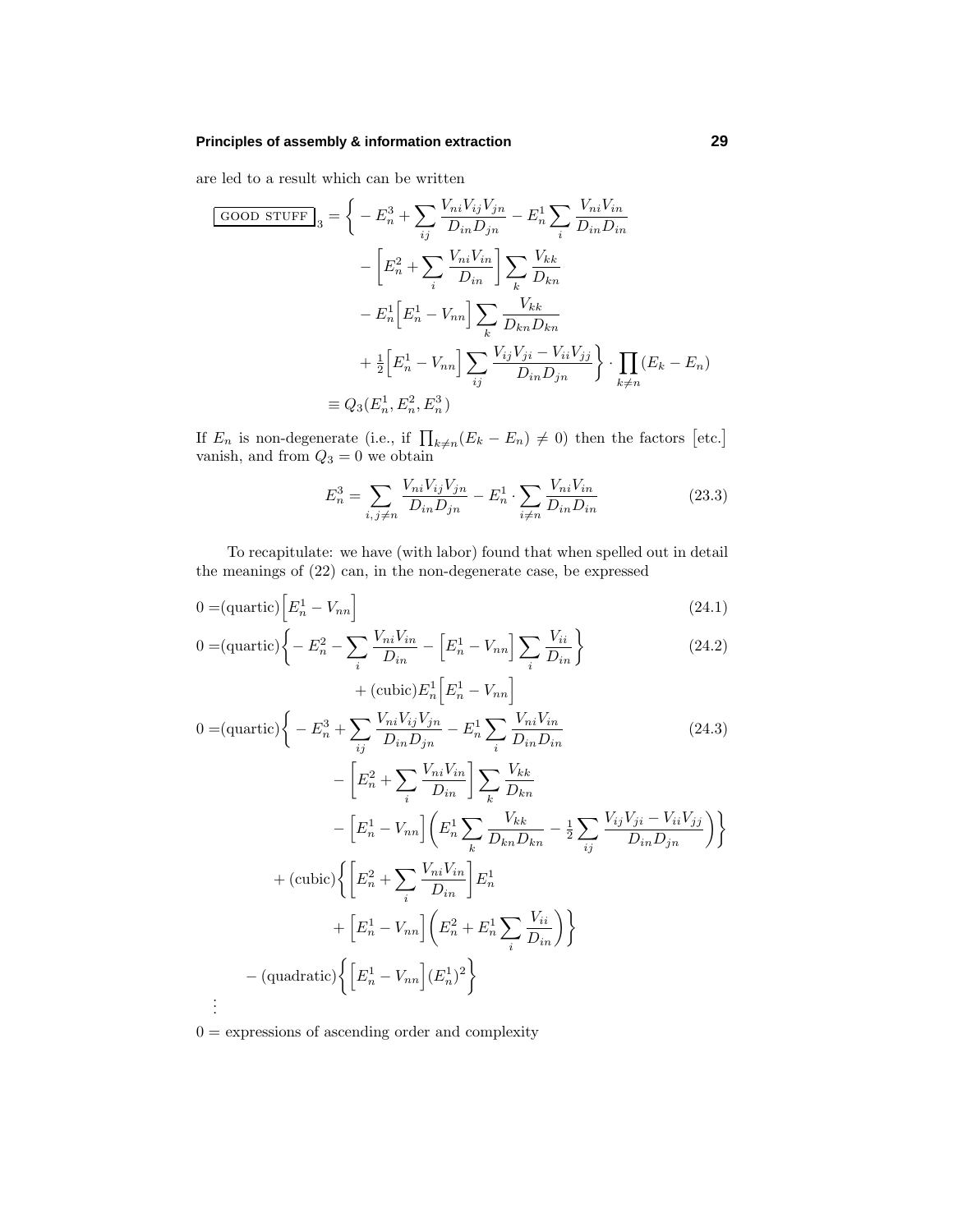These equations comprise—in the non-degenerate case—the principal fruit of the present formalism. We see that  $(24.1)$  is, in effect, a description of  $E_n^1$ , and sends simplifications rippling downstream *...* with the result that (24.2) becomes simply a description of  $E_n^2$ , and dispatches further simplifications; (24.3) becomes a description of  $E_n^3$ , etc. Were I interested in  $E_n^4$  I would sidestep the heavy computation that goes into the demonstration that

$$
\boxed{\text{STUFF}}_{4,1} = \boxed{\text{STUFF}}_{4,2} = \boxed{\text{STUFF}}_{4,3} = 0
$$

and concentrate quartic component of  $\boxed{\text{GOOD STUFF}}_4$ . A vast amount of computational labor would thus be avoided.<sup>16</sup>

But if the unperturbed eigenvalue  $E_n$  is degenerate then  $(24.1)$  collapses into uninformative triviality, and the the downstream quartic terms—which a moment ago bore the full burden—all disappear. The burden of supplying information about  $E_n^1, E_n^2, \ldots$  falls to terms which in the non-degenerate case were found to be quiescent. I turn now to discussion of how this comes about.

**Management of spectral degeneracy.** In degenerate cases the perturbation theory of Rayleigh-Schrödinger tends (in my eccentric view) to degenerate into an off-putting mess. I for a while entertained the hope that the present formalism—because it obviates any need to be concerned with perturbed eigenvectors—would in this problem area present distinct advantages. It does not: the best that can be said is that it presents us with a (somewhat) different mess.

An instance of the line of argument to which the present formalism gives rise was encountered already when the 2-state theory led us to (10); here I undertake to enlarge upon the lesson of that example. In an effort to keep simple things simple I make use once again of the explicit language that becomes available when one assumes state space to be 5-dimensional.

Let us for the moment assume that the unperturbed spectrum, which had formerly the design  ${E_1, E_2, E_3, E_4, E_n}$ , has assumed the singly-degenerate design

 ${E_1, E_2, E_3, E_m, E_n}$  with  $E_m = E_n$ 

Then  $D_{mn}$  (formerly written  $D_{4n}$ ) vanishes, which kills all previous "quartic" factors; kills also some of the terms which formerly contributed to the definitions of "cubic," "quadratic," "linear;" and introduces a singularity into all previous summands. Those circumstances, as will emerge, cause information to shift about—to "percolate"—amongst the terms in preceding expressions, and some new information to come to rest in terms called NEW GOOD STUFF The death of "quartic" means (as will soon become apparent) that control has been inherited by somebody named "new cubic," whom I now introduce:

 $16$  Note added on 24 September 2000: Oz Bonfim has today informed me that  $(23.3)$  is presented as Problem 2 on page 136 of the 3<sup>rd</sup> edition (1977) of Landau & Lifshitz' Quantum Mechanics. It does not appear in earlier editions.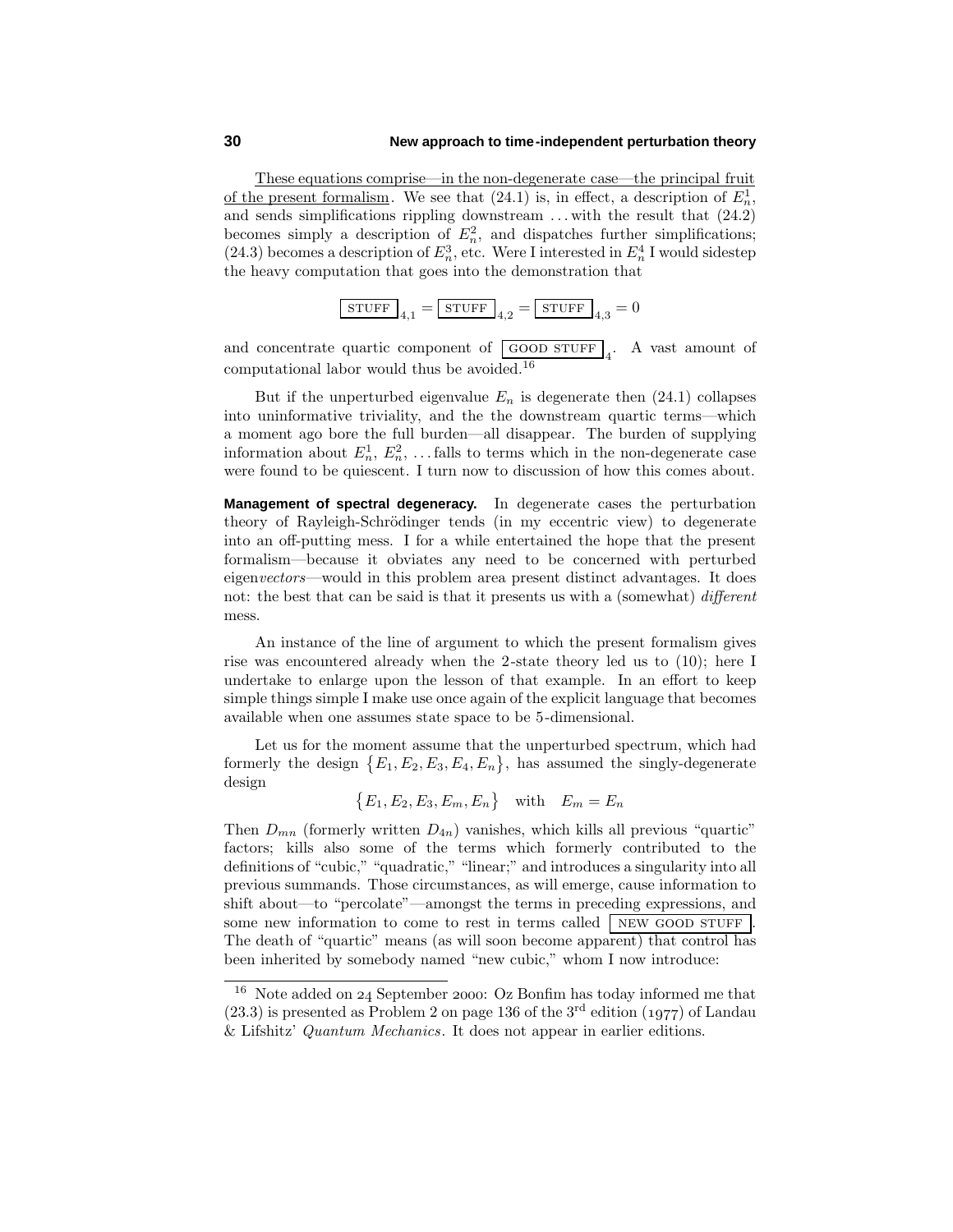### **Management of spectral degeneracy 31**

Working from the top of p. 16, we find<sup>17</sup>

$$
(\text{quartic}) \equiv D_{1n}D_{2n}D_{3n}D_{4n}
$$
\n
$$
\downarrow
$$
\n
$$
= D_{1n}D_{2n}D_{3n}D
$$
\n
$$
\equiv (\text{new cubic})D
$$
\n
$$
(\text{cubic}) \equiv D_{1n}D_{2n}D_{3n} + D_{1n}D_{2n}D_{4n} + D_{1n}D_{3n}D_{4n}
$$
\n
$$
\downarrow
$$
\n
$$
= D_{1n}D_{2n}D_{3n} + D_{1n}D_{2n}D + D_{1n}D_{3n}D
$$
\n
$$
\equiv (\text{new cubic}) + (\text{new quadratic})D
$$
\n
$$
(\text{quadratic}) \equiv D_{1n}D_{2n} + D_{1n}D_{3n} + D_{2n}D_{3n} + D_{1n}D_{4n} + D_{2n}D_{4n} + D_{3n}D_{4n}
$$
\n
$$
\downarrow
$$
\n
$$
= D_{1n}D_{2n} + D_{1n}D_{3n} + D_{2n}D_{3n} + D_{1n}D + D_{2n}D + D_{3n}D
$$
\n
$$
\equiv (\text{new quadratic}) + (\text{new linear})D
$$

where now all subscripts  $_n$  could as well be written  $_m$ . Note, however, that this is not true when the subscripts decorate *V* .

Look to the  $2^{\mathrm{nd}}\text{-order}$  consequences of these adjustments. Reading from pp. 16–17 we find (after omission of all final terms proportional to  $D = 0$ )

First TERM: SECOND ORDER

\n
$$
\downarrow
$$
\n
$$
(E_n^1)^2 \left\{ (\text{new cubic} + (\text{new quadratic})D) - E_n^2 (\text{new cubic})D \right\}
$$
\n
$$
= (\text{new cubic})(E_n^1)^2
$$
\nSECOND TERM: SECOND ORDER

\n
$$
\downarrow
$$
\n
$$
= -\left\{ E_n^1 (\text{new cubic})D \right| \sum_{i=1}^{N_i} \frac{V_{ii}}{D_i} + \frac{V_{mm}}{D_i} \right\} + E_n^1 V_{nn} (\text{new cubic})
$$

$$
= \left\{ L_n(\text{new cube})D \left[ \sum_i D_{in} \right]^T D \right\} + L_n v_{nn}(\text{new cube})
$$
\n
$$
= -(new cubic) \left\{ E_n^1 V_{mm} + 2E_n^1 V_{nn} \right\}
$$
\n
$$
\boxed{\text{THIRD TERN: SECOND ORDER}}
$$
\n
$$
= V_{nn}(\text{new cubic})D \left[ \sum_i \frac{V_{ii}}{D_{in}} + \frac{V_{mm}}{D} \right] + \frac{1}{2} V_{nn} V_{nn} \frac{(\text{new cubic})D}{D}
$$
\n
$$
= (\text{new cubic}) (V_{mm} V_{nn} + \frac{1}{2} V_{nn} V_{nn})
$$

<sup>&</sup>lt;sup>17</sup> In place of  $D_{mm} = D_{nn}$  I will henceforth write simply *D*.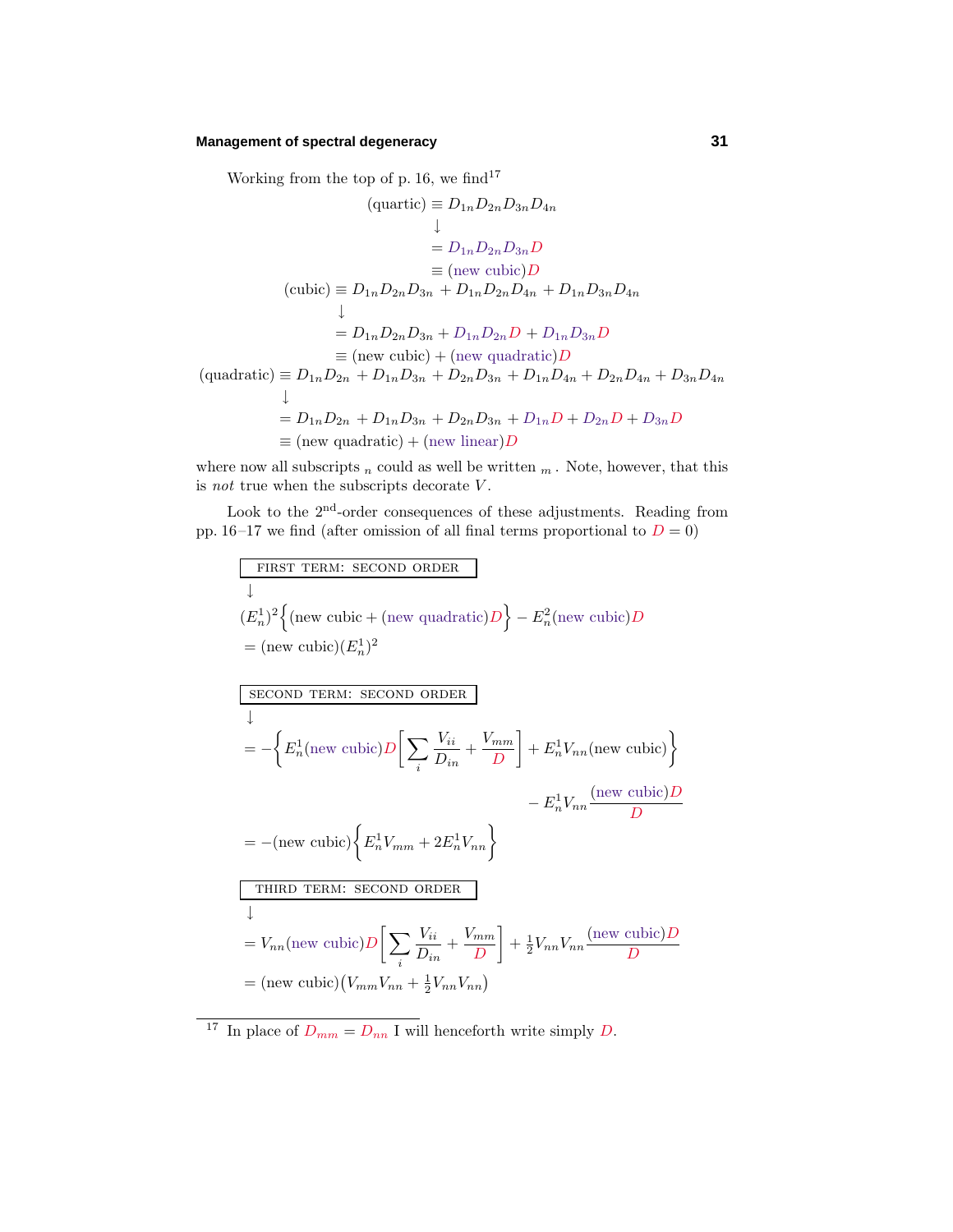fourth term: second order  $\downarrow$  $=E_n^1V_{nn}\frac{(\text{new cubic})D}{D}$ *D*  $=$  (new cubic) $E_n^1 V_{nn}$ fifth term: second order  $\overline{\mathbf{r}}$  $= -(\text{new cubic})D\left[\sum_{n} \frac{V_{ni}V_{in}}{D}\right]$  $\frac{V_{ni}V_{in}}{D_{in}} + \frac{V_{nm}V_{mn}}{D}$ *D*

$$
= -(\text{new cubic})D\left[\sum_{i}\frac{V_{ni}V_{in}}{D_{in}} + \frac{V_{nm}V_{mn}}{D}\right] - \frac{1}{2}V_{nn}V_{nn}\frac{(\text{new cubic})D}{D}
$$

$$
= -(\text{new cubic})\left\{V_{nm}V_{mn} + \frac{1}{2}V_{nn}V_{nn}\right\}
$$

Summing up the preceding expressions, we are led to write

$$
0 = \sum \boxed{\text{FIVE TERMS}}
$$
  
= (new cubic) \cdot \left\{ (E\_n^1)^2 - (V\_{mm} + V\_{nn})E\_n^1 + (V\_{mm}V\_{nn} - V\_{mn}V\_{nm}) \right\}

But if, as we have assumed, "new cubic"  $\neq$  0 this amounts simply to the assertion that

$$
\det\begin{pmatrix} V_{mm} - E_n^1 & V_{mn} \\ V_{nm} & V_{nn} - E_n^1 \end{pmatrix} = 0 \tag{25}
$$

In the contrary case the  $2<sup>nd</sup>$ -order equation (22.2) collapses into triviality and we must look farther downstream to obtain information about  $E_n^1$ . For example, in cases of the type

$$
\{E_1, E_2, E_\ell, E_m, E_n\} \quad \text{with} \quad E_\ell = E_m = E_n
$$

we expect to obtain

$$
\det\begin{pmatrix} V_{\ell\ell} - E_n^1 & V_{\ell m} & V_{\ell n} \\ V_{m\ell} & V_{mm} - E_n^1 & V_{mn} \\ V_{n\ell} & V_{n\,m} & V_{n\,n} - E_n^1 \end{pmatrix} = 0
$$

We must look to at least 3<sup>rd</sup>-order to resolve the degeneracy if the roots of (25) are coincident (as may happen), while if they are distinct we must lookto  $3<sup>rd</sup>$ -order to obtain information about  $E_n^2$ . The list of possible circumstances proliferates rapidly; I will pursue none of the details, since the method by which they would be pursued is by now clear.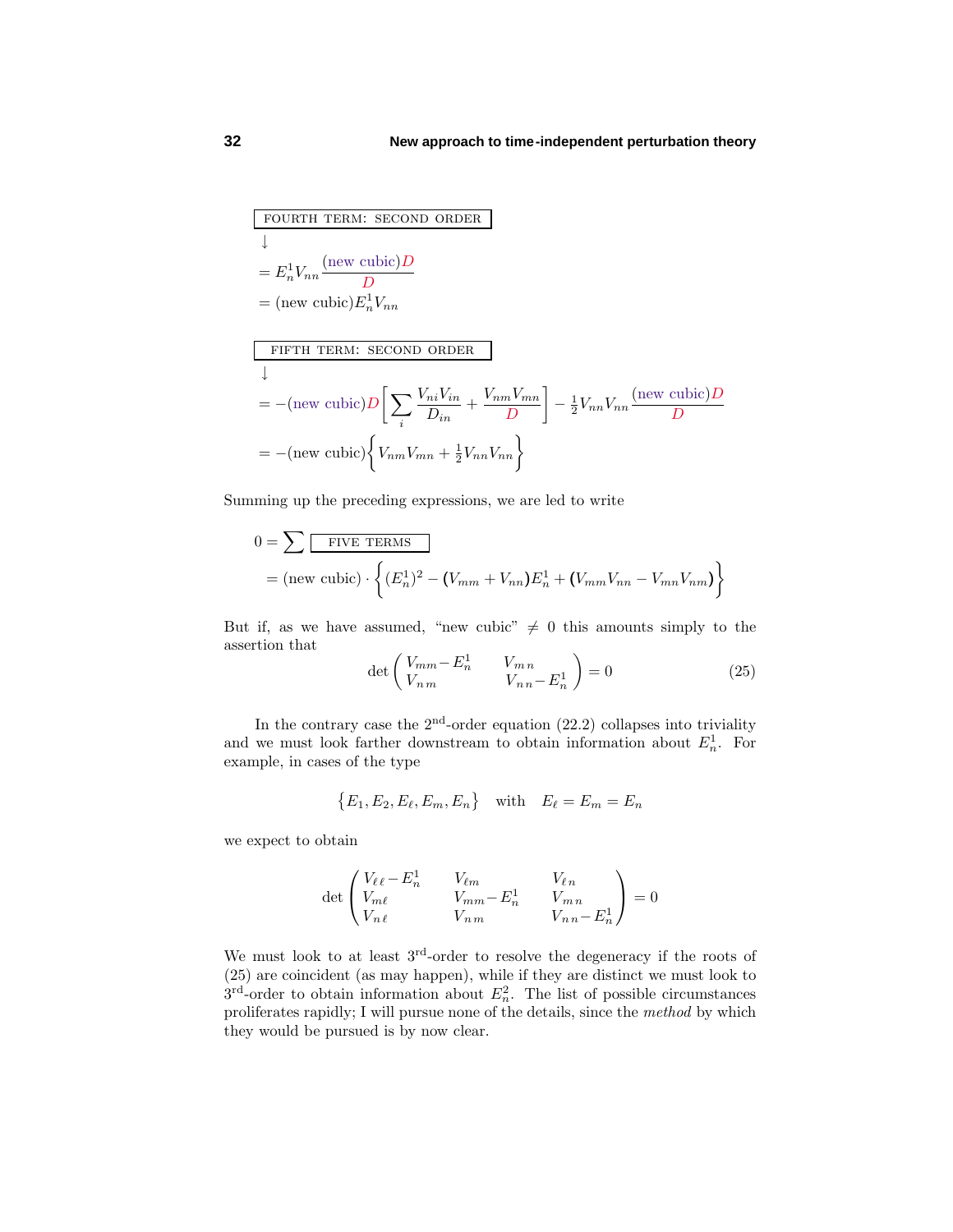#### **Simplifying special assumptions 33**

**Two classes of simplifying special assumptions.** From the hermiticity of V it follows in the most general case that

$$
\mathbb{V} = (\text{real symmetric } \mathbb{S}) + (\text{imaginary antisymmetric } \mathbb{A})
$$

We look to the class of cases in which S vanishes; i.e., in which

$$
\mathbb{V} \text{ is antisymmetric} \quad : \quad \mathbb{V}^{\top} = -\mathbb{V}
$$

In such cases we have

$$
\text{tr}\mathbb{V}^p = 0 \quad : \quad p \text{ odd} \tag{26}
$$

The antisymmetry of  $V$  does not imply antisymmetry of matrix

$$
\mathbb{M} \equiv \mathbb{D}\mathbb{V} \quad : \quad \mathbb{D} \equiv (\mathbb{H}^0 - E\mathbb{I})^{-1} \text{ is diagonal}
$$

introduced at (11). But (26) nevertheless persists

$$
T_p \equiv \text{tr}\,\mathbb{M}^p = 0 \quad : \quad p \text{ odd} \tag{27}
$$

as a special instance of the following more general proposition: from symmetric S and antisymmetric A construct  $[(SA)^p]$ <sup>T</sup> =  $(-)^p$ A(SA)<sup>*p*−1</sup>S, then use general properties of the trace<sup>18</sup> to obtain  $tr(SA)^p = (-)^p tr(SA)^p = 0$  if *p* is odd. At (13) we in antisymmetric cases have

|  | $ T_1 \tT_2 \tT_3 \tT_4 \tT_5 \tT_6 $                           |  |  |  |  | $\begin{bmatrix} 0 & T_2 & 0 & T_4 & 0 & T_6 \end{bmatrix}$ |
|--|-----------------------------------------------------------------|--|--|--|--|-------------------------------------------------------------|
|  | $\begin{vmatrix} 1 & T_1 & T_2 & T_3 & T_4 & T_5 \end{vmatrix}$ |  |  |  |  | 1 0 $T_2$ 0 $T_4$ 0                                         |
|  | $\begin{vmatrix} 0 & 2 & T_1 & T_2 & T_3 & T_4 \end{vmatrix}$   |  |  |  |  | $0 \t2 \t0 \tT_2 \t0 \tT_4$                                 |
|  | $\begin{vmatrix} 0 & 0 & 3 & T_1 & T_2 & T_3 \end{vmatrix}$     |  |  |  |  | $0 \t 0 \t 3 \t 0 \t T_2 \t 0$                              |
|  | $\begin{array}{ ccc } 0 & 0 & 0 & 4 & T_1 & T_2 \end{array}$    |  |  |  |  | $0 \t 0 \t 0 \t 4 \t 0 \t T_2$                              |
|  | $\begin{bmatrix} 0 & 0 & 0 & 0 & 5 & T_1 \end{bmatrix}$         |  |  |  |  | $0 \t 0 \t 0 \t 5 \t 0$                                     |

which causes fairly dramatic simplifications (see, for example, what happens to (16): evidently  $\Delta_{odd} = 0$ ) to propagate throughout the theory. In place of (22) we have

$$
0 = P_0
$$
  
\n
$$
0 = P_1
$$
  
\n
$$
0 = P_2 - \frac{1}{2}P_0T_{20}
$$
  
\n
$$
0 = P_3 - \frac{1}{2}P_1T_{20} - \frac{1}{2}P_0T_{21}
$$
  
\n
$$
\vdots
$$

From (23.1) we learn that

If V is antisymmetric then  $E_n^1 = 0$ : the leading spectral adjustment is of 2<sup>nd</sup> order.

<sup>&</sup>lt;sup>18</sup> tr  $X^{\mathsf{T}} = \text{tr } X$  and  $\text{tr } XY = \text{tr } YX$ .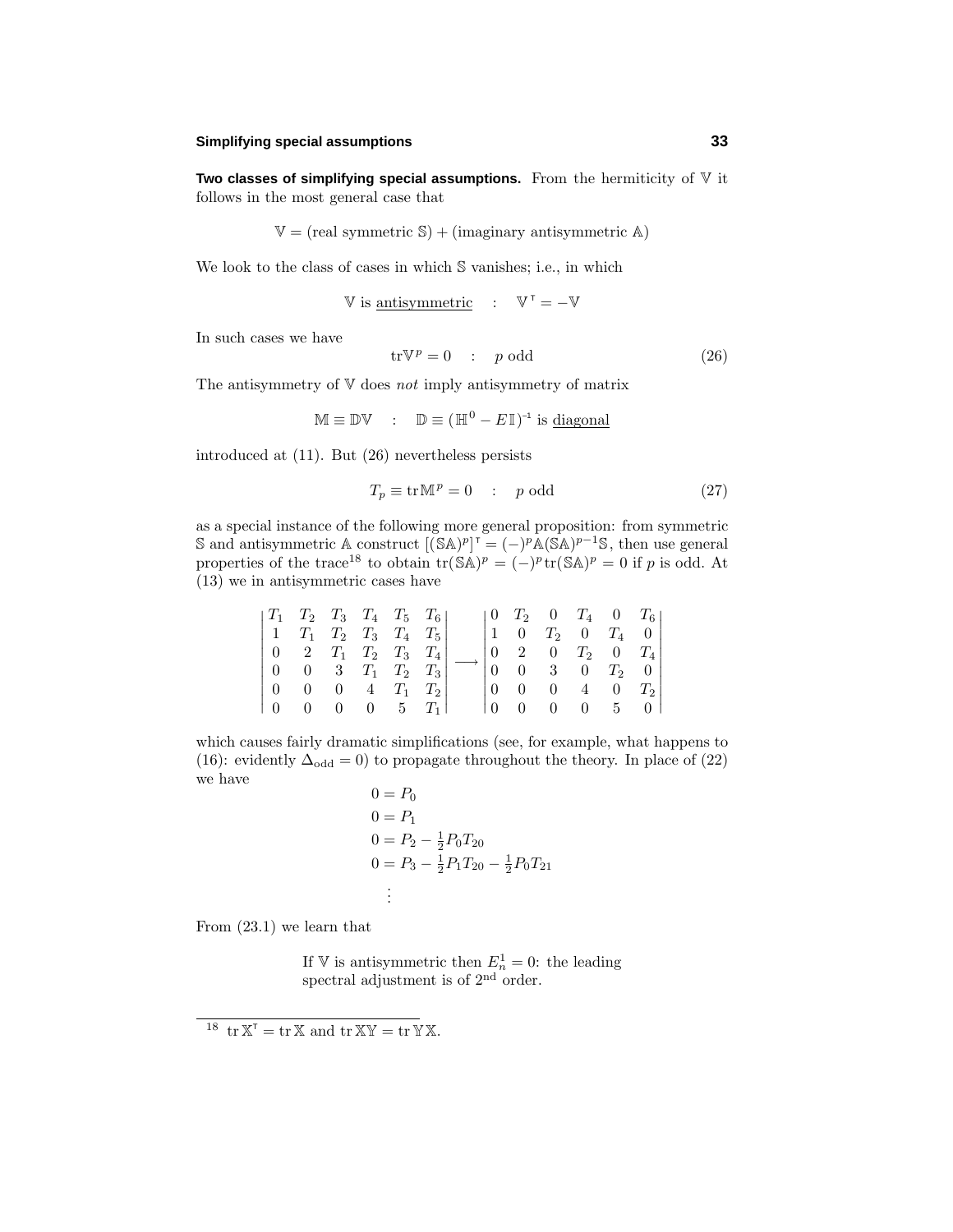This last circumstance brings to mind some aspects of the quantum theory of the Starkeffect, but the cleanest example of a system with "antisymmetric perturbation" is provided by the perturbed harmonic oscillator:

$$
\mathbf{H} = \frac{1}{2m}\mathbf{p}^2 + \frac{1}{2}m\omega^2\mathbf{x}^2 + \lambda\sqrt{\frac{2\hbar\omega}{m}}\mathbf{p}
$$

since relative to the unperturbed oscillator eigenbasis  $\{|n\rangle\}$  one has<sup>19</sup>

$$
|| (m| \mathbf{p} |n ) || = i \sqrt{m \hbar \omega /2} \begin{pmatrix} 0 & -\sqrt{1} & 0 & 0 & 0 & \cdots \\ +\sqrt{1} & 0 & -\sqrt{2} & 0 & 0 & \cdots \\ 0 & +\sqrt{2} & 0 & -\sqrt{3} & 0 & \cdots \\ 0 & 0 & +\sqrt{3} & 0 & -\sqrt{4} & \cdots \\ 0 & 0 & 0 & +\sqrt{4} & 0 & \cdots \\ \vdots & \vdots & \vdots & \ddots & \ddots & \ddots & \ddots \end{pmatrix}
$$

Even more dramatic are the simplifications which result when **V** possesses the projective form

$$
\mathbf{V} = |V)(V| \tag{28}
$$

characteristic of what is called "pair theory."<sup>20</sup> For then a simple argument gives

tr M<sup>p</sup> = (tr M)<sup>p</sup>  
tr M = 
$$
\sum_{m,n} (m|(\mathbf{H}^0 - E \mathbf{I})^{-1}|n)(n|V)(V|m) = \sum_n \frac{|(n|V)|^2}{E_n - E}
$$

so we have

$$
det(\mathbb{I} + \lambda \mathbb{M}) = e^{\text{tr} \log(\mathbb{I} + \lambda \mathbb{M})}
$$

$$
= e^{\log(1 + \lambda \text{tr} \mathbb{M})}
$$

$$
= 1 + \lambda \sum_{n} \frac{|(n|V)|^2}{E_n - E}
$$

Our problem, therefore, is to locate the zeros of

$$
f(E) \equiv \left\{ 1 + \lambda \sum_{i} \frac{|(i|V)|^2}{E_i - E} \right\} \cdot \prod_{j} (E_j - E)
$$

<sup>&</sup>lt;sup>19</sup> See, for example, A. Massian, *Quantum Mechanics* (1966), Chapter 12,  $\S5$ .

<sup>&</sup>lt;sup>20</sup> E. M. Henley & W. Thirring devote Chapters 11 & 12 of their *Elementary* Quantum Field Theory  $(1962)$  to this subject (which I have stripped to the bare bones), and give references to the physical literature. The subject is treated also on pp. 21–30 in my QUANTUM PERTURBATIONS.<sup>3</sup>